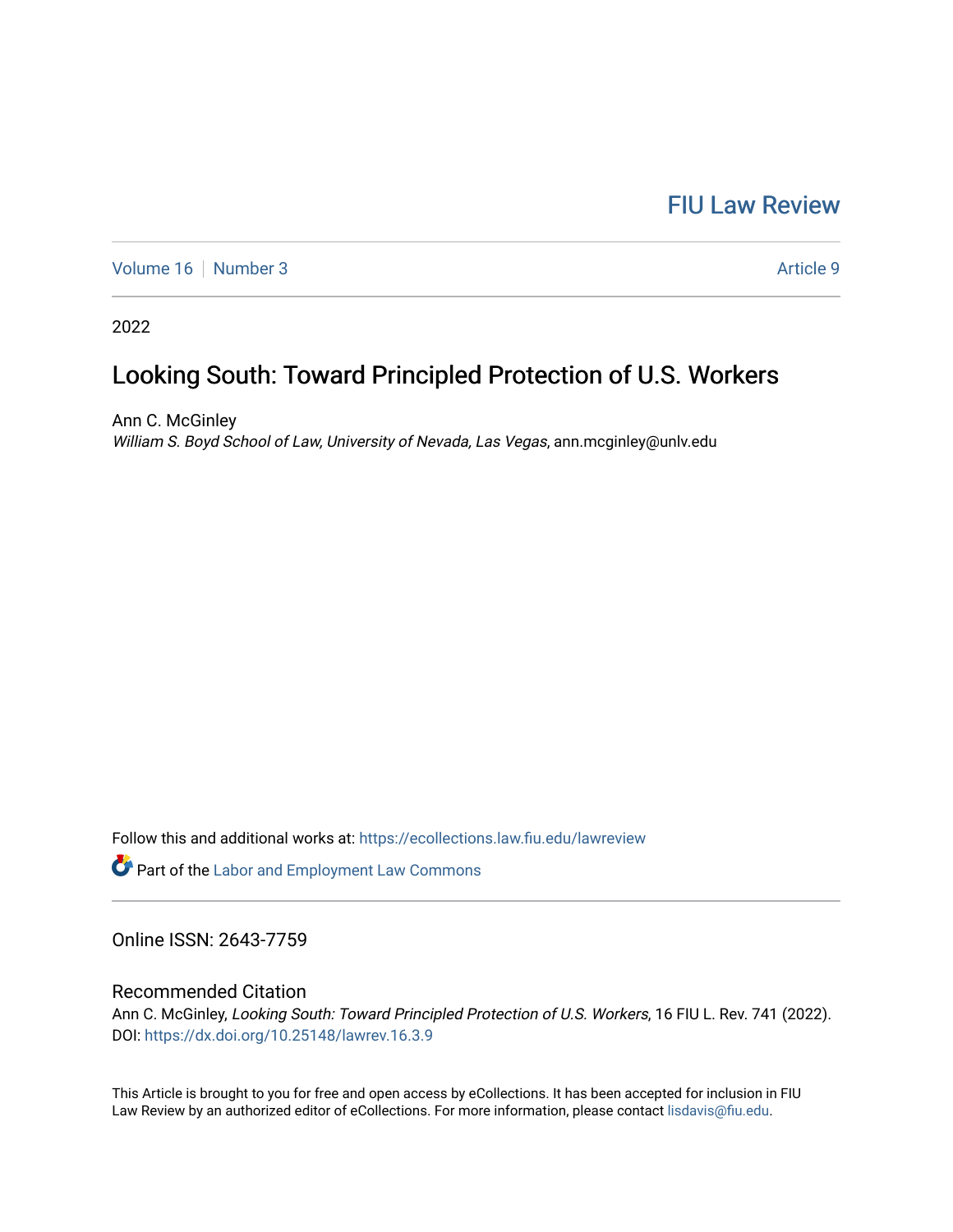## **LOOKING SOUTH: TOWARD PRINCIPLED PROTECTION OF U.S. WORKERS**

*Ann C. McGinley*<sup>\*</sup>

| I.   | Introduction: Inequality: A Compelling Time to Adopt Latin |                                                                  |  |  |  |  |
|------|------------------------------------------------------------|------------------------------------------------------------------|--|--|--|--|
|      |                                                            |                                                                  |  |  |  |  |
| Π.   |                                                            |                                                                  |  |  |  |  |
|      | А.                                                         |                                                                  |  |  |  |  |
|      | B.                                                         |                                                                  |  |  |  |  |
|      | $C_{\cdot}$                                                |                                                                  |  |  |  |  |
|      | D.                                                         |                                                                  |  |  |  |  |
|      | Е.                                                         | Translating Latin American Principles to U.S. Law 752            |  |  |  |  |
|      |                                                            |                                                                  |  |  |  |  |
|      |                                                            | $a_{\cdot}$                                                      |  |  |  |  |
|      |                                                            | b.                                                               |  |  |  |  |
|      |                                                            | Liberal Construction of Remedial Statutes 755<br>$\mathbf{c}$ .  |  |  |  |  |
|      |                                                            | $d_{\cdot}$                                                      |  |  |  |  |
|      |                                                            | Rules of Deference to Administrative Agencies 757<br>e.          |  |  |  |  |
|      |                                                            | f.                                                               |  |  |  |  |
| III. |                                                            | Applying Latin American Principles to U.S. Employment            |  |  |  |  |
|      |                                                            |                                                                  |  |  |  |  |
|      |                                                            | A. COVID Vulnerabilities and the Employment Discrimination       |  |  |  |  |
|      |                                                            |                                                                  |  |  |  |  |
|      | B.                                                         | The Protective Principle, the Primacy of Reality, and U.S. Anti- |  |  |  |  |
|      |                                                            |                                                                  |  |  |  |  |
|      |                                                            | 1.                                                               |  |  |  |  |
|      |                                                            |                                                                  |  |  |  |  |
|      |                                                            | 3. Liberal Interpretation of Remedial Statutes and Deference to  |  |  |  |  |
|      |                                                            |                                                                  |  |  |  |  |

<sup>\*</sup>William S. Boyd Professor Law, University of Nevada, Las Vegas; J.D., University of Pennsylvania, 1982. Thanks to Deans Sara Gordon and Jeanne Price for their support and to David McClure, the former Associate Director of the Wiener-Rogers Law Library at UNLV Boyd School of Law who supported my research on this project. I originally presented these ideas in a symposium at the Universidad Adolfo Ibañez (UAI) in Santiago, Chile, and I thank then Dean Ramiro Mendoza of UAI for the opportunity to do so, as well as Sergio Gamonal and César Rosado and the other contributors to the symposium. Thanks also to Jeff Stempel for his helpful comments on an earlier draft of this article. Also, thanks to Professors Gamonal and Rosado who commented with regard to whether I got their theory correct. As a matter of full disclosure, I have had a relationship with UAI for a number of years, and I give an annual lecture there. Other than the respect that the relationship has given me for both the university and for Professor Gamonal, it has not affected my assessment of the Gamonal and Rosado book.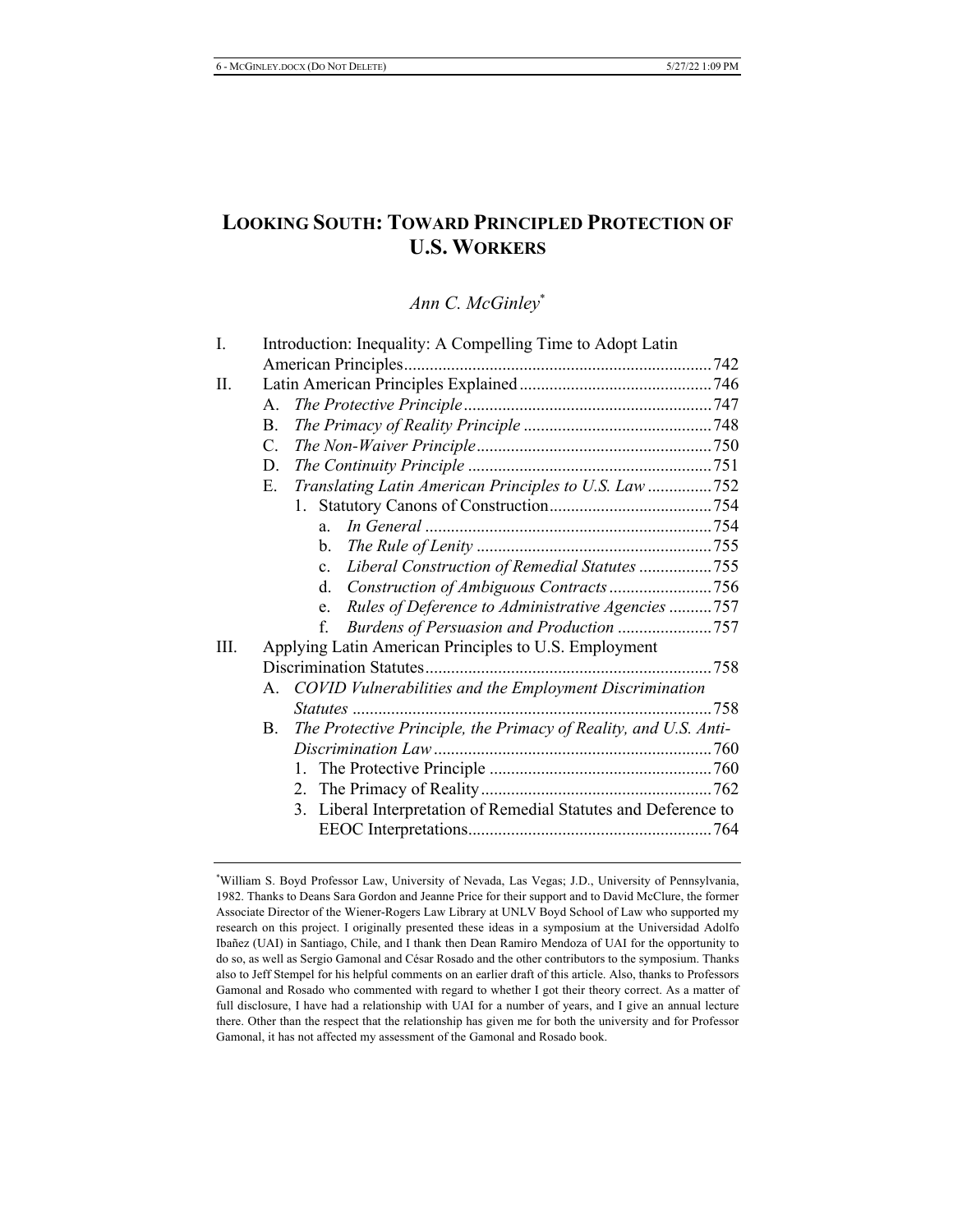|             |  | 4. Substantive Doctrines and Procedural Moves: Expanding<br>and Limiting the Protective Principle and Raising Questions |  |  |
|-------------|--|-------------------------------------------------------------------------------------------------------------------------|--|--|
|             |  |                                                                                                                         |  |  |
|             |  |                                                                                                                         |  |  |
|             |  |                                                                                                                         |  |  |
|             |  |                                                                                                                         |  |  |
|             |  |                                                                                                                         |  |  |
|             |  | d. "Piecemeal" Approaches: "Slicing and Dicing," "Stray                                                                 |  |  |
|             |  |                                                                                                                         |  |  |
|             |  |                                                                                                                         |  |  |
|             |  |                                                                                                                         |  |  |
| IV.         |  |                                                                                                                         |  |  |
| $V_{\cdot}$ |  |                                                                                                                         |  |  |

#### **1**. **.** INTRODUCTION: INEQUALITY: A COMPELLING TIME TO **ADOPT LATIN AMERICAN PRINCIPLES**

COVID-19 has disproportionately affected the health and finances of America's most vulnerable workers who labored in hospitals, grocery stores, meat factories, and public transportation systems throughout the deadliest months of the virus.<sup>1</sup> Disproportionately Black and Latinx, "essential" workers and their families have borne the brunt of COVID-19's adverse health effects. $2$ 

While COVID-19 has worsened the situation of vulnerable workers and their families, race- and class-based inequalities have simmered beneath the surface for a long time.<sup>3</sup> U.S. blue-collar workers have lost significant ground for decades relative to their upper-middle-class counterparts, fueling unsettling political divisions.<sup>4</sup> Moreover, predictions abound that post-

<sup>&</sup>lt;sup>1</sup> The Plight of Essential Workers During the COVID-19 Pandemic, THE LANCET (May 23, 2020), https://www.ncbi.nlm.nih.gov/pmc/articles/PMC7241973/.

<sup>2</sup> Id. Moreover, during the pandemic's rage in the U.S., there was an uprising of persons of all races and classes in response to police abuse of citizens of color, in particular the deaths of Breonna Taylor and George Floyd at the hands of the police. See Protests Erupt in US After the Deaths of George Floyd and Breonna Taylor—in Pictures, THE GUARDIAN (May 30, 2020), https://www.theguardian.com/usnews/gallery/2020/may/29/george-floyd-breonna-taylor-protests-photos.

<sup>3</sup> Delphine Strauss, Male Blue-Collar Workers 'Twice as Likely to Die from COVID-19,' FIN. TIMES (May 11, 2020), https://www.ft.com/content/fb8f0902-c36b-4ae6-85ad-1adc5ea197bb.

<sup>&</sup>lt;sup>4</sup> See Ann C. McGinley & David McClure, We Are All Contingent: Fighting Vulnerability in the US Workforce, in VULNERABILITY AND THE LEGAL ORGANIZATION OF WORK 259 (Martha Albertson Fineman & Jonathan W. Fineman eds., 2018).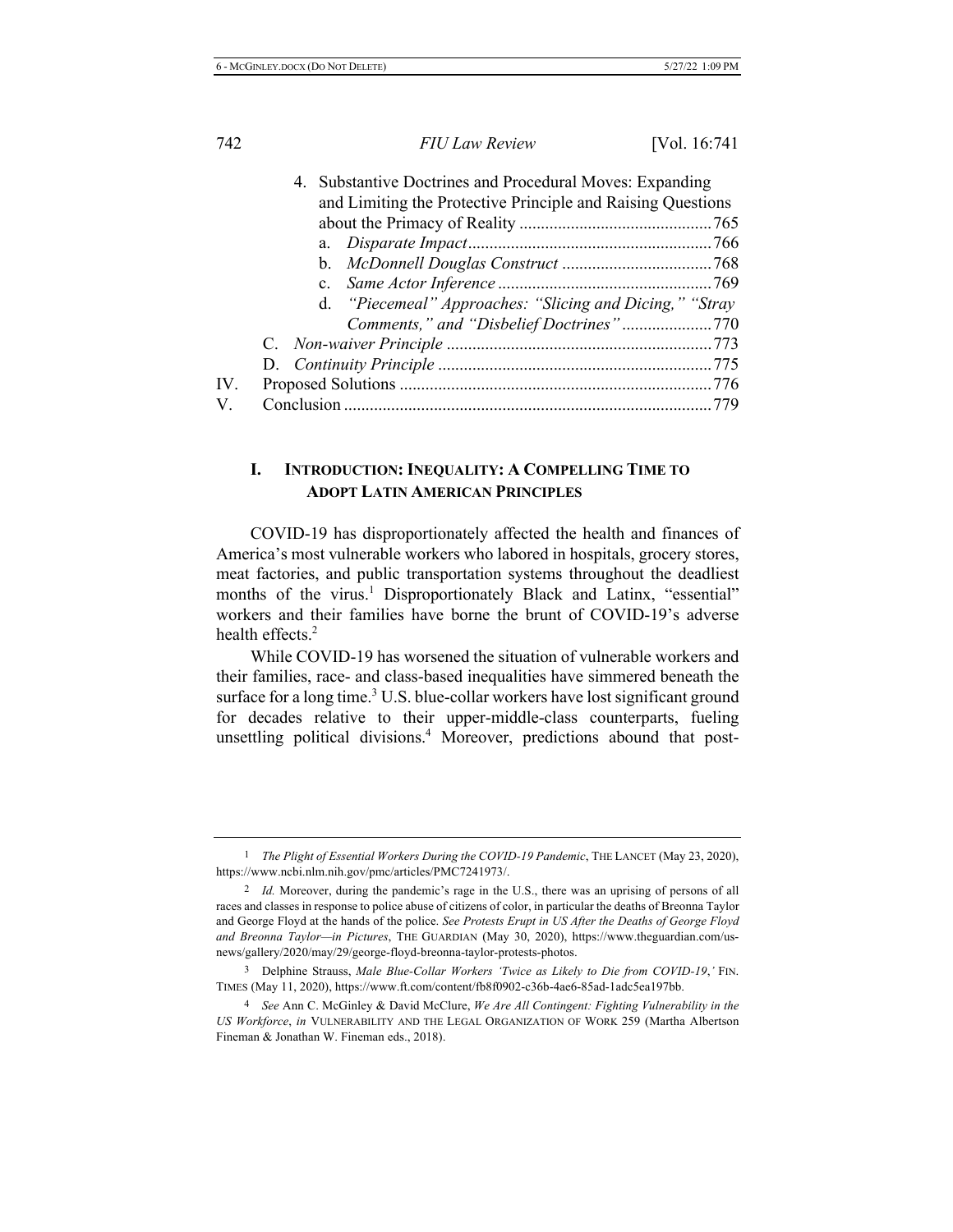COVID-19 the gap between blue-collar and white-collar workers' incomes and wealth will be even wider.<sup>5</sup>

Although law alone cannot remedy economic inequalities in the U.S. that have resulted from years of decline in the quality of American jobs,<sup>6</sup> labor and employment law<sup>7</sup> should play an important role in protecting vulnerable workers from abuse and, simultaneously, allow a flourishing U.S. economy to benefit all members of society. Such protection would require a rebalancing of the rights accorded to employees vis a vis those enjoyed by employers as a matter of right.

In Principled Labor Law: U.S. Labor Law Through a Latin American *Method*,<sup>8</sup> published before the outbreak of the pandemic, authors Sergio Gamonal Contreras & Cesar F. Rosado Marzán argue that U.S. courts should follow the Latin American method of applying long-held jurisprudential principles to interpret labor and employment law. The authors' baseline is clear: applying these principles to U.S. employment law will better the employment opportunities and stability of workers who suffer from unequal bargaining power and the ever-present employer-oriented employment-atwill doctrine.<sup>9</sup>

<sup>5</sup> Bharat Ramamurti, *The Shift Toward Remote Work Could Leave Blue-Collar Workers Behind*, CNN (last updated Sept. 16, 2020), https://www.cnn.com/2020/09/16/perspectives/remote-work-bluecollar/index.html (predicting that after the pandemic a larger percentage of white collar workers will continue to work at least part of the time from home while blue-collar workers, who are disproportionately of color and female, will continue to work at the worksite; this change will increase disparities in both incomes and wealth); see also Warren Slams \$5.2 Million Bonus After Nursing-Home COVID Deaths, BLOOMBERG L. (Jan. 28, 2021, 12:01 PM), https://www.bloomberglaw.com/exp/eyJjdHh0IjoiQ1ZOVyIsImlkIjoiMDAwMDAxNzctNDlhMi1kYzk xLWFmZjctNjlhNzJhNTgwMDAxIiwic2lnIjoiaHdTSTV6dVJzSGt3THUyd1UremNpbG9xSjJJPSIsInR pbWUiOilxNjExODY4MzE4IiwidXVpZCI6ImYwV1h3bmFZbXBFNHdrT3czZ25nMVE9PXlzeGM0 T0tibC8zVzV3c0c5WGtwc3c9PSIsInYiOiIxIn0=?usertype=External&bwid=00000177-49a2-dc91-aff7-69a72a580001&qid=7049989&cti=LSCH&uc=1320028205&et=NEWSLETTER&emc=bcvnw nl%3A 3&source=newsletter&item=body-link&region=text-section (explaining that Senator Elizabeth Warren was furious when she found out that Cares Act funding was used by Genesis, a company that runs nursing homes, in part to pay a \$5.2 million bonus to its CEO who resigned within two months of the payment). The differential between what nursing aides and assistants and the CEO of the health care company earn is significant and increased, it appears, because of COVID-19.

<sup>&</sup>lt;sup>6</sup> See McGinley & McClure, *supra* note 4, at 259–60.

<sup>7</sup> When I use the terms "labor law" and "employment law," I refer, as North American legal scholars normally do, to "labor law" as the law that governs unionization, concerted action, and collective bargaining. "Employment law" refers to the broader group of laws and doctrines that apply to the employment relationship.

<sup>8</sup> SERGIO GAMONAL CONTRERAS & CÉSAR F. ROSADO MARZÁN, PRINCIPLED LABOR LAW: U.S. LABOR LAW THROUGH A LATIN AMERICAN METHOD (2019).

<sup>9</sup> The employment-at-will doctrine is a judicial doctrine prevalent in U.S. law. It holds that absent a contractual limitation or a public policy or statutory exception, it is permissible to fire employees for a good reason, no reason, or even a bad reason (that is not made illegal such as illegal discrimination). Only Montana, Puerto Rico and the Virgin Islands have abrogated the doctrine through enactment of statutes. See MONT. CODE ANN. §§ 39-2-901-15 (1987); P.R. LAWS ANN. tit. 29 §§ 185a-m (2010); U.S. Virgin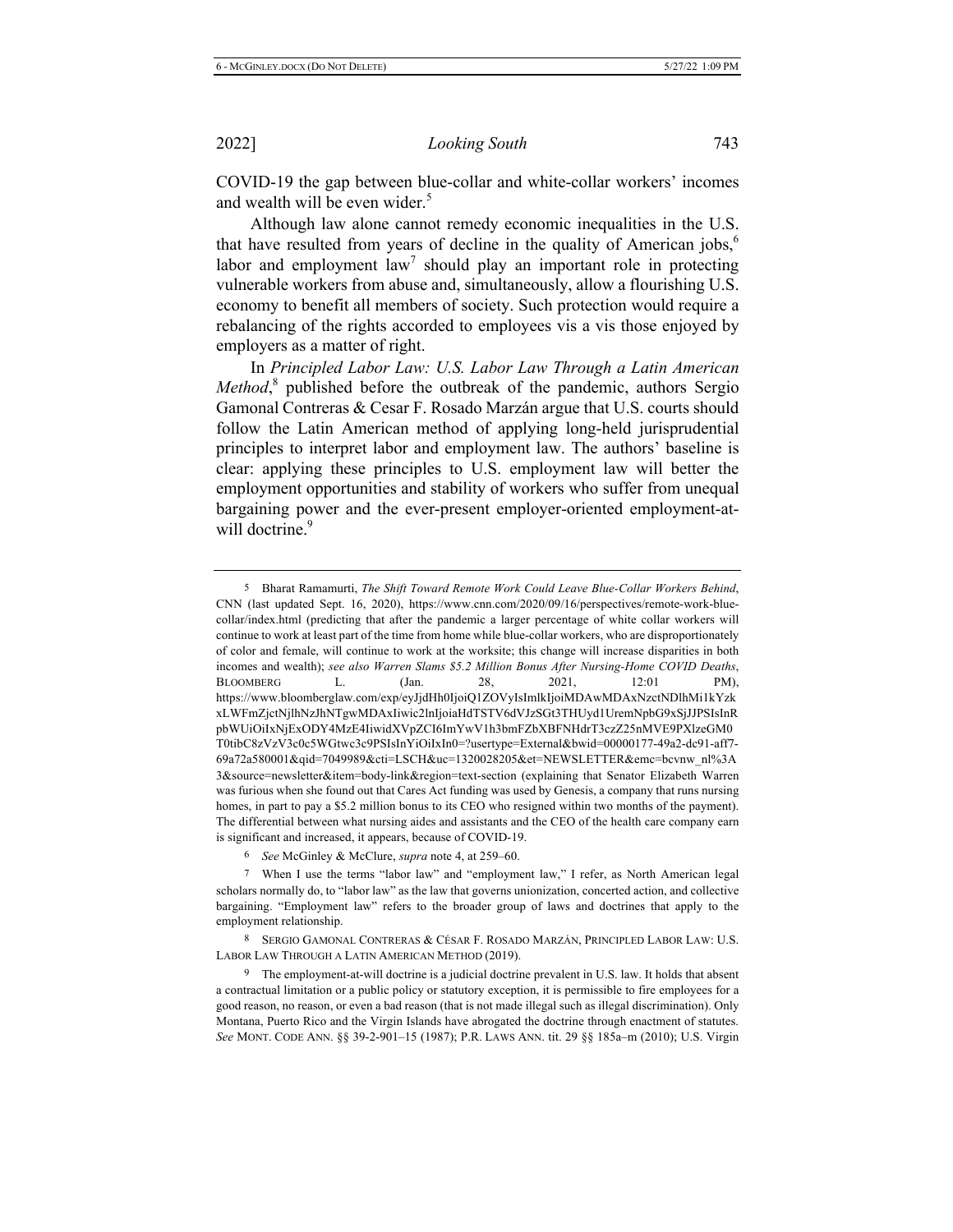This is not a radical book; it merely recognizes reality—the unequal positions of individual non-unionized employees and their employers—and offers a partial solution that would improve the plight of vulnerable workers. The authors explain that European law has already accepted many of the ideas supporting these principles but that U.S. employment law has lagged behind in recognizing employee vulnerability and protecting employee rights. Thus, they argue, applying Latin American principles to U.S. law, if successful, would demonstrate that even the most labor-unfriendly countries (e.g., the U.S.) can benefit their employees simply by adopting these jurisprudential principles. $^{10}$ 

Labor law principles, as defined by the authors, are "guidelines that inform some norms and directly or indirectly inspire a series of solutions [to cases], so that they promote and channel the adoption of new norms, guide the interpretation of existing ones, and resolve unforeseen cases and controversies."<sup>11</sup> In essence, these principles operate as a set of interpretive tools similar to the canons of construction for statutory interpretation in American jurisprudence, except that they apply to the interpretation of contractual relationships as well as to statutes, and also relate specifically to labor and employment relations and law.<sup>12</sup> The authors emphasize that although these principles are admittedly pro-employee, application of the principles does not guarantee that the employee wins a dispute with the employer. Rather, the "principles exist only to aid the adjudicator when he or she confronts an interpretation quandary" with respect to employee status, right to certain wages, waiver of rights to a class action, etc.<sup>13</sup>

While Principled Labor Law was published before the outbreak of the global pandemic, and its topic was important and timely when it came out in 2019, it is even more crucial today to consider the proposed reforms offered by the book's authors because the pandemic has not only revealed deep

Islands Wrongful Discharge Act, 24 V.I. Code Ann. tit. 24,  $\S$  76. For an analysis of the difference between the Puerto Rican law and that of Montana, see Jorge M. Farinacci-Férnos, The Search for a Wrongful Dismissal Statute: A Look at Puerto Rico's Act No. 80 as a Potential Starting Point, 17 EMP. RTS. & EMP. POL'Y J. 125 (2013) (describing the Puerto Rican law, which includes not only just cause protections but also presumptions that are protective of employees).

<sup>10</sup> GAMONAL & ROSADO, *supra* note 8, at 5–6.

<sup>11</sup> Id. at 9, quoting AMÉRICO PLÁ RODRÍGUEZ, LOS PRINCIPIOS DEL DERECHO DEL TRABAJO 14 (3d. ed. 1998).

<sup>&</sup>lt;sup>12</sup> GAMONAL & ROSADO, *supra* note 8, at 9; Karl N. Llewellyn, Remarks on the Theory of Appellate Decision and the Rules or Canons About How Statutes Are to Be Construed, 3 VAND. L. REV. 395, 401-06 (1950) (explaining that each canon of construction has a counter that would point in the opposite direction). The canons of construction have experienced something of a revival since the late 20th Century. See, e.g., Jonathan R. Macey & Geoffrey P. Miller, The Canons of Statutory Construction and Judicial Preferences, 45 VAND. L. REV. 647 (1992) (arguing that Karl Llewellyn's "interesting" eritique unfortunately led to the derailment of discussion of the canons of construction).

<sup>13</sup> GAMONAL & ROSADO, *supra* note 8, at 17.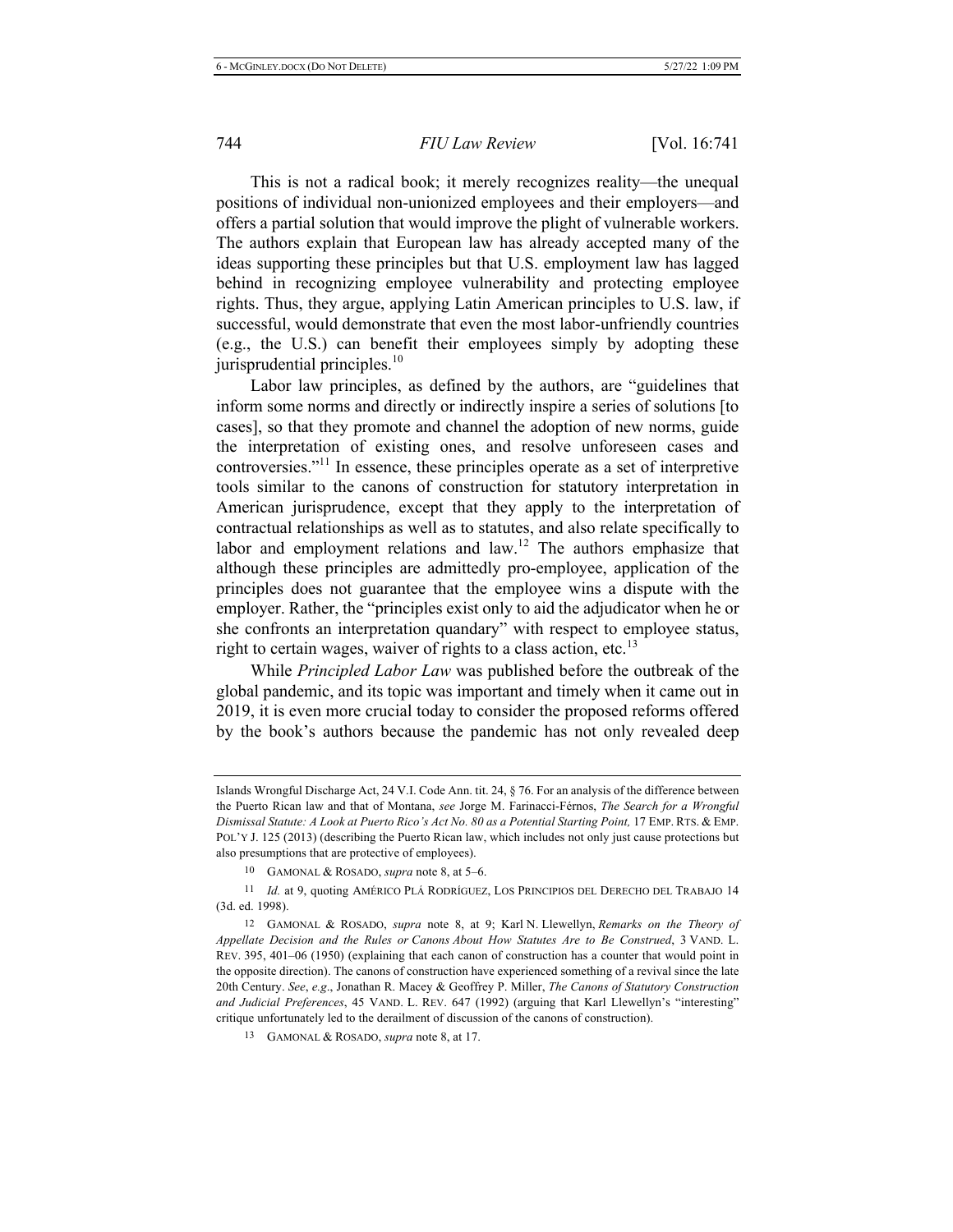fissures in our system of pre-existing inequalities, both financial and racial, but it has also exacerbated those inequalities.

Gamonal and Rosado focus on the Thirteenth Amendment,<sup>14</sup> the National Labor Relations Act,<sup>15</sup> and the Fair Labor Standards Act<sup>16</sup> to demonstrate that the Latin American principles they advocate already have a sound basis in U.S. law, but they also argue that these principles should go further in their application to U.S. labor and employment law. Some of the principles they support underlie the passage of the Thirteenth Amendment's ban on slavery and involuntary servitude and the enactment of 20th Century labor-related statutory provisions. However, the *continuity of employment* principle, which protects employees from discharge absent employer proof of just cause, directly contradicts U.S. common law.

This article discusses the book's arguments with reference to interpretation of U.S. statutory and common law and goes a step further. It imagines how consciously applying the principles described by Gamonal and Rosado to U.S. anti-discrimination law could provide further protection to U.S. employees covered by civil rights law. This analysis focuses on Title VII of the 1964 Civil Rights Act,<sup>17</sup> but also refers to other civil rights laws such as Title I of the Americans with Disabilities  $Act<sub>18</sub><sup>18</sup>$  and the Age Discrimination in Employment Act.<sup>19</sup> These laws openly create exceptions to the common law employment-at-will doctrine, and therefore, there is a strong argument that in addition to the National Labor Relations Act, which permits unionization and collective bargaining agreements that require an employer to prove "just cause" to discharge an employee, American anti-discrimination law would appropriately benefit from the principles identified in Gamonal and Rosado's book.

Nonetheless, even though U.S. anti-discrimination law is apparently grounded in all of the principles Gamonal and Rosado identify, the intrusion of the employment-at-will doctrine, combined with the concept of employers' freedom to protect their businesses and an overblown sense of a

- $15$  29 U.S.C. §§ 151-169 (1947).
- 16 29 U.S.C.  $\S$  203 (2018).
- 17 42 U.S.C. § 2000e-1, *et seq.* (1991).
- 18 42 U.S.C. § 12101, et seq. (2008).
- $19$  29 U.S.C. §§ 621–634 (2008).

<sup>&</sup>lt;sup>14</sup> The Thirteenth Amendment bans slavery and involuntary servitude and has been interpreted by labor scholars as a potential source of rights for paid labor relationships. See, e.g., Rebecca E. Zietlow, The Maryland Constitutional Law Schmooze: Conclusion: The Political Thirteenth Amendment, 71 MD. L. REV. 283, 290 (2011) (arguing that Congress has the power to enforce the Thirteenth Amendment through Article 2 to protect the rights of workers and racial minorities but has refused to do so); Lea S. Vandervelde, The Labor Vision of the Thirteenth Amendment, 138 U. PA. L. REV. 437, 438-40 (1989) (arguing that the Thirteenth Amendment went well beyond abolishing slavery; the debates over the amendment demonstrate that ratifiers envisioned a much broader interpretation of free labor).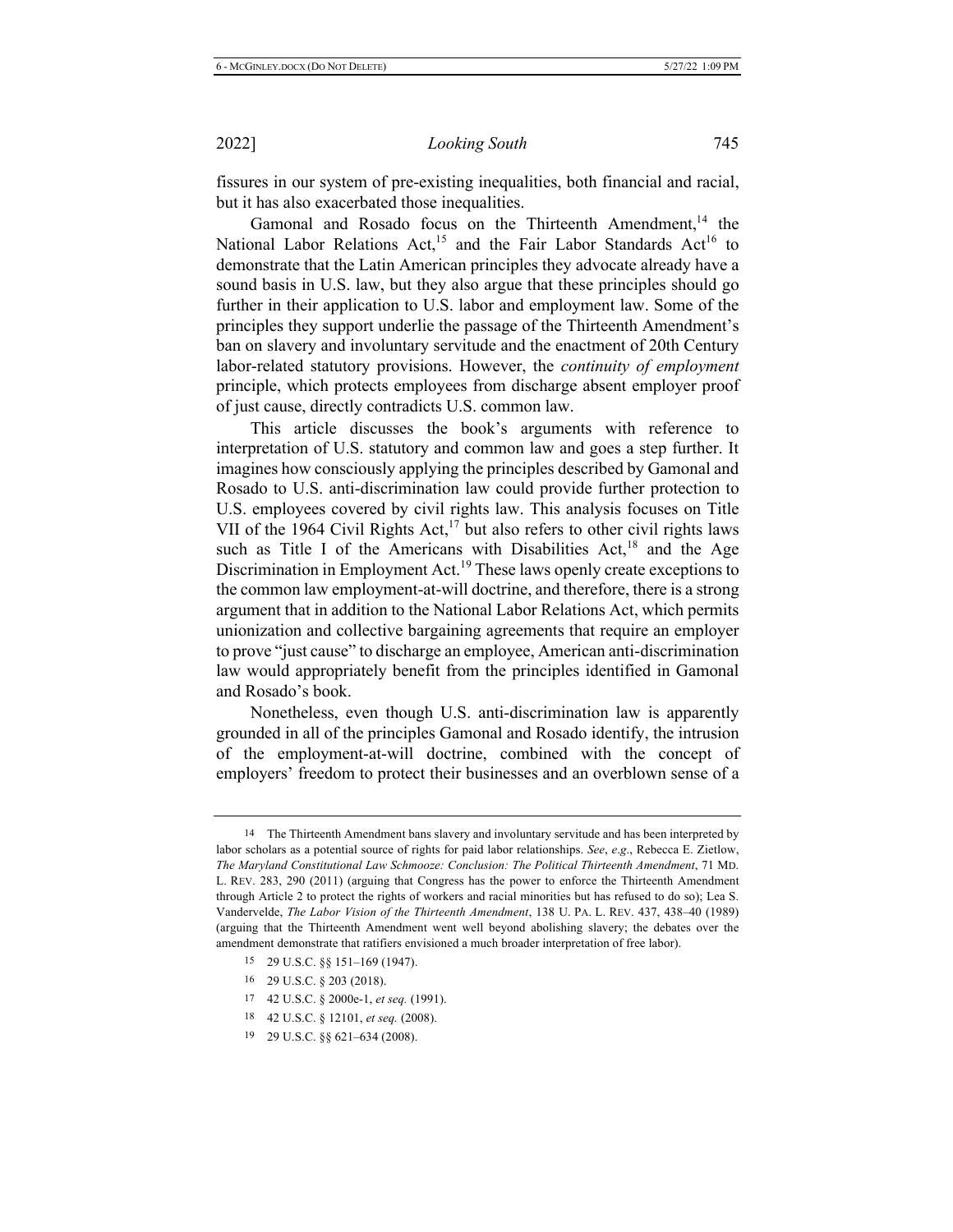publicly-owned entity's responsibility to maximize profits for its stockholders, has done serious harm to the courts' interpretations of the antidiscrimination statutes. $20$ 

Part II analyzes the recommendations of Gamonal and Rosado for applying the Latin American principles to U.S. labor and employment law. Part III builds upon Gamonal and Rosado's theory, using the Latin American principles they identify to interpret U.S. employment discrimination law. It demonstrates that these principles, as a theoretical matter, should apply to U.S. employment discrimination law to protect employees further from illegal discrimination. It also identifies structural and political problems related to the adoption of the Latin American principles to U.S. jurisprudence and offers solutions to the barriers created by these problems.

Finally, the article concludes that U.S. labor and employment law should protect workers from potential abuse caused by power differentials between workers and employers, and that, adapted to U.S. law, especially to statutes whose purpose is to protect workers' rights, Latin American principles could effectively give judges interpretive tools that would make application of the law more consistent with and protective of individual rights. Even if federal courts and Congress do not act to protect employees' rights, many state legislatures and courts should adopt these principles.

#### II. LATIN AMERICAN PRINCIPLES EXPLAINED

Gamonal and Rosado explain that many Latin American countries have established principles whose purpose is to protect workers from abuse and to govern interpretation of labor and employment laws. They specifically focus on Argentina and Brazil, two of the largest countries in the area, and Chile and Uruguay, much smaller countries but among the better performing economies of the region.<sup>21</sup> The well-established principles the authors identify are: (1) The *protective principle*;  $^{22}$  (2) The *primacy of reality principle*;<sup>23</sup> (3) The *non-waiver principle*;<sup>24</sup> and (4) The *continuity principle*.<sup>25</sup> As the authors note, these principles are interrelated; they work

25 *Id.* at ch. 5, 119–44.

<sup>&</sup>lt;sup>20</sup> See Ann C. McGinley, Rethinking Civil Rights and Employment at Will: Toward a Coherent National Discharge Policy, 57 OHIO ST. L.J. 1443, 1447 (1996) (arguing for a federal law that would eliminate the employment-at-will doctrine).

<sup>21</sup> GAMONAL & ROSADO, *supra* note 8, at 27.

<sup>22</sup> Id. at ch. 2,  $31-62$ .

<sup>23</sup> *Id.* at ch. 3, 63–92.

<sup>24</sup> *Id.* at ch. 4, 93–118.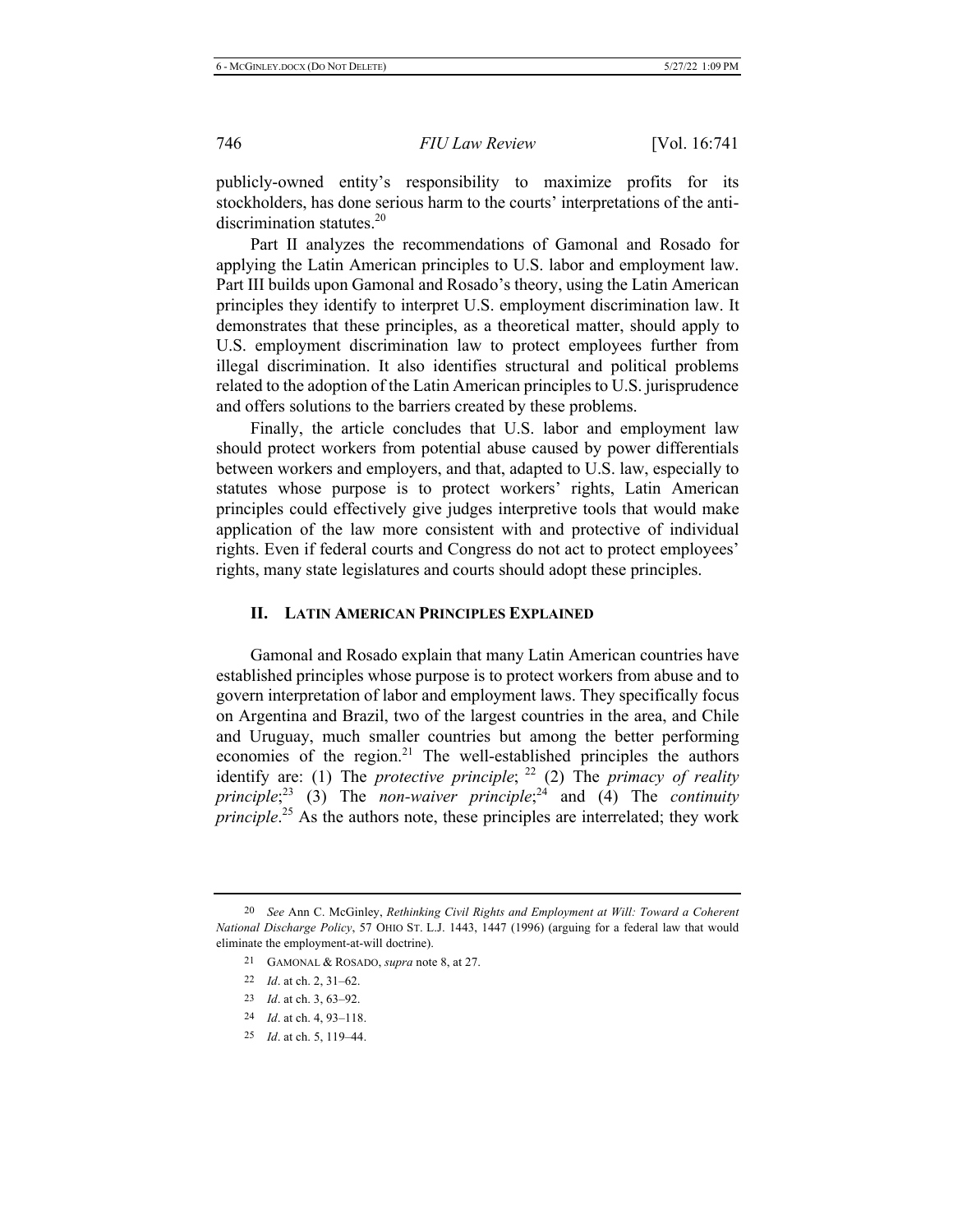together and reinforce one another: "protection logically requires primacy of reality, nonwaiver, and continuity."<sup>26</sup>

### *A. The Protective Principle*

Gamonal and Rosado quote Uruguayan legal scholar Óscar Ermida who stated that the *raison d'etre* of labor law is to protect the worker.<sup>27</sup> They explain that employers who have absolute power to set the terms and conditions of employment can subordinate employees, depriving them of autonomy and dignity and making them "close to involuntary servants."<sup>28</sup> Thus, Gamonal and Rosado argue, the law needs to rebalance the asymmetry of power to safeguard the employees' human dignity and society's moral interests. $29$ 

The *protective principle* assumes that the purpose of labor law is to equalize the power differential between employee and employer. This principle emerges from the documents of the International Labor Organization (ILO) and other international human rights agreements that were negotiated internationally post-World Wars I and II.<sup>30</sup> The universal protective principle has led to the legal rule in Latin America in dubio pro *operario*,<sup>31</sup> which means that when the meaning of the law is ambiguous, the judge should interpret the law in favor of the worker. As Gamonal and Rosado explain, this legal rule does not mean that the employee always wins. Nor is it ordinarily used as the decisive criterion in determining how to apply the law, but it serves as a supporting argument that calls for labor courts and other adjudicators to take a labor-protective role.<sup>32</sup>

Gamonal and Rosado argue that the concepts underlying the protective principle are not limited to European and Latin American Labor Law. Rather, they note, both the Thirteenth Amendment to the U.S. Constitution and New Deal laws—particularly the National Labor Relations Act<sup>33</sup> and the Fair Labor Standards  $\text{Act}^{34}$ —are grounded in the concept of labor protection.<sup>35</sup> The Thirteenth Amendment itself is not limited to abolishing slavery,  $36$  but

*Id.* at 10. *Id.* at 31. *Id.* at  $31-32$ . *Id.* at 32. *Id.* at 34. *Id.* at 33. *Id.* at 41. 33 29 U.S.C. §§ 151-169 (1947). 34 29 U.S.C. § 203 (2018).

35 GAMONAL & ROSADO, *supra* note 8, at 41–52.

<sup>36</sup> See Vandervelde, *supra* note 14, at 438–40.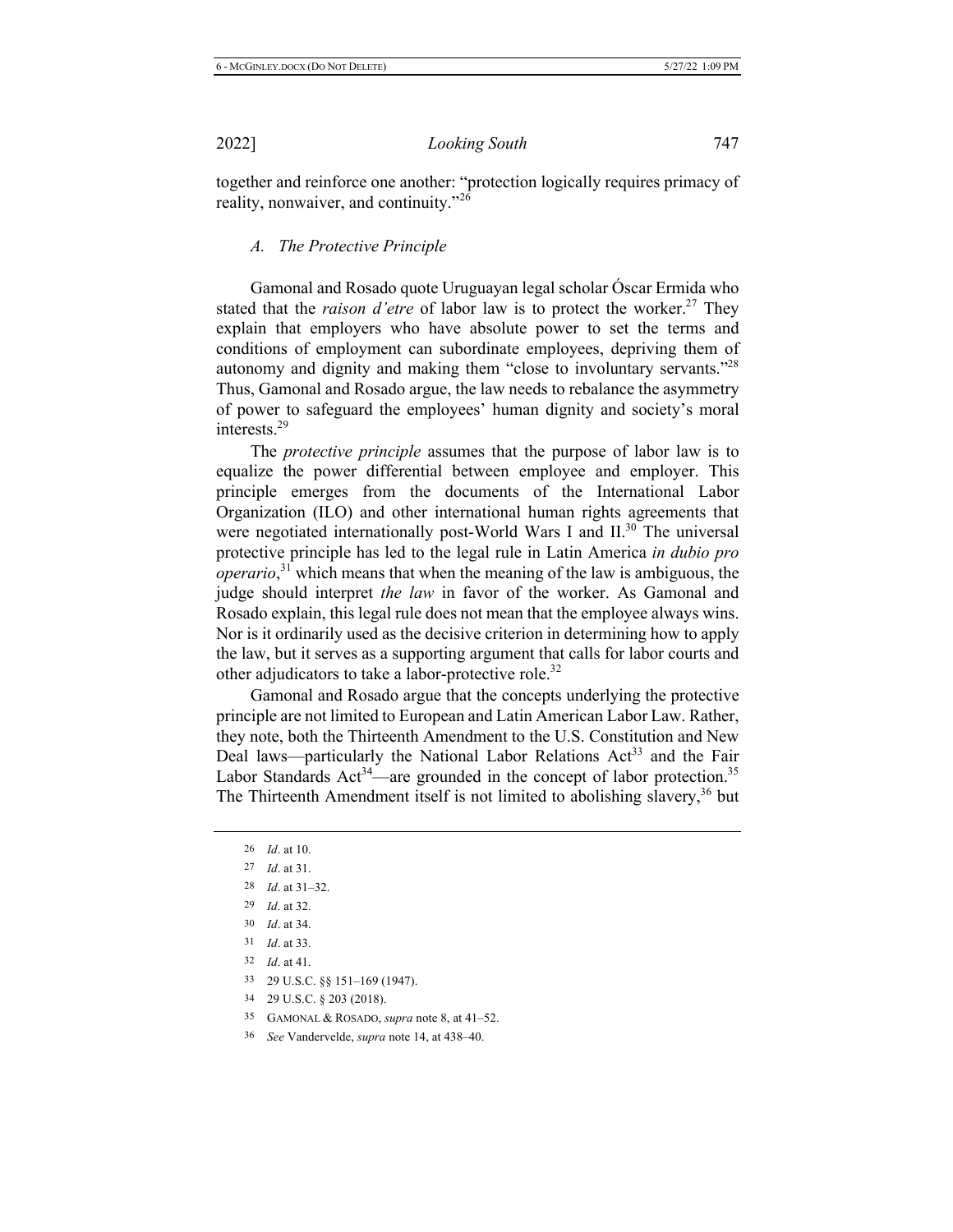also protects labor rights beyond elimination of slavery and gives Congress the power to enforce those rights.<sup>37</sup> And, at least when the NLRA was first enacted, one of its underlying principles was to protect workers. Gamonal and Rosado acknowledge that the passage of the Taft Hartley Act of 1947<sup>38</sup> amended the NLRA to grant more power to employers and limit workers' rights, but they argue that even after the amendments, the underlying protective principles of the NLRA remained. Many scholars argue, and Gamonal and Rosado tend to agree, that the NLRA had tremendous potential in creating labor rights, and that courts have deradicalized the NRLA in their interpretation of the Act.<sup>39</sup> Moreover, Gamonal and Rosado argue that the NLRA "has the potential to be more protective if constitutionalized through the Thirteenth Amendment of the U.S. Constitution.<sup> $,40$ </sup> As to the FLSA, the authors argue that Congress sought to protect workers by regulating minimum wage standards and maximum hours, and by creating bars to child labor.<sup>41</sup> And, they note that for nearly seventy years after the FLSA's passage, it was interpreted with the remedial purposes of the statute in mind—similar to the *in dubio pro operario* principle in Latin America.<sup>42</sup> Unfortunately, the authors argue, the U.S. Supreme Court recently "almost summarily ended the doctrine of giving the FLSA a broad reading" in *Encino Motorcars*, LLC v. Navarro.<sup>43</sup> This case, which contradicts the liberal interpretation of the remedial statute to protect workers' rights, undermines the protective nature of the statute, and if the legal rule in dubio pro operario were in operation, it would be considered improper.

### *B. The Primacy of Reality Principle*

The *primacy of reality principle* posits that when there is a conflict between an employer and a worker concerning the terms of an employment relationship, it is the *facts* on the ground that matter. Facts take precedence over language in the texts, documents, and agreements. Underlying this principle is the acknowledgment that employment contracts are not typical

<sup>&</sup>lt;sup>37</sup> GAMONAL & ROSADO, *supra* note 8, at 42 n.48 (citing Rebecca E. Zietlow, *The Ideological* Origins of the Thirteenth Amendment, 49 HOUS. L. REV. 393, 448 (2012)).

<sup>38</sup> GAMONAL & ROSADO, *supra* note 8, at 52–53.

<sup>&</sup>lt;sup>39</sup> See, e.g., Karl E. Klare, Judicial Deradicalization of the Wagner Act and the Origins of Modern Legal Consciousness, 1937-1941, 62 MINN. L. REV. 265, 265 (1978) (arguing that when enacted the Wagner Act was a radical statute but subsequent judicial interpretation deradicalized the statute).

<sup>40</sup> GAMONAL & ROSADO, *supra* note 8, at 56.

<sup>41</sup> *Id.* at 57-58.

<sup>42</sup> *Id.* at 59.

<sup>43</sup> Encino Motorcars, LLC v. Navarro, 138 S. Ct. 1134, 1143 (2018) (noting that the statute did not explicitly call for a broad reading of the law and stating that the law deserved a "fair" reading, rather than a "liberal" reading).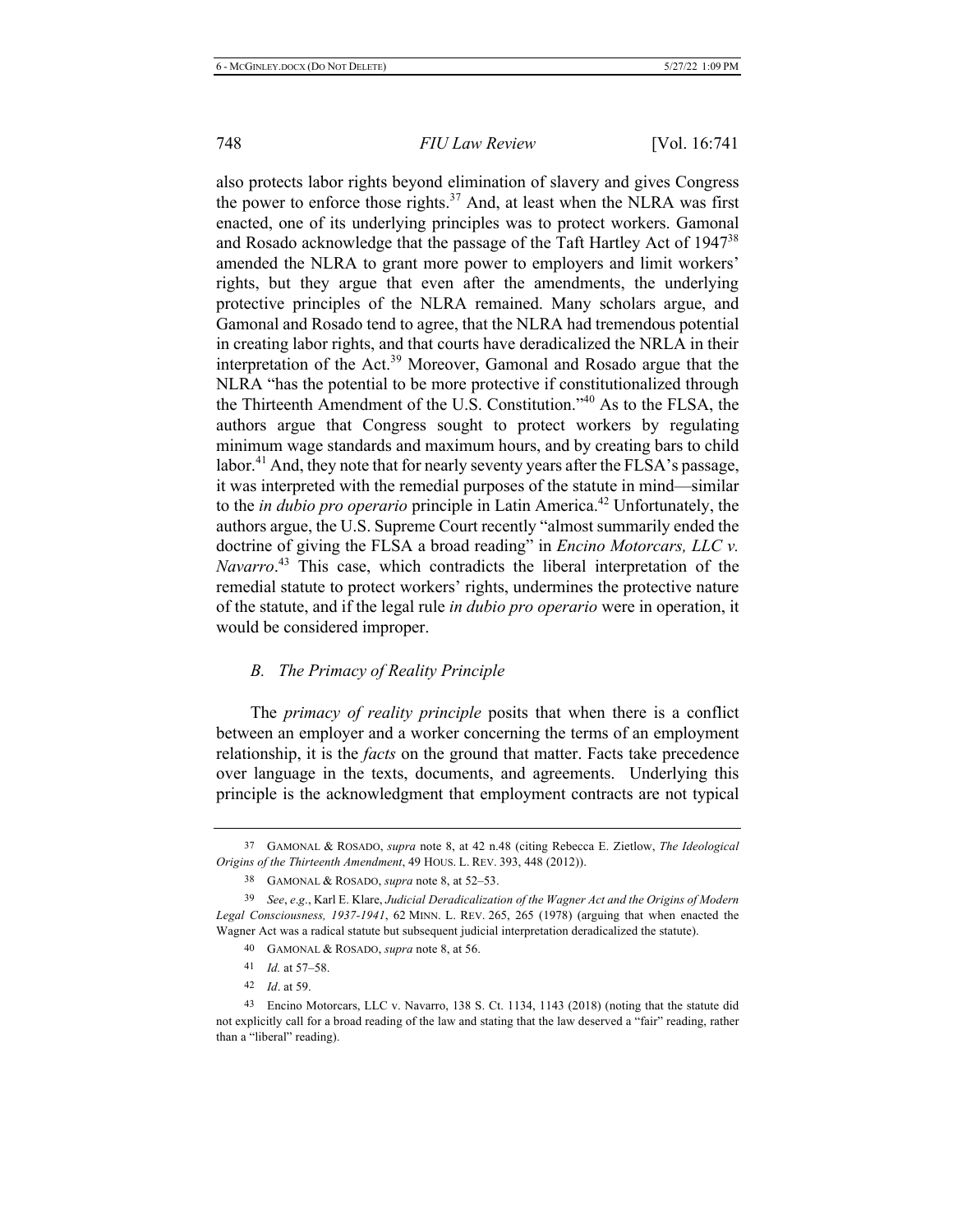contracts. Instead, they create relationships, and the contract terms are in "constant flux and negotiation by the parties thorough principal requests or demands and agent performances. $^{44}$  Thus, adjudicators determining the terms of the contract between an employer and a worker must consider the parties' post-formation conduct and should grant preference to parties' conduct during the employment relationship over what they may have agreed to in writing or verbally.<sup>45</sup> Like the protective principle, the primacy of reality principle relies on the *in dubio pro operario* preference which, in this context, means that terms in the agreement that are favorable to the worker will be given weight if there is doubt about the meaning of the agreement.

This principle is often invoked when there is a debate as to whether the worker is an employee or an independent contractor.<sup>46</sup> In essence, this principle rejects formalist definitions and interpretations of the parties' relationship. Instead, reality and facts matter and should take precedence when interpreting the law. Combined with the protective and the continuity principles, this principle favors employment over independent contractor relationships and presumes that the relationships are for an indefinite period of time unless proven otherwise.

Gamonal and Rosado explain that U.S. law often recognizes the primacy of reality over formality as well. For example, an employer may not incorrectly identify an employee as an independent contractor in a written contract in order to avoid the obligations employers have to employees.<sup>47</sup> The authors go through a complicated explanation of the FLSA, NLRA, and U.S. common law definitions of "employee" versus "independent contractor," demonstrating that a mere label of "employee" or "independent contractor" does not govern relationships in the U.S. However, they note that even the most worker-friendly definition may be interpreted variously depending on the underlying politics of the adjudicators (e.g., executive agencies) who must determine whether an individual is an employee or an independent contractor. This means that as the President's party changes, the determination by executive agencies may also change. If, however, the primacy of reality principle were joined with the protective principle, the agencies would likely reach more consistent, worker-protective results.<sup>48</sup>

48 In fact, in addition to the definitions of "employee" under different federal laws, state laws may have even different definitions. For example, the California Supreme Court has created the "ABC" rule, which presumes that a worker is an employee. A worker is not an independent contractor under California law unless the employer proves that the worker is free of employer control, engaged in a separate line of work, and has his own business. Dynamex Operations W. v. Superior Ct., 416 P.3d 1 (Cal. 2018). The California legislature enacted this decision into statute. In 2021, the California Supreme Court held that

<sup>44</sup> GAMONAL & ROSADO, *supra* note 8, at 66.

<sup>45</sup> *Id.* at 67 n.18.

<sup>46</sup> *Id.* at 68.

<sup>47</sup> *Id.* at 67–68.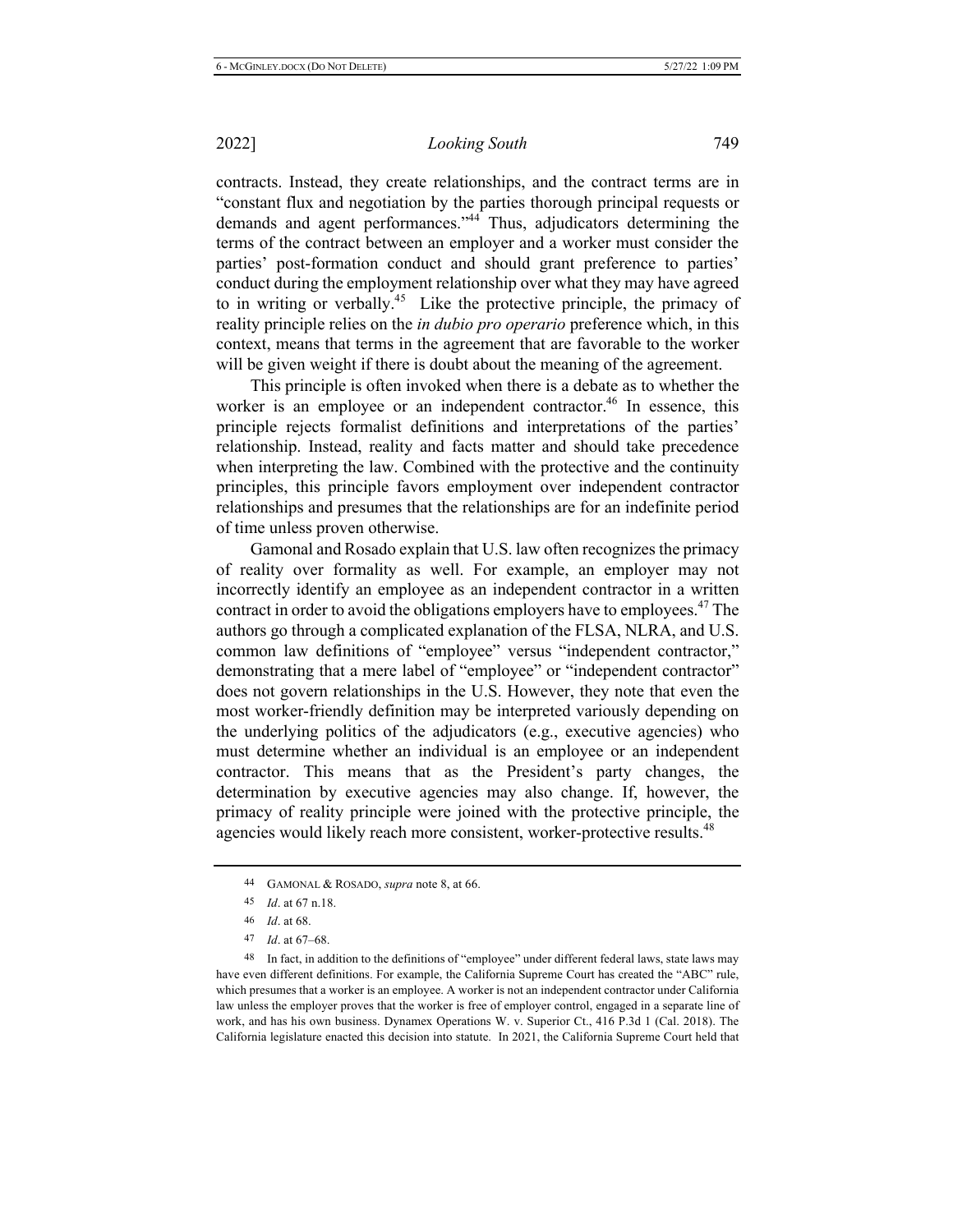#### *C. The Non-Waiver Principle*

The *non-waiver principle* makes rights granted to workers by the law non-waivable by contract with an employer. The law establishes a "floor of rights that workers cannot waive."<sup>49</sup> This principle derives from the inequality of bargaining power of employers and workers and the public need to enforce protective labor legislation. If an individual worker were able to waive his or her legal rights, employers would pressure applicants and workers to do so, using their superior bargaining power. Clearly, as in Latin America, where there is protective legislation in the U.S., the employer may not require an employee to waive the protection, but as Gamonal and Rosado explain, there is a glaring problem in the U.S. The Supreme Court interprets the Federal Arbitration Act<sup>50</sup> to permit employers to enforce pre-dispute arbitration clauses, which often deprives employees of crucial procedural rights that affect their substantive employment rights. As the authors explain, a simple "principle" would not overcome the Supreme Court's interpretation of the FAA. Nonetheless, the question remains: Had the principle existed at the time of the first FAA arbitration in employment case, would the Supreme Court have reconsidered its broad interpretation of the FAA as it constricted employee rights? In essence, a principle whose purpose is to rebalance the inequalities of bargaining power would most likely not permit the enforcement of arbitration clauses negotiated with employers or, more commonly, imposed by the employer before the dispute arises with an employee.

Countless legal academics in the U.S. have criticized the Court's interpretation of the FAA as applying to these contracts and have demonstrated that rights of employees are distinctly disadvantaged by application of these contracts.<sup>51</sup> While the Court distinguishes between

 $50$  9 U.S.C. § 1.

this test will be applied retroactively. But in 2020, voters in California had overturned this rule with reference to ride-hailing and delivery workers, preserving their independent contractor status and setting up a wage schedule for them. See Jon Steingart, Calif. High Court Says Dynamex ABC Test Is Retroactive, LAW360 (Jan. 14, 2021, 6:51 PM), https://www.law360.com/articles/1345191/calif-high-court-saysdynamex-abc-test-is-retroactive; Vazquez v. Jan-Pro Franchising Int'l, Inc., 478 P.3d 1207 (Cal. 2021).

<sup>49</sup> GAMONAL & ROSADO, *supra* note 8, at 95.

<sup>&</sup>lt;sup>51</sup> See, e.g., Jeffrey W. Stempel, *Reconsidering the Employment Contract Exclusion in Section 1* of the Federal Arbitration Act: Correcting the Judiciary's Failure of Statutory Vision, 1991 J. DISP. RESOL. 259 (1991) (arguing that Section 1 of the FAA should be interpreted broadly to protect all employees); Jean R. Sternlight, Is the U.S. Out on a Limb? Comparing the U.S. Approach to Mandatory Consumer and Employment Arbitration to That of the Rest of the World, 56 U. MIA. L. REV. 831, 832 (2002) (explaining that the U.S. stands alone in enforcing pre-dispute mandatory arbitration in the employment context and arguing that such practices should be banned); Jean R. Sternlight, *Disarming Employees: How American Employers Are Using Mandatory Arbitration to Deprive Workers of Legal* Protection, 80 BROOK. L. REV. 1309, 1310-14 (2015) (demonstrating that mandatory pre-dispute arbitration clauses are depriving workers of substantive rights); Mark D. Gough, The High Costs of an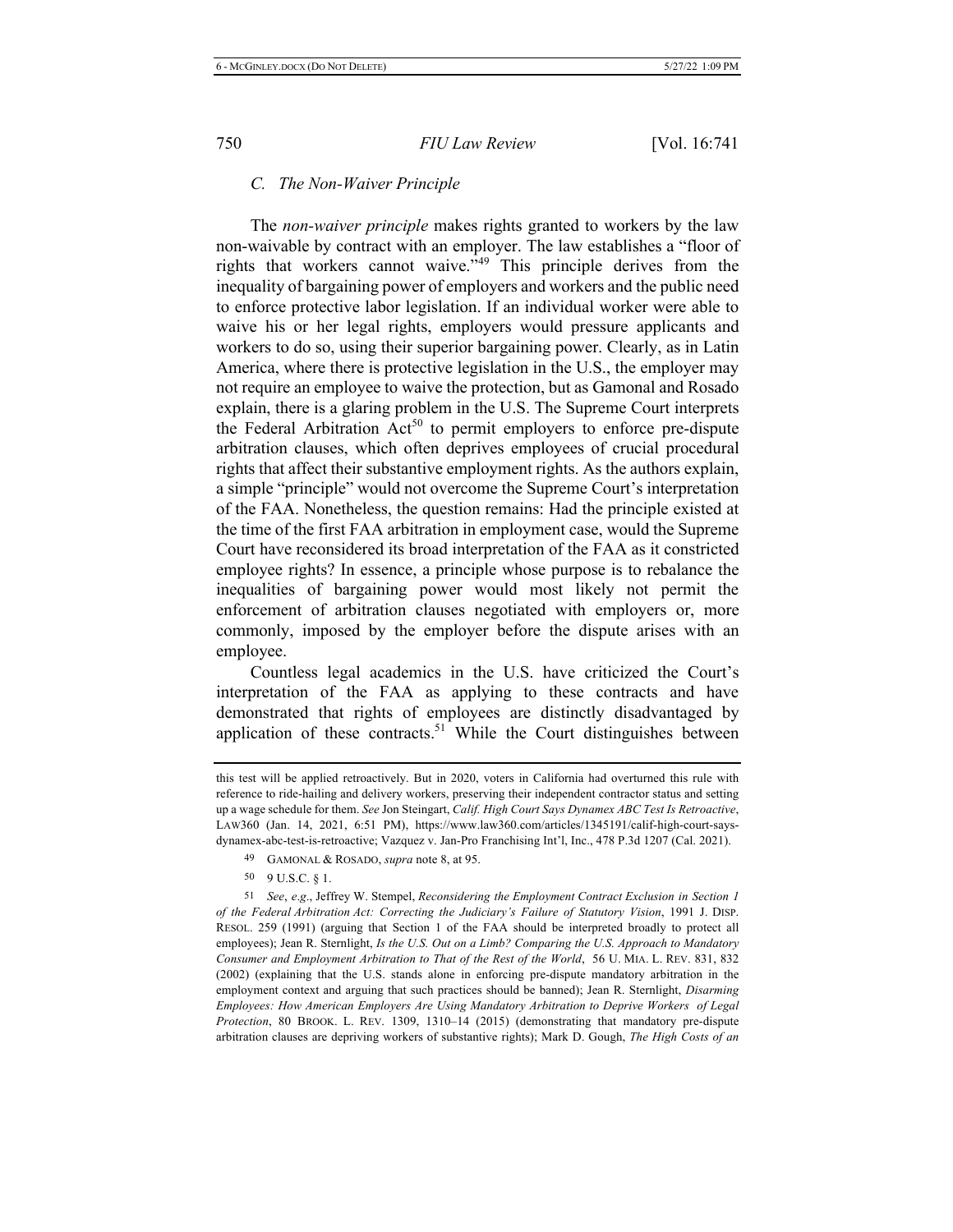*Looking South* 751

waivers of substantive rights and waivers of procedural safeguards provided by a federal court forum, these academics have convincingly demonstrated that mandatory enforcement of pre-dispute arbitration clauses does harm and even deprives employees' of their substantive civil rights.<sup>52</sup> Thus, a clear nonwaiver in U.S. law, applied to pre-dispute arbitration provisions should be enacted into law to protect employees.

### *D.* The Continuity Principle

The *continuity principle*, which is also referred to as employment "stability" or "permanence," means that jurists in Latin America presume that employment contracts have an indefinite duration.<sup>53</sup> The authors explain that this principle, which is at odds with the U.S. employment-at-will doctrine, means three things in Latin American jurisprudence: (A) The employer has the burden to prove that it had just cause to discharge an employee;  $(B)$ Despite changes to contractual terms or to the parties to a contract (e.g., successor corporations acquiring the business), judges have the power to subsequently bind employers to the contract terms; and (C) Judges have the power to reform precarious contracts, under certain conditions, to form more stable, permanent contracts.<sup>54</sup> These reformations, however, are not to produce equity between the parties but rather to assure that the contract is legally sound.

Of the principles identified by Gamonal and Rosado, continuity is the least embedded in U.S. law. As Gamonal and Rosado point out, the employment-at-will doctrine is not labor law.<sup>55</sup> It emerges from masterservant law, not from the concept of worker protection that is at the core of labor law.<sup>56</sup> The employment-at-will doctrine, which permits employers to fire employees, absent a contract to the contrary, for a good reason, a bad reason, or no reason at all, governs the employment of most U.S. workers. Only one state—Montana—and two U.S. territories—Puerto Rico and the

- 53 GAMONAL & ROSADO, *supra* note 8, at 119.
- 54 *Id.*
- 55 *Id.* at 138.
- 56 *Id.*

Inexpensive Forum: An Empirical Analysis of Employment Discrimination Claims Heard in Arbitration and Civil Litigation, 35 BERKELEY J. EMP. & LAB. L. 91, 112 (2014) (using an empirical analysis and controlling for type of case, size of employer, procedural mechanisms, etc. the author finds that "outcomes" in arbitration are starkly inferior to outcomes in litigation"); Alexander J. S. Colvin, An Empirical Study of Employment Arbitration: Case Outcomes and Processes, 8 J. EMPIRICAL LEGAL STUD. 1, 5, 8–9 (2011); Theodore Eisenberg & Elizabeth Hill, Arbitration and Litigation of Employment Claims: An Empirical Comparison, 58 DISP. RESOL. J. 44, 47–51 (2003) (finding disparities between award amounts and win rates in arbitration and litigation for lower-pay employees).

<sup>52</sup> See, e.g., Jean Sternlight, *Disarming Employees*, *supra* note 51, at 1314.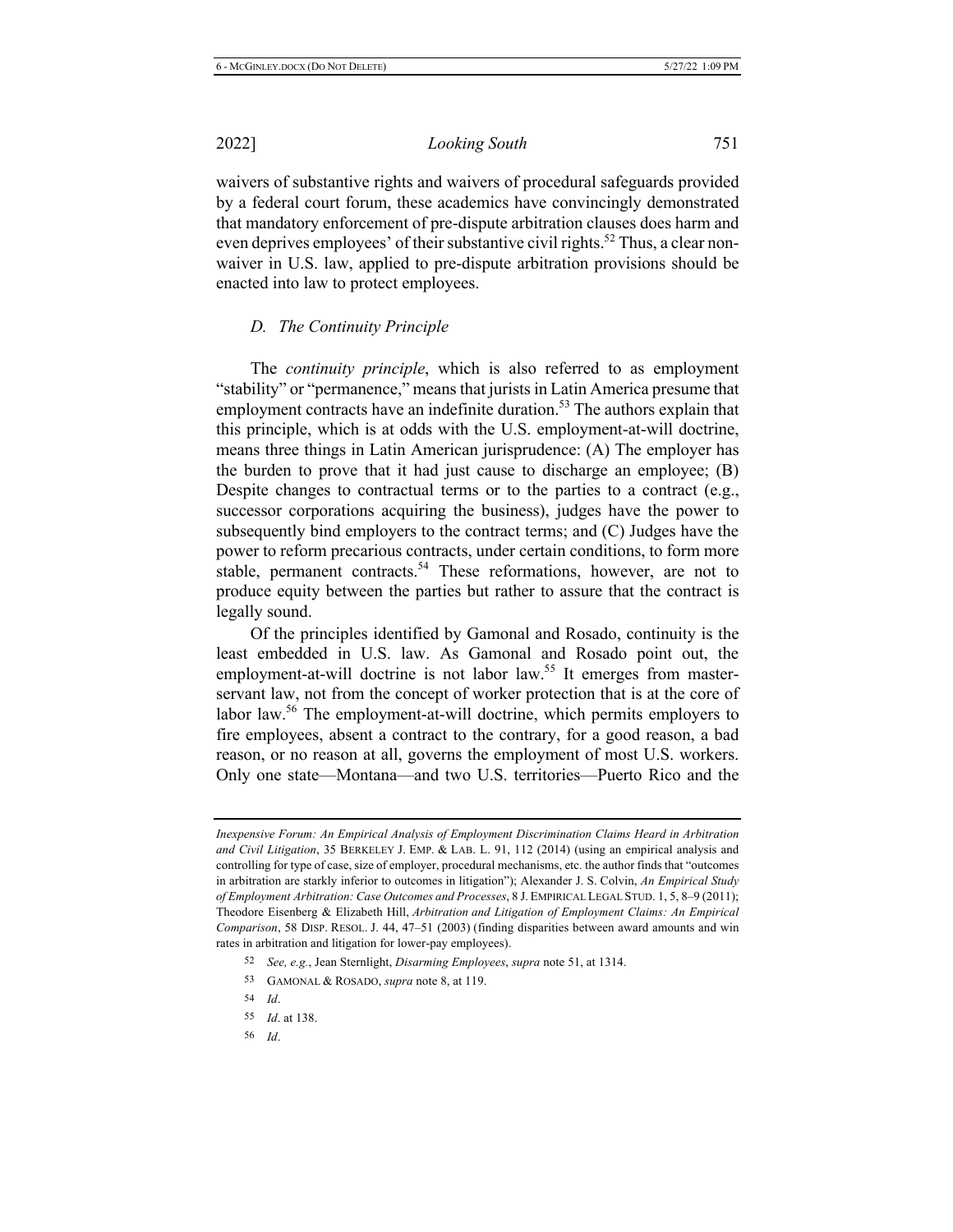Virgin Islands—require an employer to demonstrate just cause before firing an employee.<sup>57</sup> The NLRA permits unionized employees to enter into collective bargaining agreements, which commonly contain just cause requirements with labor arbitrators determining in individual cases whether the employer has proved just cause. But unionization in private industries represents only 7.1 percent of the working population in the  $U.S.^{58}$  Public employees often have just cause protections and represent the bulk of U.S. workers who are not employed at will, but even in the public section only 37.2 percent of the workers are unionized.<sup>59</sup> The lack of workplace stability in the U.S., then, differs sharply from that found in the Latin American countries that Gamonal and Rosado discuss.

Even more, a new corporation's successor liability to abide by the previous employer's collective bargaining obligations with the union is limited in U.S. law to the situation where the new employer is a "clear successor," a test that has varied over the years depending on the executive in power and the composition of the National Labor Relations Board. Moreover, in the vast majority of U.S. cases, although judges may conclude that individuals who are termed "independent contractors" are actually employees under the labor laws and thus have certain rights reserved for employees, they do not rewrite contracts between companies and workers who are true independent contractors. Although the other principles discussed would help protect workers, without a continuity principle, U.S. workers are still at a significant disadvantage.

#### *E. Translating Latin American Principles to U.S. Law*

One difficulty with Gamonal and Rosado's approach is that the U.S. and Latin America have different legal histories and systems. While the Latin American countries are more similar to Continental Europe in that they have country-wide, code-based legal systems, the U.S., with the exception of the

<sup>57</sup> MONT. CODE ANN. §§ 39-2-901 to 915; P.R. LAWS ANN. tit. 29, §§ 185a–m (2010); U.S. Virgin Islands Wrongful Discharge Act, V.I. CODE ANN. tit. 24, § 76.

<sup>58</sup> In 2019, 7.1% of private sector employees and 37.2% of public sector employees were represented by a union. In total, employees represented by a union equaled 11.2% of employees in the combined public and private sectors. Percentages of employees who were members of a union are even lower. See Heidi Shierholz, The Number of Workers Represented by a Union Held Steady in 2019, While Union Membership Fell, ECON. POL'Y INST. (Jan. 22, 2020), https://www.epi.org/publication/2019-unionmembership-

data/#:~:text=Union%20coverage%20by%20sector%2C%20demographic,from%207.2%25%20to%207. 1%25.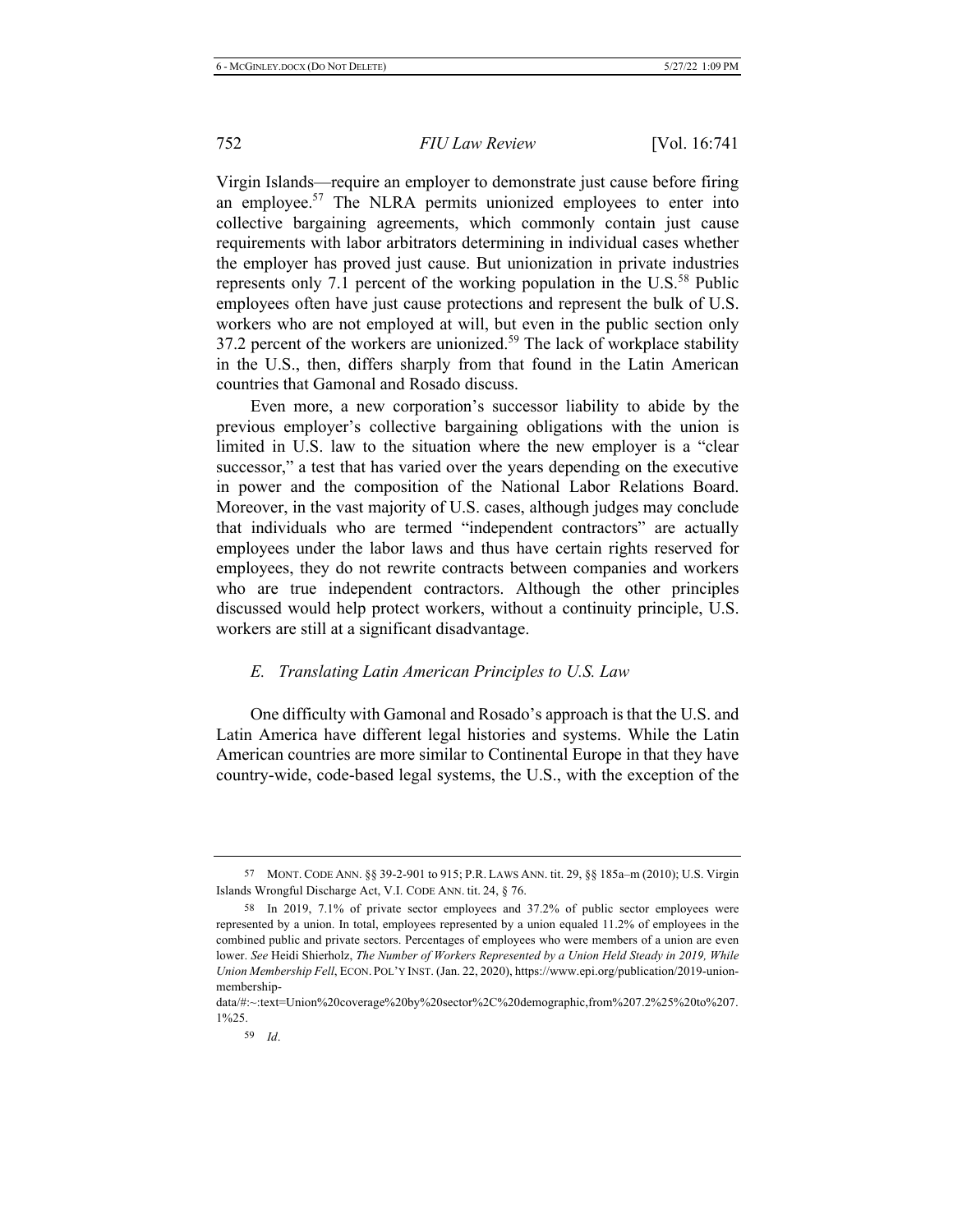State of Louisiana, inherited its legal system from English common law.<sup>60</sup> Moreover, unlike in Latin America where the federal governments have labor codes that dictate the rights of workers and employers, U.S. labor and employment law is governed in large part by state common and statutory law and also by federal statutes that guarantee minimum wages, maximum hours, sollective bargaining rights, and health and safety standards as well as federal civil rights anti-discrimination statutes.

Some public employees (but not private employees) in the U.S. have employment rights secured by the U.S. Constitution, whereas in Chile, for example, employees have rights based in the Chilean constitution not to suffer certain forms of discrimination even in privately-owned workplaces.<sup>61</sup> This divergence of systems complicates the translation of Latin American principles to U.S. labor and employment law. This is especially true given the U.S. employment-at-will doctrine that is the governing norm to which all the statutory law (federal and state) is only a partial exception.

The question then becomes: What U.S. law should be subject to the principles articulated by Gamonal and Rosado: common law, state statutes, federal statutes? All of the above? Moreover, Gamonal and Rosado argue that the U.S. should "constitutionalize" some of the principles by using the Thirteenth Amendment. Would doing so require Congress to pass legislation pursuant to the Thirteenth Amendment? If so, what form should this legislation take?

Furthermore, although Gamonal and Rosado discuss the U.S. equivalents (and lack thereof) in American labor law to the principles that apply in Latin America, there are other significant similarities between the labor law principles in Latin American law and U.S. law generally that the authors do not discuss. Although these similarities do not appear in U.S. labor law, they exist, at least in theory, in other areas of U.S. law and suggest that the labor law principles for judicial interpretation have precedent in U.S. law.

Like courts in Latin America, U.S. courts use interpretive rules, presumptions, or procedural tools to break ties when in doubt of how a case should be resolved. Examples include: (1) statutory canons of construction;  $(2)$  construction of ambiguous contract provisions against the drafter;  $(3)$  the rule of lenity, a canon of construction in criminal law that requires courts to construe any ambiguity in favor of the defendant;  $^{62}$  (4) a rule that remedial statutes, such as civil rights statutes, should be construed liberally in favor of those protected by the laws;  $(5)$  a number of rules of deference to

<sup>60</sup> See The Common Law and Civil Law Traditions, BERKELEY L. 1–4 (2017), https://www.law.berkeley.edu/wp-content/uploads/2017/11/CommonLawCivilLawTraditions.pdf.

<sup>61</sup> Ann C. McGinley, Gender, Law, and Culture in the Legal Workplace: A Chilean Case Study, 60 Ariz. L. Rev. 675, 687-89 (2018).

<sup>62</sup> *See, e.g., Leocal v. Ashcroft, 543 U.S. 1, 11 n.8 (2004).*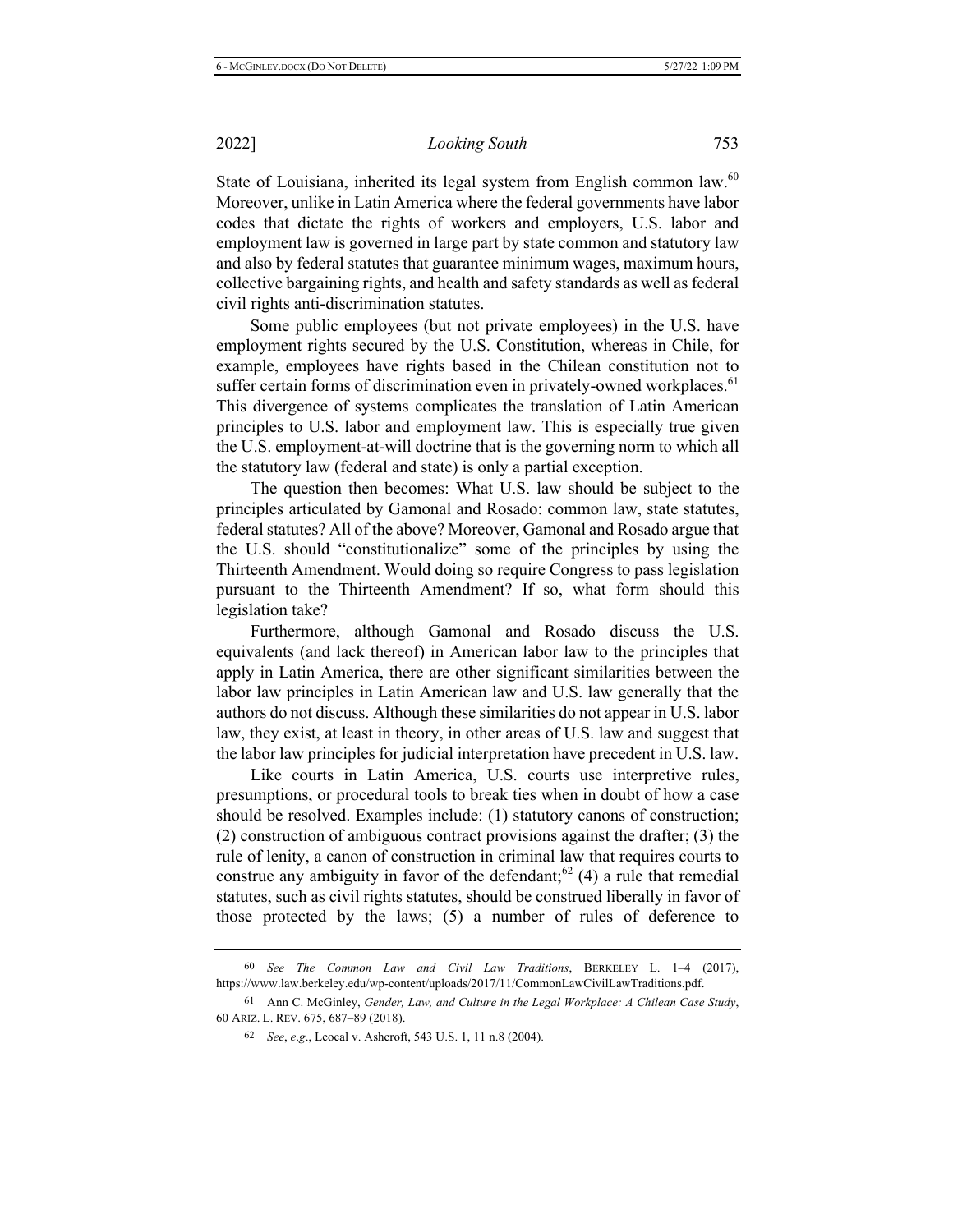administrative agencies; and (6) shifting of burdens of production and persuasion. These tools may provide appropriate comparisons with the principles articulated in Latin American labor law and support the concept that it is not a long stretch to argue that at least some of the Latin American principles should apply to U.S. labor and employment law.

#### 1. Statutory Canons of Construction

### a. In General<sup>63</sup>

American courts have a number of tiebreaking rules and maxims that aid in statutory interpretation. The Canons of Statutory Construction are perhaps the most important of these tools and the most similar to the principles that Latin American judges consult when interpreting labor and employment statutes. One important difference, as we shall see, is that the Latin American principles derive from an interest in protecting employee rights, whereas the U.S. canons apply more generally to statutory interpretation and have as their stated purpose the neutral construction of statutes. The irony is that while there is debate <sup>64</sup> among U.S. academics about the value of the canons of construction in statutory interpretation, there is no question that U.S. courts rely heavily on them.<sup>65</sup> Such heavy use of the canons of construction among U.S. judges would likely make the judges comfortable with adopting the judicial principles identified by Gamonal and Rosado.

Legal scholars in the U.S. have launched a number of critiques and defenses of the canons. Karl Llewellyn was one of the first academics to criticize the canons, demonstrating that many canons of construction contradict one another.<sup>66</sup> Other legal realists and critical theorists followed.<sup>67</sup> Some legal academics have defended the canons as providing legal stability and allowing for the dynamic evolution of statutes. $68$  At the very least, one defender argues, the canons provide a sort of checklist for judges engaging

<sup>63</sup> For this section of the article, I am indebted to WILLIAM N. ESKRIDGE, JR. ET AL., CASES AND MATERIALS ON LEGISLATION AND REGULATION: STATUTES AND THE CREATION OF PUBLIC POLICY 700-09 (6th ed. 2014).

<sup>64</sup> *Id.* at 704–08.

<sup>65</sup> Statutory Interpretation: Theories, Tools, and Trends, EVERYCRSREPORT.COM (Apr. 5, 2018), https://www.everycrsreport.com/reports/R45153.html#\_Toc510711652.

<sup>&</sup>lt;sup>66</sup> See Karl N. Llewellyn, Remarks on the Theory of Appellate Decision and the Rules or Canons About How Statutes Are to Be Construed, 3 VAND. L. REV. 395, 401–06 (1950) (noting, for example, that the canon advocating the liberal construction of remedial statutes contradicts the canon that states that statutes in derogation of common law should not be extended by construction).

<sup>67</sup> ESKRIDGE, *supra* note 63, at 704–06.

<sup>68</sup> *Id.* at 707.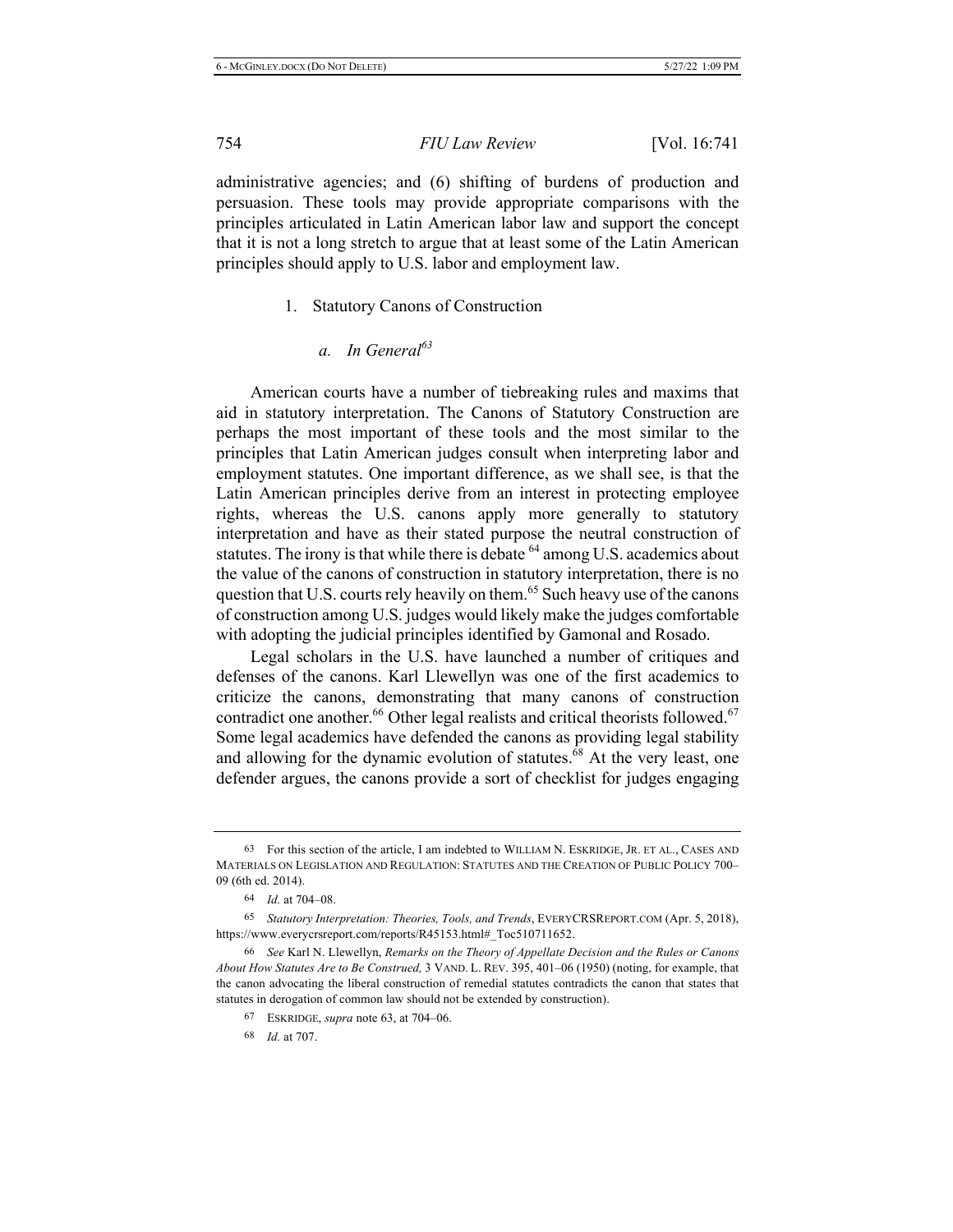*Looking South* 755

in statutory interpretation.<sup>69</sup> An interesting empirical study by James Brudney and Corey Ditslear<sup>70</sup> found that: (1) the more conservative Rehnquist Court used the canons more frequently than the Burger Court;  $(2)$  both liberals and conservatives use the cannons to justify ideological results; and (3) since 1988, however, the canons have been used to justify conservative results much more frequently whereas the dissents in a subset of these cases refer to legislative history to justify their more liberal arguments.<sup>71</sup> The authors concluded that although the canons are useful to encourage consistency in areas where judges have little expertise, their evidence suggests that the malleability of the canons allow judges to manipulate them to reach results they desire. $72$ 

Given that the Latin American principles have the clear purpose of reducing the effects of the power differential between employers and employees, their use to reach fairer results is less problematic than the manipulation that some U.S. jurists engage in when using the canons, which are supposed to be applied neutrally, to interpret statutes. As described by Gamonal and Rosado, the Latin American principles are used only as tiebreakers when a statute's meaning is difficult to decipher.<sup>73</sup>

### *b. The Rule of Lenity*

The rule of lenity is a statutory cannon that encourages strict construction of penal laws. It applies most frequently to criminal statutes, but it also applies to some civil statutes, such as civil forfeiture, that punish the defendant. The rationales for the rule of lenity are to provide fair notice to the defendant who may lose liberty or property and the view that only Congress, a body that is more representative of the population, and not the courts, whose judges are nominated by the President and confirmed by the Senate, should have the power to dictate the criminal law.<sup>74</sup>

### *c.* Liberal Construction of Remedial Statutes

A statutory cannon that applies to employment and labor law is the rule that remedial statutes should be liberally construed. As we shall see below, this canon has been used in interpreting Title VII and other employment

73 *See* Gamonal & Rosado, *supra* note 8, at 32.

<sup>69</sup> *Id.* at 704–07.

<sup>70</sup> James Brudney & Corey Ditslear, Canons of Construction and the Elusive Quest for Neutral Reasoning, 58 VAND. L. REV. 1 (2005).

<sup>71</sup> *Id.* at 5–6.

<sup>72</sup> See ESKRIDGE, supra note 63, at 708.

<sup>74</sup> ESKRIDGE, *supra* note 63, at 651–54.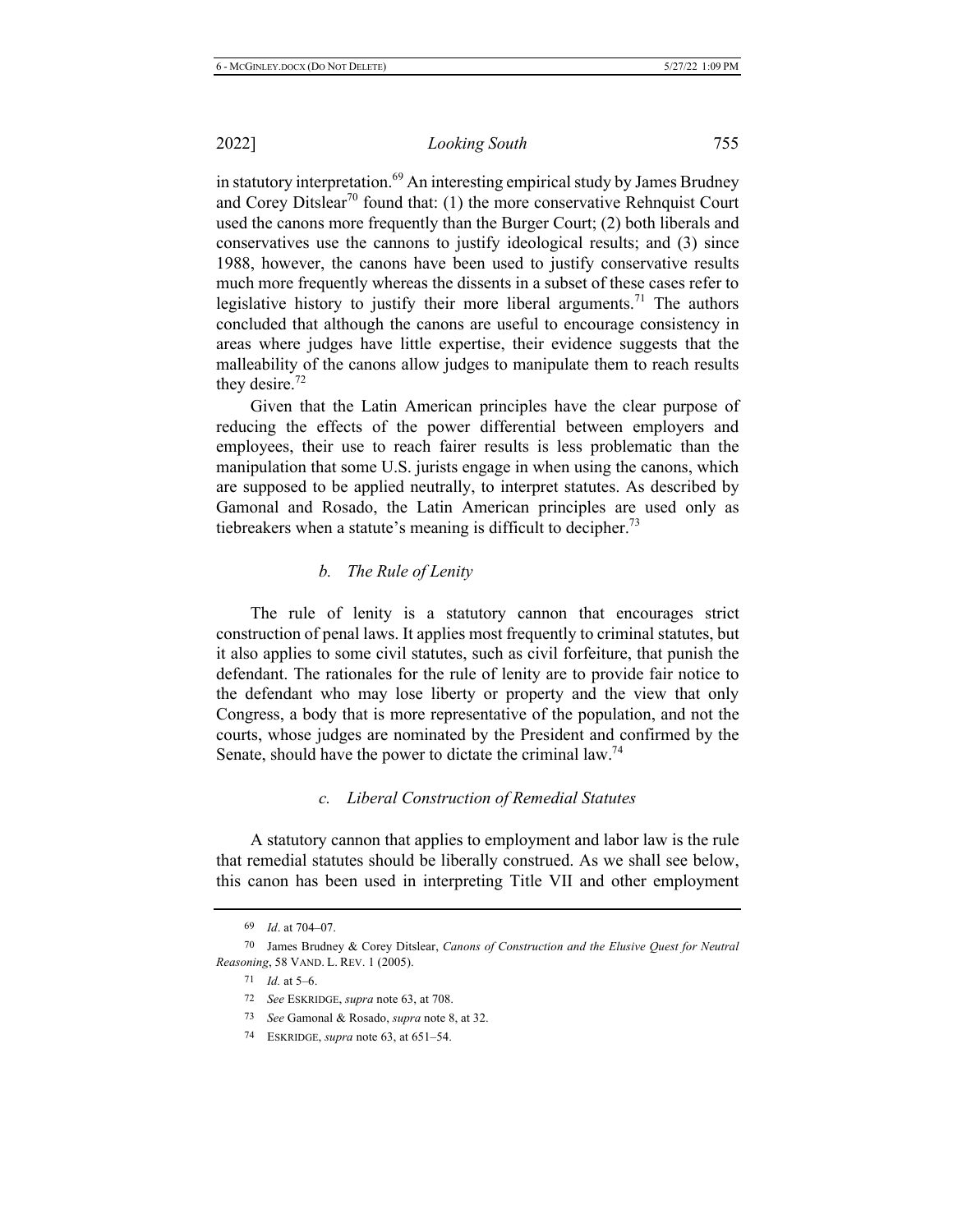discrimination statutes, but it has also been avoided or disregarded, especially more recently.

### *d.* Construction of Ambiguous Contracts

Contract law incorporates a principle that when in doubt, "if language supplied by one party is reasonably susceptible to two different interpretations, one of which favors each party, the one that is less favorable to the party that supplied the language is preferred."<sup>75</sup> In other words, when all other interpretive methods have been exhausted and ambiguity of terms of the agreement remains, the interpreter of a contract should construe the meaning of the terms against the drafter of the agreement. This rule creates a rebuttable presumption, contra proferentem in Latin,<sup>76</sup> and is used most frequently when there is an inequality in bargaining power between the parties and/or the language is drafted by an attorney.<sup>77</sup>

The Restatement (Second) of Contracts states: "In choosing among the reasonable meanings of a promise or agreement or a term thereof, that meaning is generally preferred which operates against the party who supplies the words or from whom a writing otherwise proceeds."<sup>78</sup> The rationale for this rule is that the parties drafting a contract will more likely protect their own interests over those of the other parties. Moreover, a party drafting a contract may leave a provision intentionally vague in order to select its own interpretation later.<sup>79</sup> While the rule is applicable in all situations that fit this description, in reality, it is used more frequently to protect the party with less bargaining power and when a more powerful party attempts to enforce form contracts on a less powerful party. $80$ 

This general rule used to interpret U.S. contracts resembles the Latin American *in dubio pro operario* preference which, when applied to the interpretation of an employment contract, generally means that terms in the agreement that are favorable to the worker will be given weight if there is doubt about the meaning of the agreement. Ironically, however, in the U.S., courts have long accepted the employment-at-will doctrine, which literally in the employment context does the opposite. This doctrine creates a strong presumption that the employment relationship between the employer and employee is at will, which, as noted above, means that the employer is free

<sup>75</sup> E. ALLEN FARNSWORTH, CONTRACTS 459 (Erwin Chemerinsky et al. eds., 4th ed. 2004).

<sup>76</sup> *Id.* at 459.

<sup>77</sup> See CACI No. 320 Interpretation - Construction Against Drafter, JUSTIA, https://www.justia.com/trials-litigation/docs/caci/300/320/ (last updated Oct. 2021).

<sup>78</sup> RESTATEMENT (SECOND) OF CONTRACTS § 206 (AM. L. INST. 1981).

<sup>79</sup> *Id.* at § 206 cmt. a.

<sup>80</sup> See id.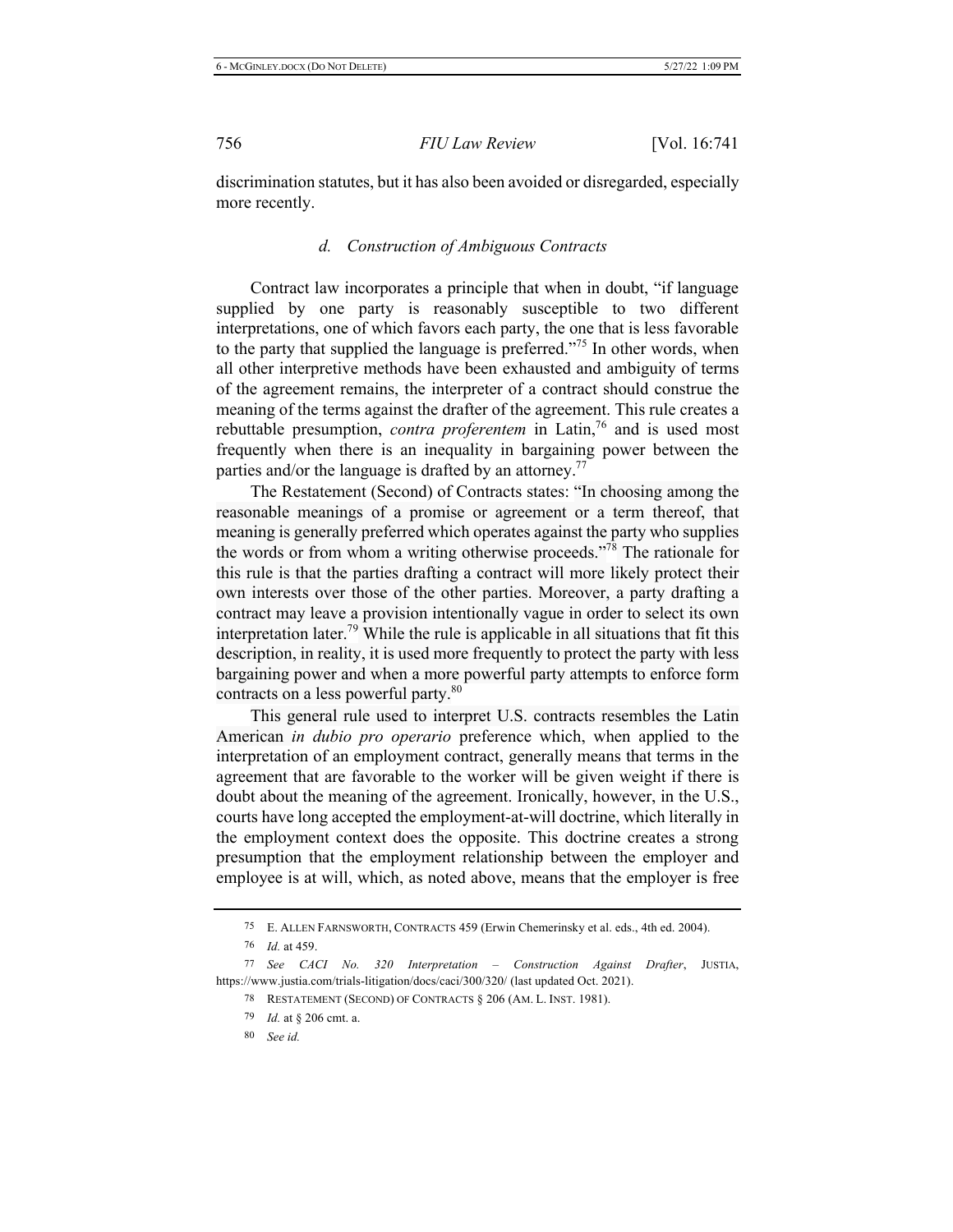to fire the employee for a good reason, a bad reason, or even for no reason. And, perhaps even more ironic, the presumption works against nearly all employees, even those with equal or greater bargaining power than that of the employer and those who can afford their own attorneys to negotiate their contracts. In essence, this turns the concept of interpreting the contract against the drafter on its head.

## $e$ . Rules of Deference to Administrative Agencies

U.S. law also includes rules concerning the deference due to the interpretation of statutes by administrative agencies that are empowered by Congress to enact rules interpreting the statutes and/or to issue guidance concerning statutory interpretation. Under certain conditions, Congress gives power in its legislation to executive agencies to interpret the law and to enact rules and regulations. Other agencies that do not have rulemaking power may issue guidance. Deference to these agencies in statutory interpretation is justified by the expertise held in the agency in the subject matter covered by the statute.

While significantly different from some of the principles discussed by Gamonal and Rosado because judicial deference to an administrative agency is linked to the proper roles that Congress, Administrative Agencies of the Executive branch, and the courts play, considering deference to agency interpretations is somewhat similar to the Latin American concept of using principles to decide marginal cases. Moreover, studying how deference to agencies operates in U.S. courts, especially as I explain below, with reference to the deference accorded (or not) to the Equal Employment Opportunity Commission sheds some light on how U.S. courts interpret and enforce U.S. statutes. These rules of deference, as we shall see in the next Part, do vary in the Court's interpretation and enforcement and can lead to results that differ significantly from the purpose of the legislation.

### *f.* Burdens of Persuasion and Production

U.S. law at times places burdens of production and/or persuasion and creates presumptions in an effort to guarantee fairness to less powerful parties in a number of different settings.  $81$  In the ordinary civil case, the plaintiff has the burden to prove her case by a preponderance of the evidence. But different areas of civil law have shifted the burdens of production or persuasion to the defendant in order to compensate for the plaintiff's failure to have evidence to which the defendant has easier access.

<sup>81</sup> See infra notes 82-84.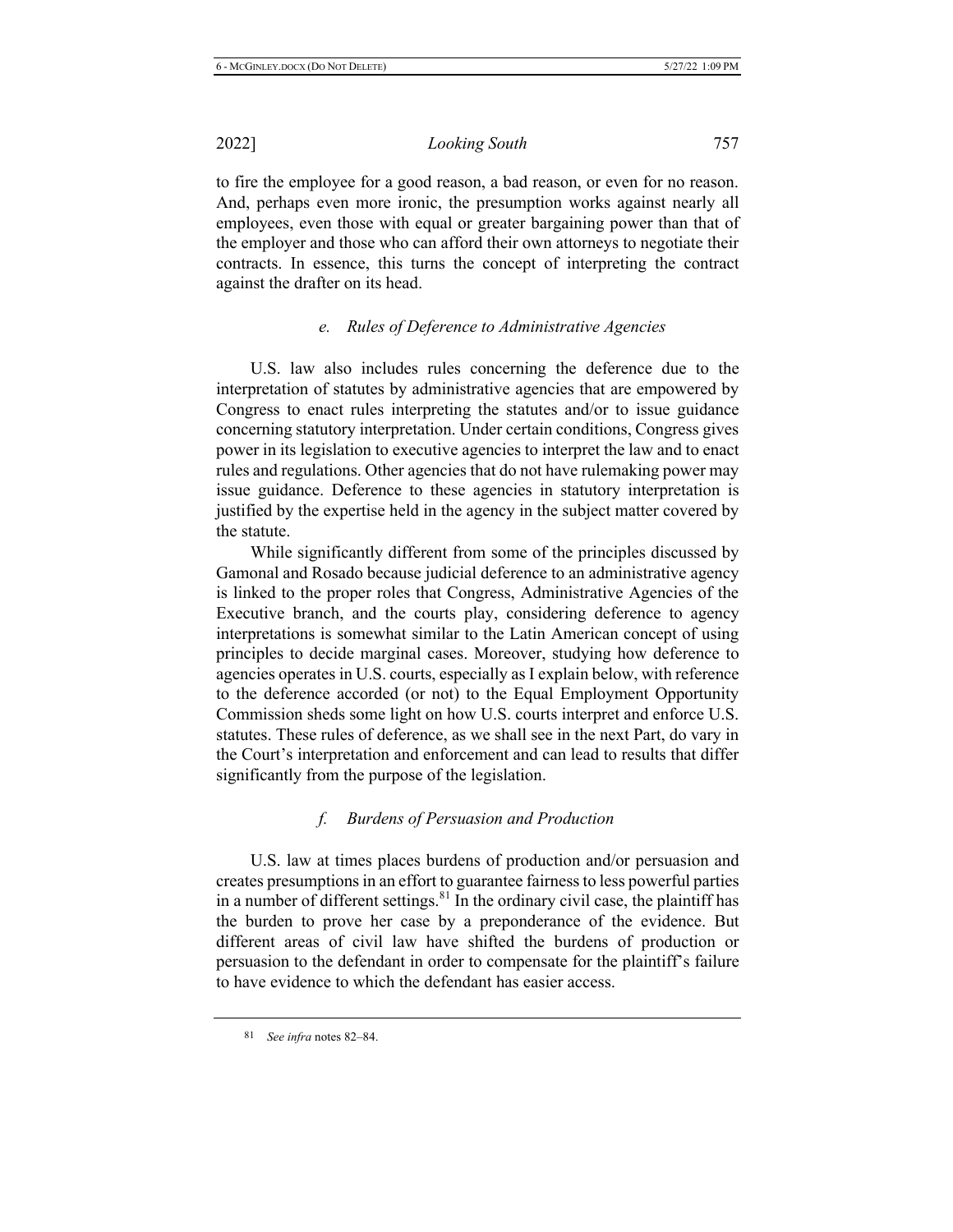For example, in Tort law, where there are two negligent defendants only one of whose actions caused the plaintiff's injury, the burden of proving that their actions did not cause the plaintiff's injury falls on each defendant.<sup>82</sup> In the employment law setting at times the burden of production or persuasion shifts to the defendant after some initial proof by the plaintiff. For example, in public employment cases where there is a showing that the constitutionally protected speech of the defendant was a substantial factor in the adverse employment decision, the burden of persuasion shifts to the defendant to prove that it would have made the same decision even absent the plaintiff's protected speech.<sup>83</sup> And, in Title VII employment discrimination cases, there are a number of shifts of burdens of production and persuasion that are intended to serve the purpose of equalizing the power of plaintiffs and defendants and assuring the availability of evidence.<sup>84</sup>

While Gamonal and Rosado do not mention this type of procedural move in Latin America, it is possible that these shifts, if used properly, could serve the same purpose as some of the principles enunciated by the authors. Moreover, their presence in our jurisprudence may make judges more comfortable with the principles enunciated by Gamonal and Rosado.

## III. APPLYING LATIN AMERICAN PRINCIPLES TO U.S. **EMPLOYMENT DISCRIMINATION STATUTES**

### $A.$  *COVID Vulnerabilities and the Employment Discrimination <u>Statutes</u>*

COVID-19 has had a particularly disparate effect on people of color, a disproportionate number of whom are essential workers.<sup>85</sup> Moreover, women, particularly women of color, have been forced to leave their jobs at a disproportionately high rate because of their responsibility for caring for

<sup>82</sup> Summers v. Tice, 199 P.2d 1, 5 (Cal. 1948).

<sup>83</sup> Mt. Healthy City Sch. Dist. Bd. of Educ. v. Doyle, 429 U.S. 274, 287 (1977).

<sup>84</sup> See, e.g., McDonnell Douglas Corp. v. Green, 411 U.S. 792 (1973) (introducing shifting burdens of production to ensure plaintiffs have the opportunity to narrow the inquiry and prove the employer's alleged reason for the adverse action was pretextual); Griggs v. Duke Power Co., 401 U.S. 424 (1971) (holding that once the plaintiff proves that the neutral employment practice has a disparate effect on a protected class, the burden of persuasion shifts to the defendant to prove the neutral practice is a business necessity); 42 U.S.C. § 2000e-2(m), and 42 U.S.C. § 2000e-5(g)(2)(B), which provide respectively that liability is established once the plaintiff proves that a protected characteristic is a motivating factor in the adverse employment action and the defendant may reduce the plaintiff's remedies by proving that it would have taken the same action for legitimate reasons. For further discussion of this issue in employment discrimination law, see *infra* Part III (B)(2).

<sup>85</sup> See supra notes 1 and 2.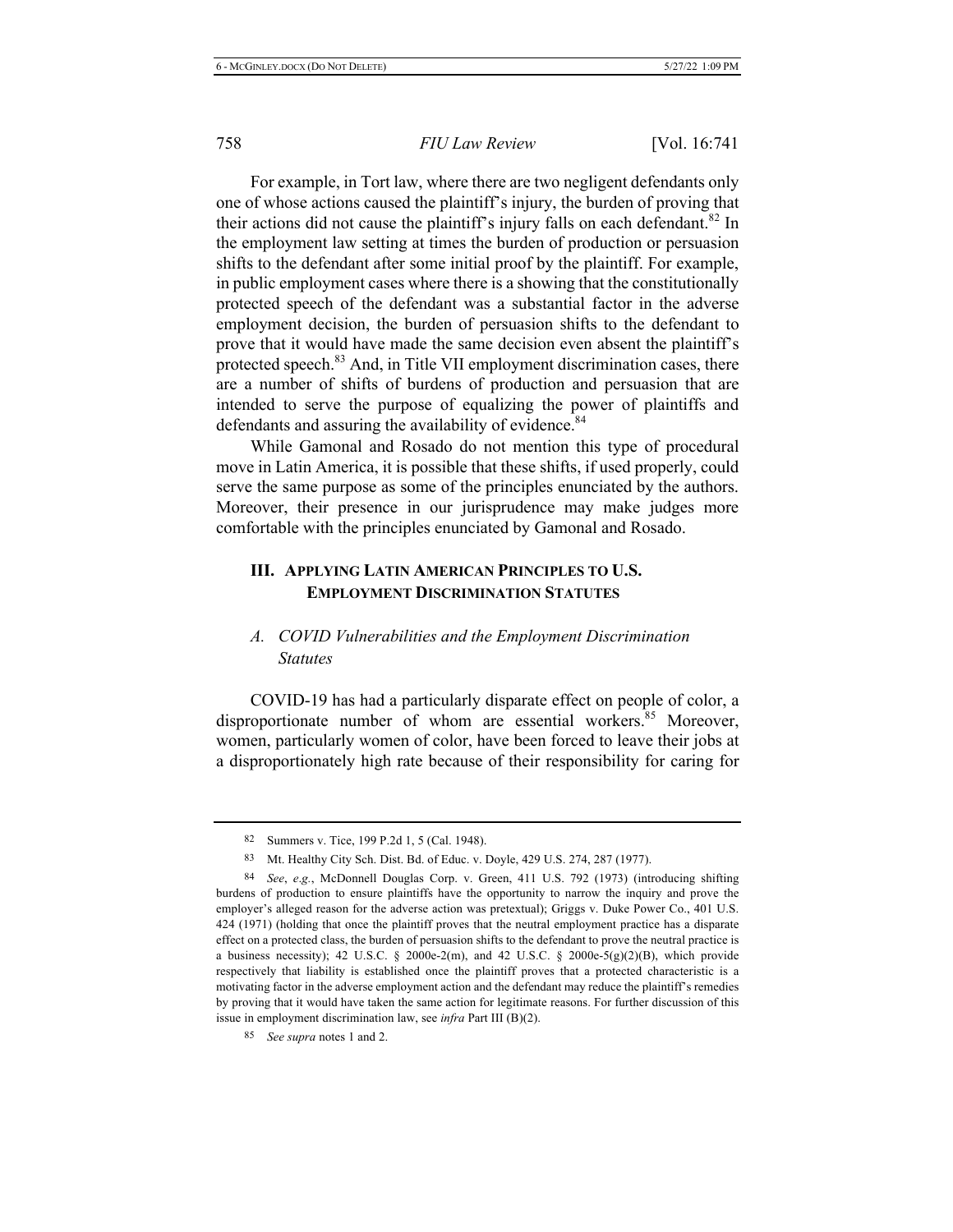*Looking South* 759

children at a time when most children are not in school.<sup>86</sup> Many persons with disabilities have underlying conditions that make them more vulnerable to the virus or to a more serious outcome if they contract the virus.<sup>87</sup> And, older individuals have experienced a much higher death rate from COVID-19 than vounger ones.<sup>88</sup> Pregnant women are extremely vulnerable if they catch COVID-19, but the studies of the vaccines have not included pregnant women, placing them in a very difficult situation when it comes to making a decision whether to get the vaccination if required by their employers, who may or may not be required to accommodate their pregnant employees'  $decisions<sup>89</sup>$ 

All of these groups were victims of employment discrimination even before the pandemic, and, recognizing this vulnerability, Congress enacted civil rights acts whose purpose is to protect these individuals from discrimination. But these groups are even more likely to suffer employment discrimination than they were pre-pandemic. Given this fact, it is clear that American employment discrimination law that is grounded in many of the principles identified in Gamonal and Rosado's book and is consistent with others should consciously be applied with reference to these principles.

This is true because there is no question that civil rights in employment acts were enacted to protect applicants and employees who are members of protected classes. For Title VII of the 1964 Civil Rights Act, Title I of the Americans with Disabilities Act, and the Age Discrimination in Employment Act, combined, this means that race, color, sex, religion, sexual orientation, gender identity, national origin, disability, and age of forty years or older are

20conditions (explaining that older people have more severe symptoms than their younger counterparts).

<sup>86</sup> Heather Long, Virtual Schooling Has Largely Forced Moms, Not Dads, to Quit Work. It Will Hurt the Economy for Years, WASH. POST (Nov. 6, 2020), https://www.washingtonpost.com/road-torecovery/2020/11/06/women-workforce-jobs-report/ (noting that women's employment lowest since 1988, and more than two million women have left the workforce).

<sup>87</sup> See People with Disabilities, CTRS. FOR DISEASE CONTROL & PREVENTION, https://www.cdc.gov/coronavirus/2019-ncov/need-extra-precautions/people-with-

disabilities.html#:~:text=Most%20people%20with%20disabilities%20are,of%20their%20underlying%2 0medical%20conditions (last updated Jun. 21, 2021) (noting that having a disability does not necessarily make a person more vulnerable to COVID, but certain underlying conditions—disabilities—might make persons more likely to get the virus such as people with limited mobility, those who have trouble communicating symptoms, and those who have trouble understanding the risk and adopting safe practices); *COVID-19 Outbreak and Persons with Disabilities*, UNITED NATIONS, https://www.un.org/development/desa/disabilities/covid-19.html (last updated Sept. 8, 2021) (many persons with disabilities have specific underlying conditions that make COVID more dangerous to them).

<sup>88</sup> WHO Delivers Advice and Support for Older People During COVID-19, WORLD HEALTH ORG. (Apr. 3, 2020), https://www.who.int/news-room/feature-stories/detail/who-delivers-advice-and-supportfor-older-people-during-covid-

<sup>19#:~:</sup>text=Although%20all%20age%20groups%20are,potential%20underlying%20health%

<sup>89</sup> The Covid-19 Vaccine in Pregnancy and Breastfeeding, TOMMY'S (Dec. 17, 2021), https://www.tommys.org/pregnancyhub/blogs-stories/covid-19-vaccine-pregnancy-and-breastfeeding.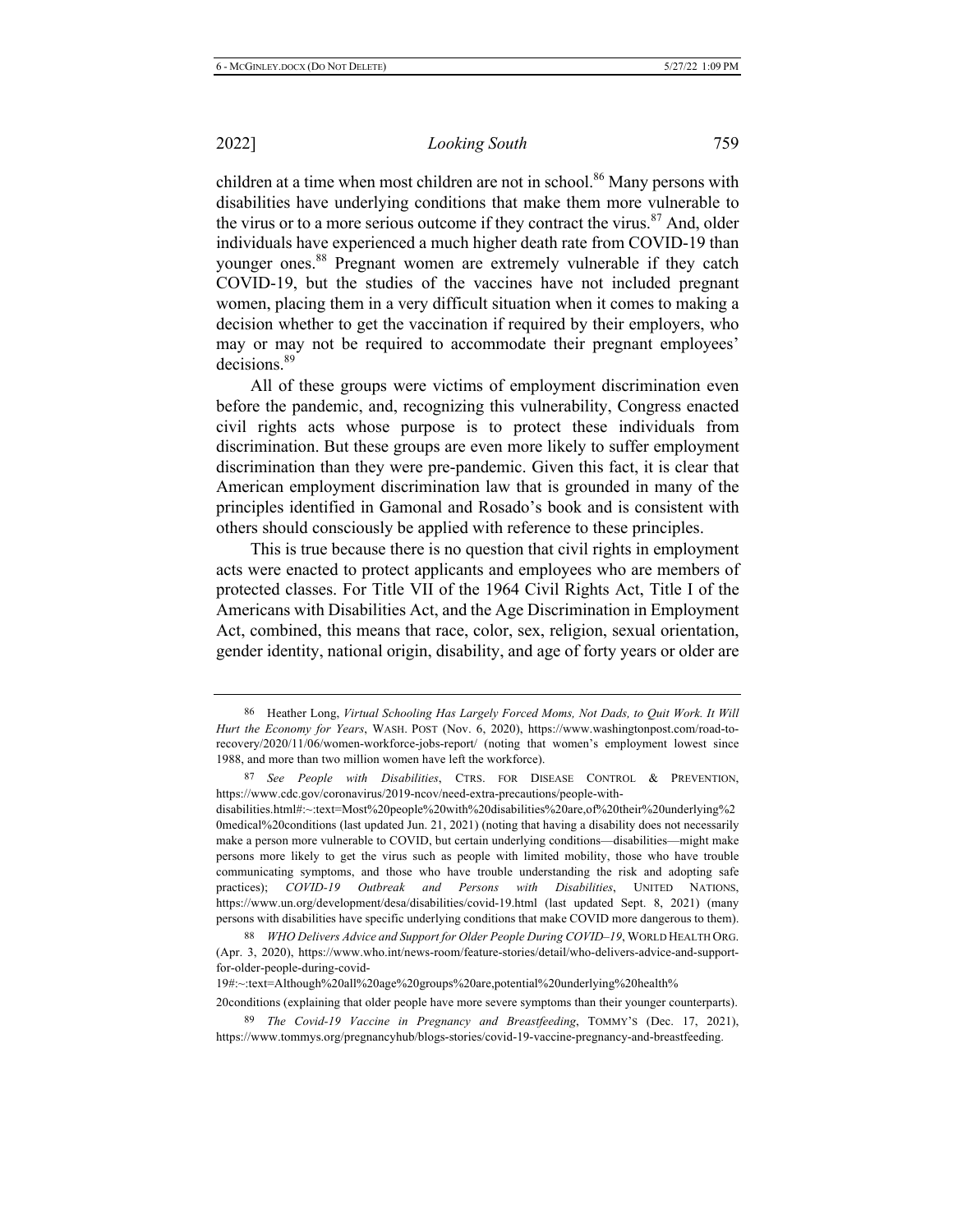not legitimate reasons for failures to hire or promote, for discharging, segregating or engaging in other types of discrimination against individuals (such as creating a hostile work environment) in their terms or conditions of employment. Unfortunately, however, U.S. courts have often de-radicalized these statutes by interpreting them and the underlying factual circumstances contrary to the principles presented by Gamonal and Rosado, and contrary to the original purpose of the U.S. laws.  $90$ 

### *B. The Protective Principle, the Primacy of Reality, and U.S. Anti-* $Discription$ *Law*

1. The Protective Principle

There is no question that anti-discrimination law's purpose is to protect employees from discrimination based on their protected traits. For this reason, when interpreting the anti-discrimination laws, it is fully consistent with the purpose of the laws to apply the principles identified by Gamonal and Rosado. And, to some extent, lower courts and the Supreme Court have considered the goal of protecting workers from discrimination in their interpretation of the statutes. But while the legislature passed these acts with an interest in protecting workers from employment discrimination, and the Supreme Court has, at times generously interpretated the original law,  $91$  at other times, the Supreme Court has restricted the protection of the antidiscrimination laws to the detriment of working men and women.<sup>92</sup> Moreover, even when the Supreme Court has liberally interpreted the law to protect employees, lower courts have consistently applied the law in nonprotective ways.  $93$ 

<sup>90</sup> See generally Klare, *supra* note 39; see infra Part III (B)(2).

<sup>91</sup> For example, see Meritor Sav. Bank, FSB v. Vinson, 477 U.S. 57 (1986) (prohibiting sexual harassment under Title VII); Oncale v. Sundowner Offshore Servs., Inc., 523 U.S. 75 (1998) (prohibiting harassment by members of the same sex under Title VII); Price Waterhouse v. Hopkins, 490 U.S. 228 (1989) (concluding that discrimination based on sex stereotyping is illegal under Title VII); Bostock v. Clayton Cty., Ga., 140 S. Ct. 1731 (2020) (concluding that the prohibition of sex discrimination under Title VII also prohibits discrimination based on sexual orientation and gender identity).

<sup>92</sup> For example, the Supreme Court limited the coverage of Title VII in Wards Cove Packing Co. v. Atonio, 490 U.S. 642 (1989) and Ricci v. DeStefano, 557 U.S. 557 (2009); it limited the coverage of the ADA in Sutton v. United Air Lines, Inc., 527 U.S. 471 (1999), Murphy v. United Parcel Serv., Inc., 527 U.S. 516 (1999), Albertson's, Inc. v. Kirkingburg, 527 U.S. 555 (1999) and Toyota Motor Mfg., Ky., Inc. v. Williams, 534 U.S. 184 (2002); it made ADEA and Title VII retaliation claims harder to prove in Gross v. FBL Fin. Servs., Inc., 557 U.S. 167 (2009) and Univ. of Tex. Sw. Med. Ctr. v. Nassar, 570 U.S. 338 (2013); and it made it difficult for women to bring pay discrimination claims in Ledbetter v. Goodyear Tire & Rubber Co., 550 U.S. 618 (2007). In all of these cases, the Supreme Court took a strict interpretation of the law and ignored the protective purpose of the laws in question.

<sup>&</sup>lt;sup>93</sup> See infra Part III (B)(2).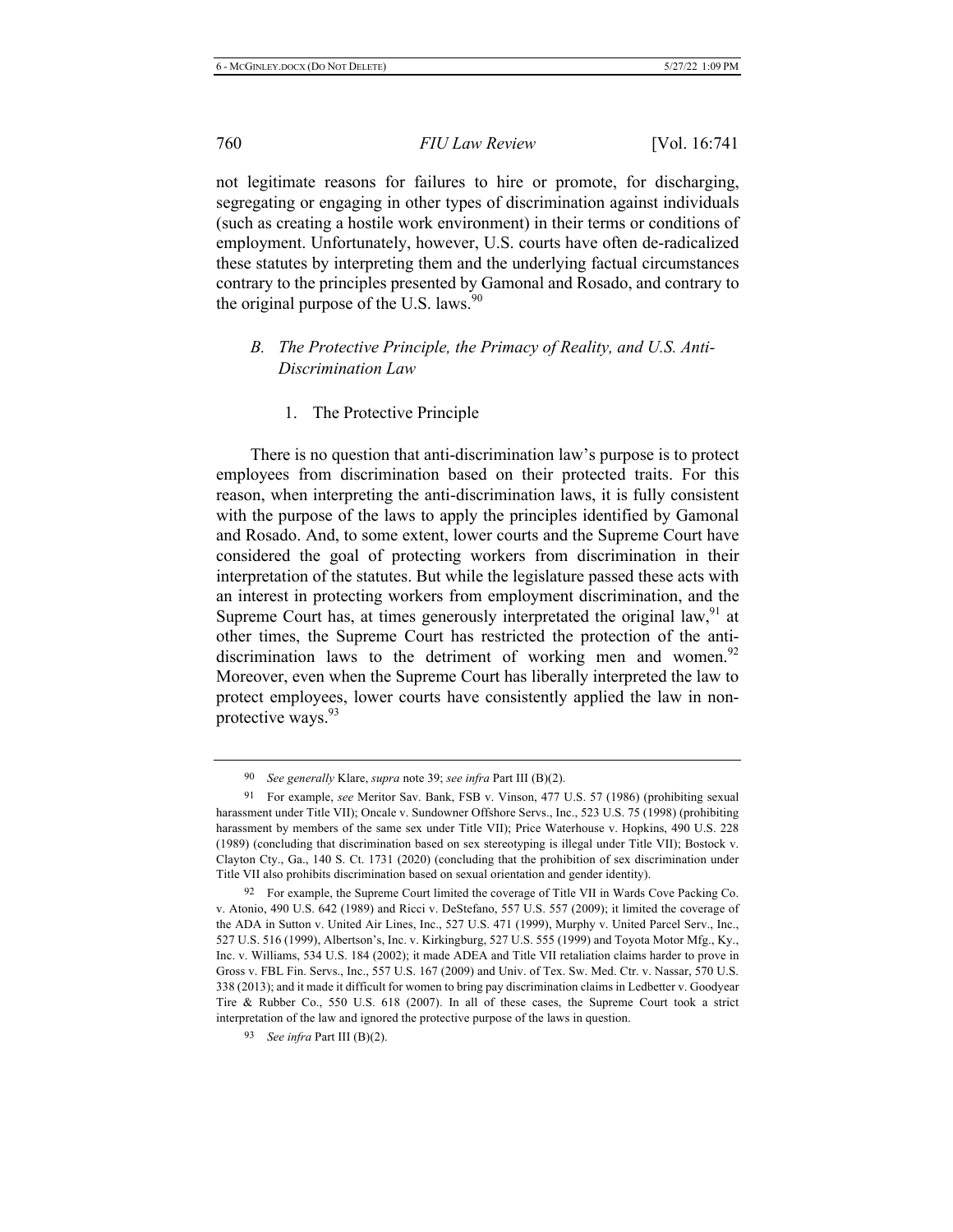In a number of situations when the Supreme Court's restrictive interpretation has limited employees' rights, Congress has reacted in recognition of the importance of protecting employees by overturning Supreme Court decisions.<sup>94</sup> For example, by passing the Pregnancy Discrimination Act in 1978, Congress overturned the Supreme Court's view that Title VII's prohibition of sex discrimination did not include discrimination based on pregnancy.<sup>95</sup> Through the 1991 Civil Rights Act, Congress overturned a number of Supreme Court decisions handed down in 1989 that either limited coverage of a number of acts or made the plaintiff's proof more difficult. The 1991 Civil Rights Act broadened the coverage of the disparate impact cause of action,  $96$  expanded the protection of 42 U.S.C. § 1981, the civil war era statute that protects against race discrimination in contracting,  $97$  granted the right to a jury trial and damages under Title VII,  $98$ and overturned in part the decision in Price Waterhouse v. Hopkins, by permitting liability upon a showing that a protected characteristic is a "motivating factor" in an adverse employment action.<sup>99</sup> In subsequent amendments, Congress also overturned *Ledbetter v. Goodyear Tire & Rubber Co.*<sup>100</sup> and a number of key Supreme Court cases decided under the Americans with Disabilities Act that limited the coverage of the ADA by defining "disability" narrowly.<sup>101</sup>

But we cannot expect that every time the Supreme Court gets it wrong Congress will correct the error.<sup>102</sup> Given the political atmosphere and recent crisis in Congress, reaching bipartisan support for any legislation, much less

- 98 42 U.S.C. § 1981a(a)(1), (b)–(c).
- 99 42 U.S.C.  $\S$  2000e-2(m).

100 Ledbetter v. Goodyear Tire & Rubber Co., 550 U.S. 618 (2007) (holding that a woman alleging pay discrimination must file her charge within 300 days of the announcement of the employer's decision to set her pay) (overturned by The Ledbetter Act, 29 U.S.C.  $\S$  626(d)(3)).

101 See LAURA ROTHSTEIN & ANN C. MCGINLEY, DISABILITY LAW: CASES, MATERIALS, PROBLEMS 26-27 (5th ed. 2010).

102 William N. Eskridge, Jr., Overriding Supreme Court Statutory Interpretation Decisions, 101 YALE L.J. 331, 334 (1991) (presenting empirical data of congressional overrides of Supreme Court cases that demonstrate that Congress overode the decisions frequently, especially where there was a divided court that made textualist decisions); Matthew R. Christiansen & William N. Eskridge, Jr., Congressional Overrides of Supreme Court Statutory Interpretation Decisions, 1967-2011, 92 TEX. L. REV. 1317, 1317-18 (2014) (finding that congressional overrides declined from the late-1990s on, but still continue to occur).

<sup>94</sup> *See infra* notes 95–101.

<sup>95</sup> See Gen. Elec. Co. v. Gilbert, 429 U.S. 125 (1976) (concluding that discrimination because of pregnancy is not sex discrimination); Pregnancy Discrimination Act of 1978, 42 U.S.C.A. 2000e-(k) (overturning Gilbert and stating that discrimination based on pregnancy is illegal sex discrimination under Title VII).

<sup>96 42</sup> U.S.C. § 2000e-2(k)(1) (overturning the 1989 decision in Wards Cove Packing Co. v. Atonio, 490 U.S. 642 (1989)).

<sup>97 42</sup> U.S.C. § 1981 (The 1991 Act added sections (b) and (c)).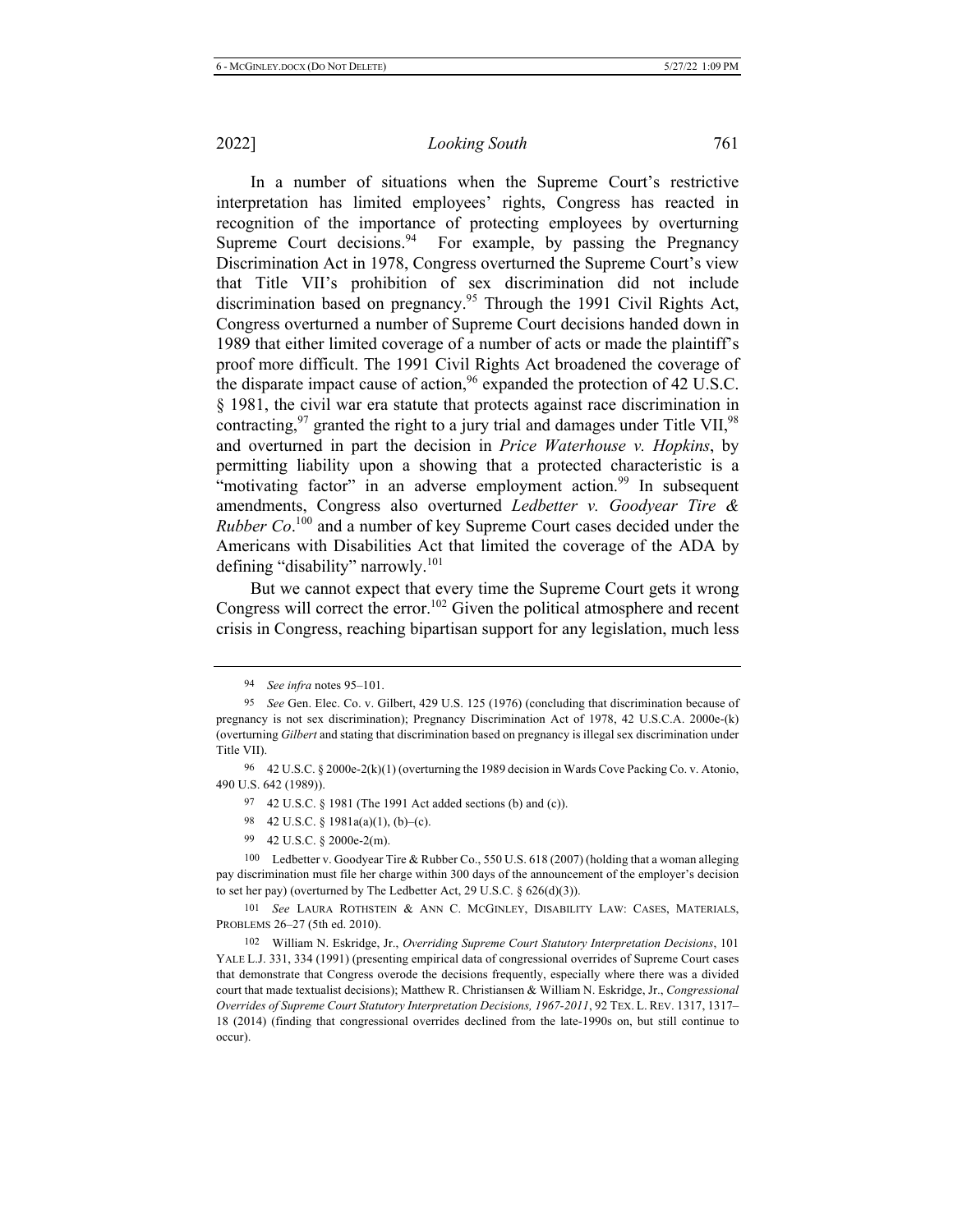to overturn a Supreme Court conservative interpretation of the civil rights laws, has become extremely difficult. Assuming a Congressional failure to act, it is even more important that the courts interpret the law liberally in the first instance to further the purposes of the laws to protect employee rights. The possibility of a Congressional check on the Supreme Court's failure to protect employees is, at least for now, unlikely.

In addition to the erroneous Supreme Court interpretations noted above, lower courts have adopted a number of substantive legal doctrines regarding the anti-discrimination laws that have limited the laws' effectiveness and have also improvidently granted summary judgment and motions to dismiss in ways that have significantly reduced the protections granted by the laws. The vast majority of these cases have not been reviewed by the Supreme Court.<sup>103</sup>

While acknowledging the important advances a number of Supreme Court interpretations of the civil rights law have made, this Part discusses interpretations of both the Supreme Court and the lower courts that have done the opposite—deprived individual employees of a liberal interpretation of the civil rights laws.

#### 2. The Primacy of Reality

While the protective principle is the most important Latin American legal principle applied to employment and labor law, other principles, such as primacy of reality reinforce the protective principle. According to the primacy of reality principle, facts matter and language in texts or documents should not prevail over the facts in the real world. While primacy of reality is a substantive doctrine, and not one about proof, ordinarily applied in Latin America to interpret contractual terms between business owners and workers, and often relates to the question of whether the worker is an employee or an independent contractor, facts are key in U.S. anti-discrimination law as well. As in Latin America, U.S. courts refuse to conclude that a textual definition in an employment contract about the worker's status governs the legal relationship.<sup>104</sup> Instead, the court will evaluate whether the individual is truly

<sup>103</sup> See infra Part III (B)(2); see also Aaron-Andrew P. Bruhl, *Hierarchy and Heterogeneity: How* to Read a Statute in a Lower Court, 97 CORNELL L. REV. 433, 434–42 (2012) (noting that lower courts, especially state courts, use different interpretive methods from those used by the Supreme Court; the difference is grounded in the courts' place in the hierarchical structure of appellate review, the resources available to the court, and whether the judges are appointed or elected).

<sup>104</sup> See generally Vizcaino v. Microsoft Corp., 120 F.3d 1006 (9th Cir. 1997).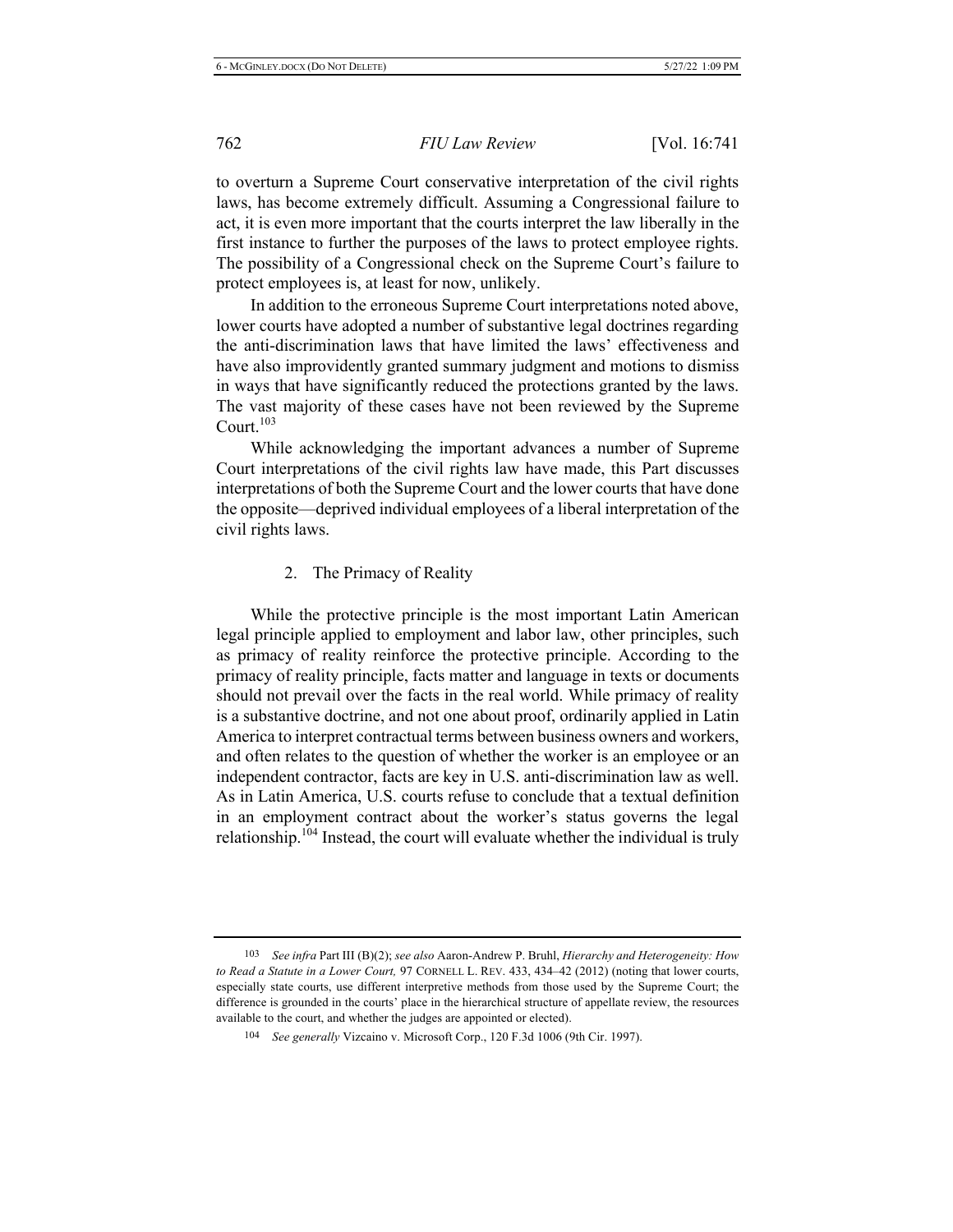an employee or an independent contractor by looking at the facts of the relationship.<sup>105</sup>

But there is another area of U.S. law where the primacy of reality doctrine and the "*in dubio pro operario*" rule (which in this context means that terms in the agreement that are favorable to the worker will be given weight if there is doubt about the meaning of the agreement) may aide in interpreting facts as they relate to legal rights. In the U.S., ordinarily jurors are the arbiters of facts, and there is a right to a jury trial in civil actions with legal (rather than equitable) relief. Because most cases brought under the anti-discrimination laws involve juries, the court must assure that it is not overstepping its power to deprive the parties of their rights to have juries adjudicate the facts of the matters before them. Civil procedure protects the litigants' rights to a jury trial by assuring that the jury, rather than the judge, retains the power to decide fact questions in the cases that are filed. This means that when there are genuine issues of material fact in a case, the case should go to the jury and not be decided by the court. Despite this guarantee, the courts regularly grant summary judgment to defendants in cases where there appear to be fact questions that should be decided by juries at trial.

In sum, the protective principle and the rule *in dubio pro operario* (when applying the protective principle) mean that courts should interpret civil rights laws, when their meaning and scope are ambiguous, to further the purpose of the laws and to favor protection of workers. Moreover, the primacy of reality principle recognizes the importance of facts on the ground in judicial decision making in employment law cases. While it is true that in Latin America the *in dubio pro operario* concept is a substantive doctrine and does not apply to methods of proof, U.S. courts use burden shifting and procedural rules to protect a plaintiff's right to a jury trial. These rules require judges, when deciding, for example, a defense motion for summary judgment to interpret the facts in favor of the non-moving party when there is ambiguity. This rule reinforces the jury trial rights of American litigants. As we shall see below, other similar concepts to those in Latin America have governed U.S. anti-discrimination law, but the courts have not been consistent in their application. This Part discusses the approaches the U.S. courts have taken and could have taken had they applied the protective and the primacy of reality principles and the *in dubio pro operario* rule consistently to further their analysis in anti-discrimination law cases.

<sup>105</sup> See id. at 1012–13 (holding that the contract declaring workers to be independent contractors did not prevail where facts demonstrated they were employees under the law).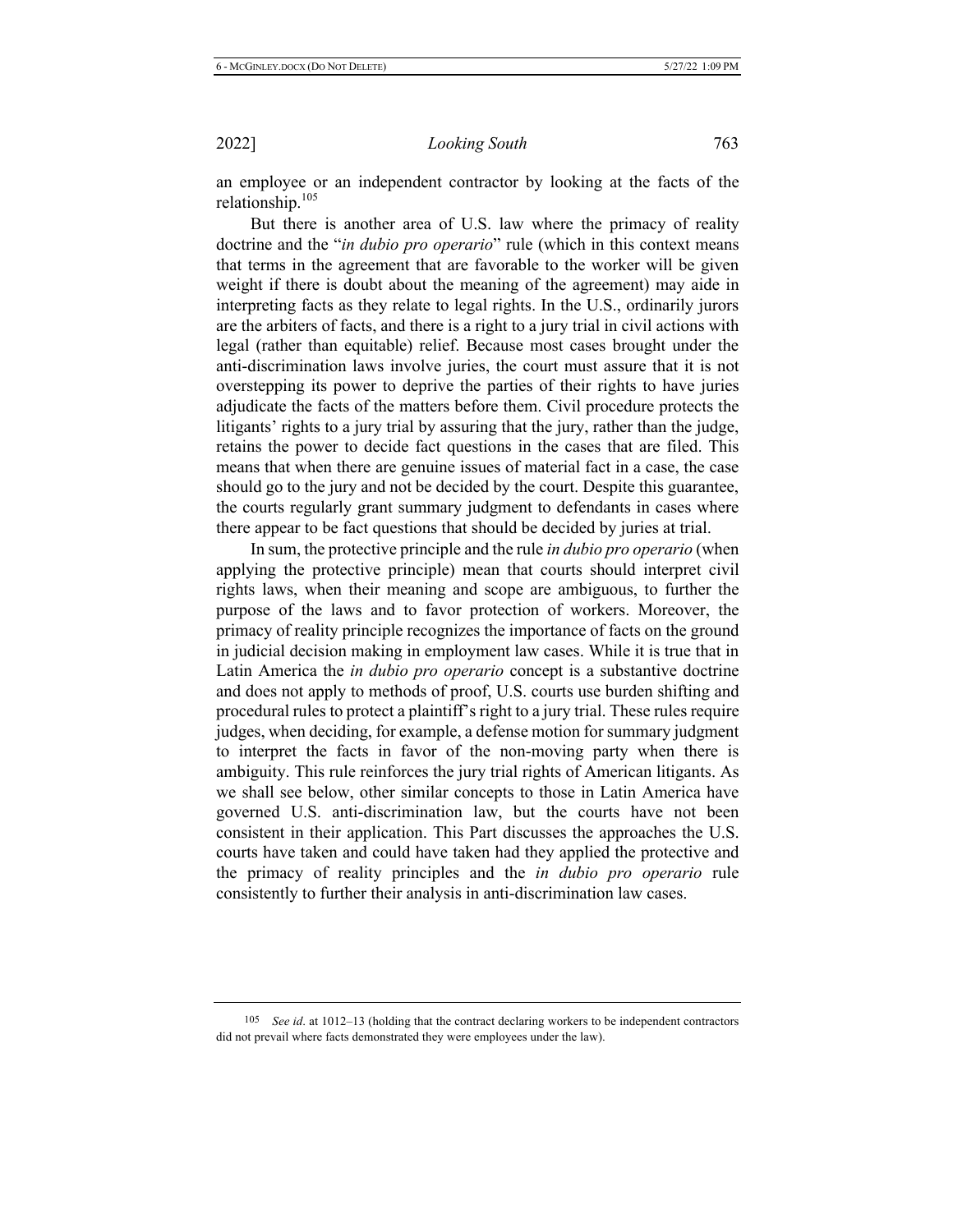3. Liberal Interpretation of Remedial Statutes and Deference to EEOC Interpretations

Early on after passage of Title VII, the courts considered Title VII and other anti-discrimination laws to be broad remedial statutes that should be construed liberally.<sup>106</sup> That has changed. More recently, the Court has refused to liberally construe Title VII law. As to the ADA, the strict construction of the statute began soon after the law was passed, culminating in a number of Supreme Court decisions that limited the definition of "disability." The lower courts followed, concluding that even persons with cirrohosis of the liver and intellectual disabilities did not have disabilities.<sup>107</sup> Liberal interpretations in these situations would have furthered the protective purpose of the EEO statutes.

Early Supreme Court cases such as McDonald v. Santa Fe Trail *Transportation Co.*,<sup>108</sup> state that EEOC interpretations are entitled to great deference. Moreover, the courts deferred early on to EEOC guidelines, even though they are not promulgated as regulations. As the Court stated in Albermarle Paper Co. v. Moody, "[t]he EEOC Guidelines are not administrative regulations promulgated pursuant to formal procedures established by the Congress. But, as this Court has heretofore noted, they do constitute '(t)he administrative interpretation of the Act by the enforcing agency,' and consequently they are 'entitled to great deference."<sup>109</sup>

Neither of these doctrines continues to be voiced by the Supreme Court and other federal courts.<sup>110</sup> So, we have virtually lost the concepts of broad

<sup>106</sup> See, e.g., Pullman-Standard v. Swint, 456 U.S. 273, 276 (1982) ("Title VII is a broad remedial measure, designed 'to assure equality of employment opportunities,'" (quoting McDonnell Douglas Corp. v. Green,  $411$  U.S. 792,  $800$  (1973))) ("The Act was designed to bar not only overt employment discrimination, 'but also practices that are fair in form, but discriminatory in operation."" (quoting Griggs v. Duke Power Co.,  $401$  U.S.  $424$ ,  $431$   $(1971)$ )) ("Thus, the Court has repeatedly held that a prima facie Title VII violation may be established by policies or practices that are neutral on their face and in intent but that nonetheless discriminate in effect against a particular group."" (quoting Teamsters v. United States, 431 U.S. 324, 349 (1977))).

<sup>107</sup> 7 See Furnish v. SVI Sys., Inc., 270 F.3d 445 (7th Cir. 2001) (holding that cirrhosis of the liver did not constitute a disability under the ADA); Littleton v. Wal-Mart Stores, Inc., 231 F. App'x. 874 (11th Cir. 2007) (holding that plaintiff who had an intellectual disability was not a person with a disability under the ADA).

<sup>108</sup> McDonald v. Santa Fe Trail Transp. Co., 427 U.S. 273 (1976).

<sup>109</sup> Albermarle Paper Co. v. Moody, 422 U.S. 405, 431 (1975); see also Meritor Sav. Bank, FSB v. Vinson, 477 U.S. 57, 65 (1986) (giving deference to EEOC guidelines).

<sup>110</sup> See, e.g., Ledbetter v. Goodyear Tire & Rubber Co., 550 U.S. 618, n.11 (2007) (refusing to give deference to EEOC Compliance Manual and administrative adjudications); Gen. Dynamics Land Sys., Inc. v. Cline, 540 U.S. 581, 600 (2004) (refusing to defer to EEOC in an ADEA case "because the agency is clearly wrong"); Vance v. Ball State Univ.,  $570$  U.S.  $421$ ,  $442-45$  (2013) (refusing to defer to EEOC guidelines because they were ambiguous and would be confusing to the jury); see also Melissa Hart, Skepticism and Expertise: The Supreme Court and the EEOC, 74 FORDHAM L. REV. 1937, 1962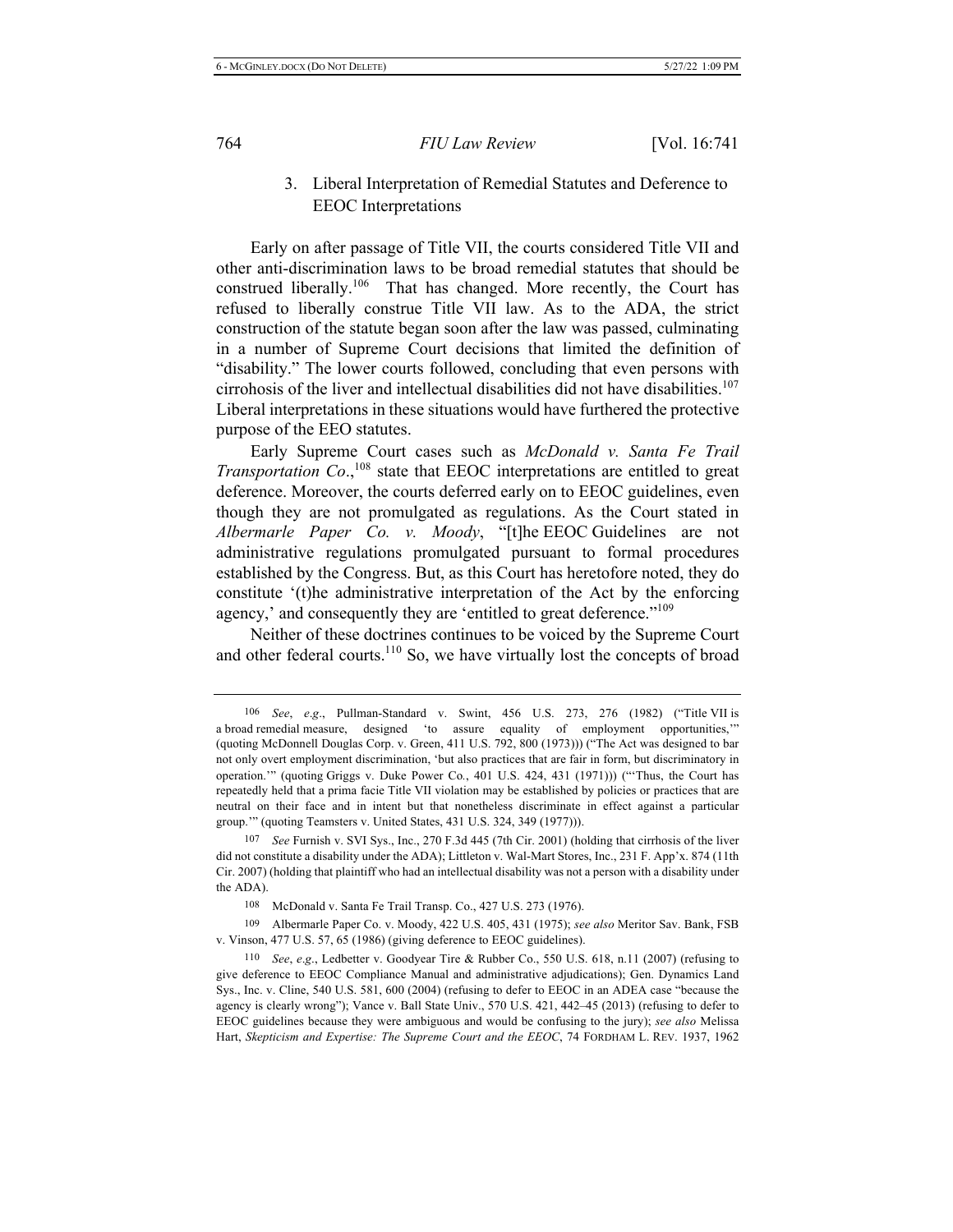*Looking South* 765

construction and of deference to the EEOC in Title VII cases. Even when interpreting the ADA in which Congress explicitly granted the power to the EEOC to write regulations under the Administrative Procedure Act, the Supreme Court has on a number of occasions, concluded that the regulations are not reasonable interpretations of the Act or has avoided interpreting the regulations.<sup>111</sup> This is the case even though the Court could have resorted to the clear legislative history to ascertain Congressional purpose.<sup>112</sup>

> 4. Substantive Doctrines and Procedural Moves: Expanding and Limiting the Protective Principle and Raising Questions about the Primacy of Reality

A rule that furthers the protective and the primacy of reality principles in Latin America is *in dubio pro operario*,<sup>113</sup> which means that judges should interpret the law when there is a doubt, in favor of the employee, and in the case of interpreting documents and facts, that ambiguities should be resolved in favor of the worker. Early on after Title VII was enacted, the Supreme Court interpreted the law to create procedural and substantive mechanisms that would grant some advantages to the employees; while there continue to

113 GAMONAL & ROSADO, *supra* note 8, at 33.

<sup>(2006) (</sup>concluding that the Supreme Court gives little deference to the EEOC because of a particularly "crabbed" view of anti-discrimination law, resulting in "subtle but significant hobbling of antidiscrimination law"); Burton J. Fishman, *EEOC Dealt Another Loss: Is Less Deference the New Normal?*, 11 No. 2 FED. EMP. L. INSIDER 3 (2013); Theodore W. Wern, *Judicial Deference to EEOC Interpretations* of the Civil Rights Act, the ADA and the ADEA: Is the EEOC a Second-Class Agency?, 60 OHIO ST. L.J. 1533, 1533 (1999) (concluding that the EEOC is a "second-class agency" when it comes to Supreme Court deference).

<sup>111</sup> See, e.g., Sutton v. United Air Lines, Inc., 527 U.S. 471, 475–80, 482–87 (1999). The Court refused to defer to regulations and interpretive guidelines that went through the notice and comment process in determining that the EEOC interpretation was contrary to the plain meaning of the statute. 29  $C.F.R. § 1630.2(j)$  (2012). Instead, the Court literally extrapolated about the definition of "disability" (whether to consider mitigating effects of eyeglasses in this case in determining when an individual has a disability) by looking at the Congressional finding of fact at the time of passage that 43 million individuals have disabilities. The Court concluded from this finding that Congress did not intend courts to include within the definition of disability those persons who had mitigating factors that substantially cured the disability. This was a very roundabout method of statutory interpretation, given that both the legislative history and the regulations and interpretive guidelines clearly stated that mitigating effects should not be taken into account in determining whether an individual meets the definition of "disability." See also Hart, supra note 110, at 1944 (stating that "an extraordinary number of ADA cases turn on [the] threshold definitional question [of whether a person has a disability], and the EEOC has issued regulations interpreting and offering detail as to the statutory definition. These regulations have been central to several of the Court's recent ADA opinions, but in each opinion the Court has 'assume[d], without deciding, that such regulations are valid' and declared that it had 'no occasion to decide what level of deference, if any, they are due."").

<sup>112</sup> *Sutton*, 527 U.S. at 499–502 (Stevens, J., dissenting).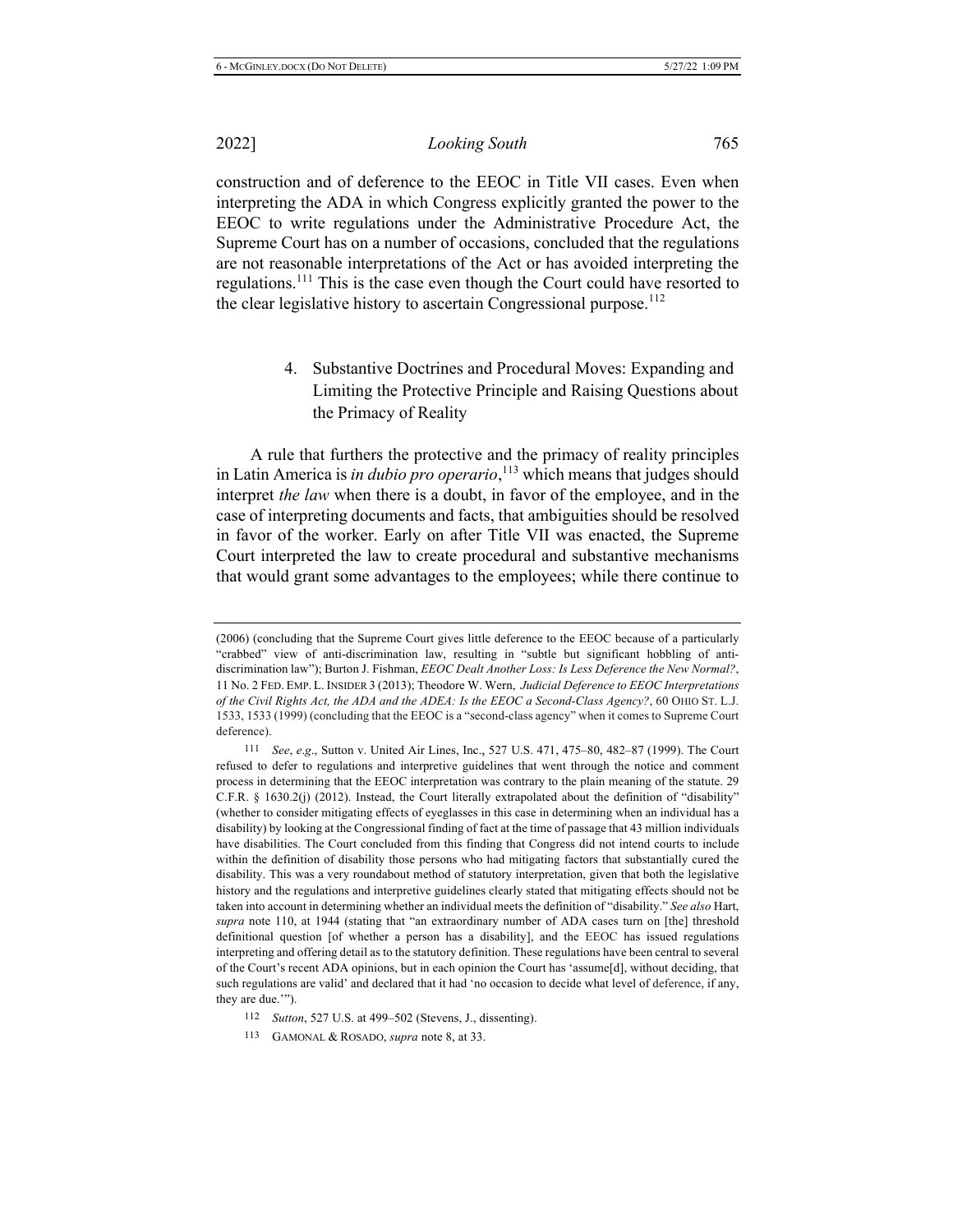be key Supreme Court cases that do the same, others have interpreted the law to favor employers. Moreover, even where the Supreme Court takes a favorable view of employees, a large percentage of lower courts do not. As we shall see, these interpretations deal with law as well as facts and law.

#### a. Disparate Impact

In *Griggs v. Duke Power Co.*<sup>114</sup> the Court held that plaintiffs may prevail in a Title VII disparate impact case if they prove that the employer's neutral policy has a disparate effect on a protected group and the employer fails to prove that its policy or practice is necessary to the business and job related. Although the statutory text was unclear as to whether proving a disparate effect of a facially neutral policy or practice could sustain a cause of action under Title VII, the Court, in essence, adopted not only the protective principle but also *in dubio pro operario* when it interpreted ambiguous terms of the statute to grant rights to the African American plaintiffs who could not get an "inside" job at the defendant's plant because they either lacked a high school degree or performed below the median of those taking an aptitude test. This was an opinion that applied the protective principle.

Years later, the Supreme Court drastically cut back on its protective purpose when it decided *Wards Cove Packing Co. v. Atonio*,<sup>115</sup> whose employer-friendly description of the burdens contradicted earlier Supreme Court opinions. This decision was overturned in part by Congress when it enacted the 1991 Civil Rights Act. Once again, a plaintiff's proof that the defendant's neutral business practice has a disparate effect on members of a protected group shifts the burden of persuasion to the defendant to establish that the policy in question is "job related and consistent with business necessity."<sup>116</sup> Moreover, even assuming that the employer has legitimately proved that a job requirement is a business necessity, the statute permits the plaintiff to prevail if it can demonstrate a less discriminatory alternative exists and that the defendant refused to adopt it.<sup>117</sup>

Unfortunately, even though the 1991 Act was lauded initially for overturning the pro-defendant Wards Cove v. Atonio, the damage done by *Wards Cove* continues to haunt plaintiffs who seek to prove disparate impact causes of action. In 1991, Congress compromised on the language overturning *Wards Cove*, and, as a result, in most cases, the plaintiffs must

<sup>114</sup> Griggs v. Duke Power Co., 401 U.S. 424 (1971).

<sup>115</sup> Wards Cove Packing Co. v. Atonio, 490 U.S. 642 (1989).

<sup>116 42</sup> U.S.C. § 2000e-2(k)(1)(A)(i).

<sup>117 42</sup> U.S.C. § 2000e-2(k)(1)(A)(ii).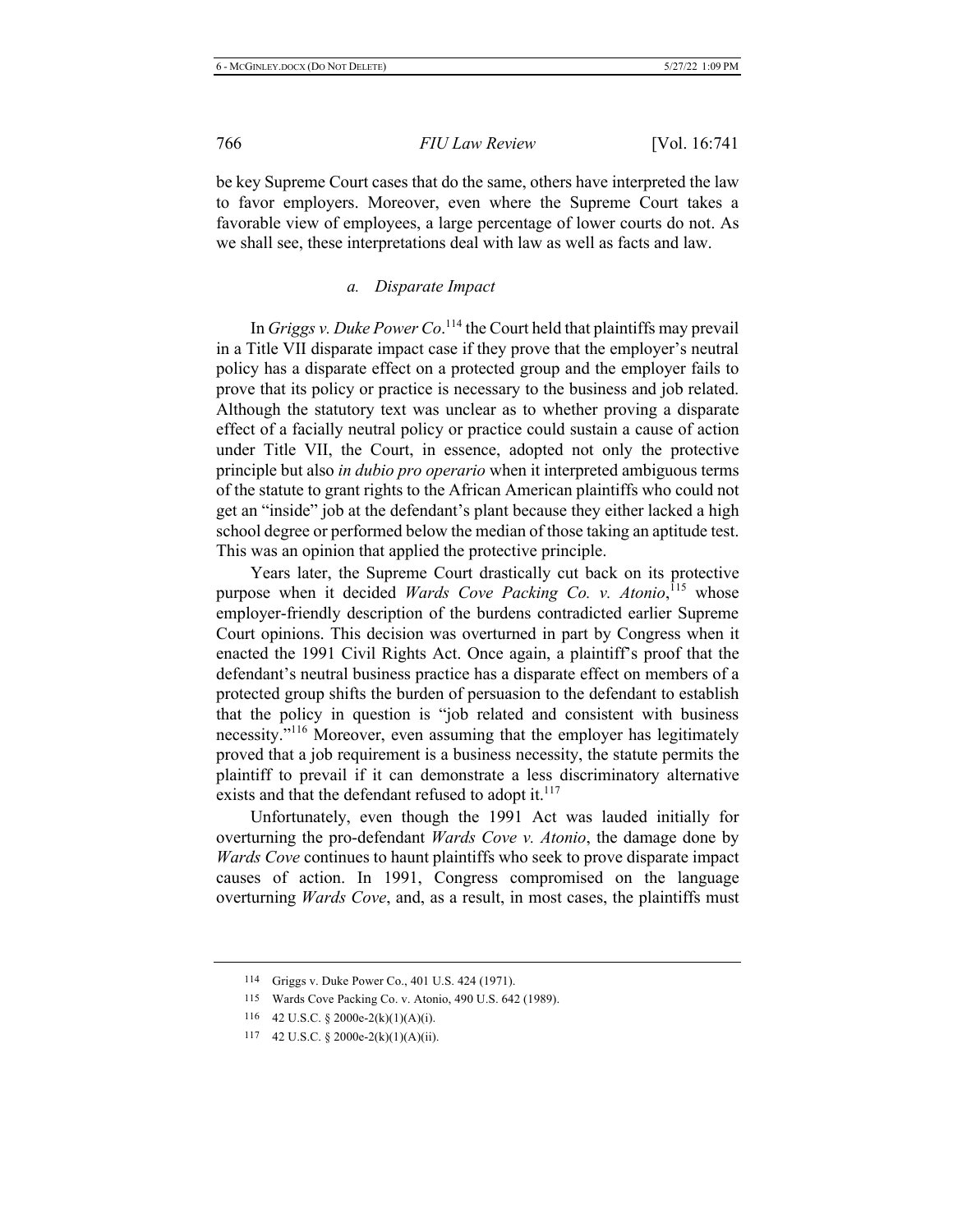show that a particular employment practice caused the disparate impact.<sup>118</sup> This requirement, as well as other ambiguous language of the 1991 Act, have made disparate impact causes of action very difficult to prove and have permitted judges to use the ambiguity to interpret the law according to their ideologies.<sup>119</sup> In fact, an empirical study that examined cases decided before *Wards Cove* and those decided after *Wards Cove* and the 1991 Act produced startling results. Although overall plaintiffs enjoy a success rate of approximately twenty percent in disparate impact cases, the vast majority of the cases won by plaintiffs occurred before Wards Cove was decided.

Before Wards Cove, plaintiffs won 32.7% of cases brought alleging a disparate impact, whereas after *Wards Cove* and passage of the 1991 Act, plaintiffs won only 6.7% of their disparate impact cases.<sup>120</sup> This example demonstrates the difficulty in assuming that Congress can always successfully overturn a bad Supreme Court decision. Moreover, after the 1991 Act, there is a significant variation between cases decided by appellate panels dominated by judges appointed by democratic presidents versus those panels dominated by judges appointed by republican presidents. Whereas twenty percent of cases decided by democratic appointees won post-1991, not one of the cases coming before a panel dominated by republican appointees won.<sup>121</sup> The author of the study concluded that the ambiguity of the language of the 1991 Act allows judges to interpret the law in accordance with their ideologies. $122$ 

In essence, in interpreting Title VII, at times the Supreme Court, and even more frequently the lower federal courts, have ignored the protective principle that underlies the original purpose of the statute; instead of applying *in dubio pro operario*, the federal courts have interpreted the law by giving significant deference to employers to operate their businesses as they see fit. And, the lower courts have used procedural mechanisms to reinforce these questionable substantive decisions, denying employees the substantive rights protected by the civil rights statutes. In effect, the concept of employment at will, which is the base of our entire labor law system, seems to affect the lower court judges' interpretations.

122 *Id.* at 259, 264.

<sup>118 42</sup> U.S.C. § 2000e-2(k)(1)(A)(i). There is an exception to this rule if the plaintiff proves that the elements of the employer's decision making process are incapable of separation.  $42 \text{ U.S.C. }$  § 2000e- $2(k)(1)(B)(i).$ 

<sup>119</sup> Michael J. Songer, *Decline of Title VII Disparate Impact: The Role of the 1991 Civil Rights* Act and the Ideologies of Federal Judges, 11 MICH. J. RACE & L. 247, 259, 264 (2005).

 $120$  *Id.* at  $256 - 57$ .

<sup>121</sup> *Id.* at 259.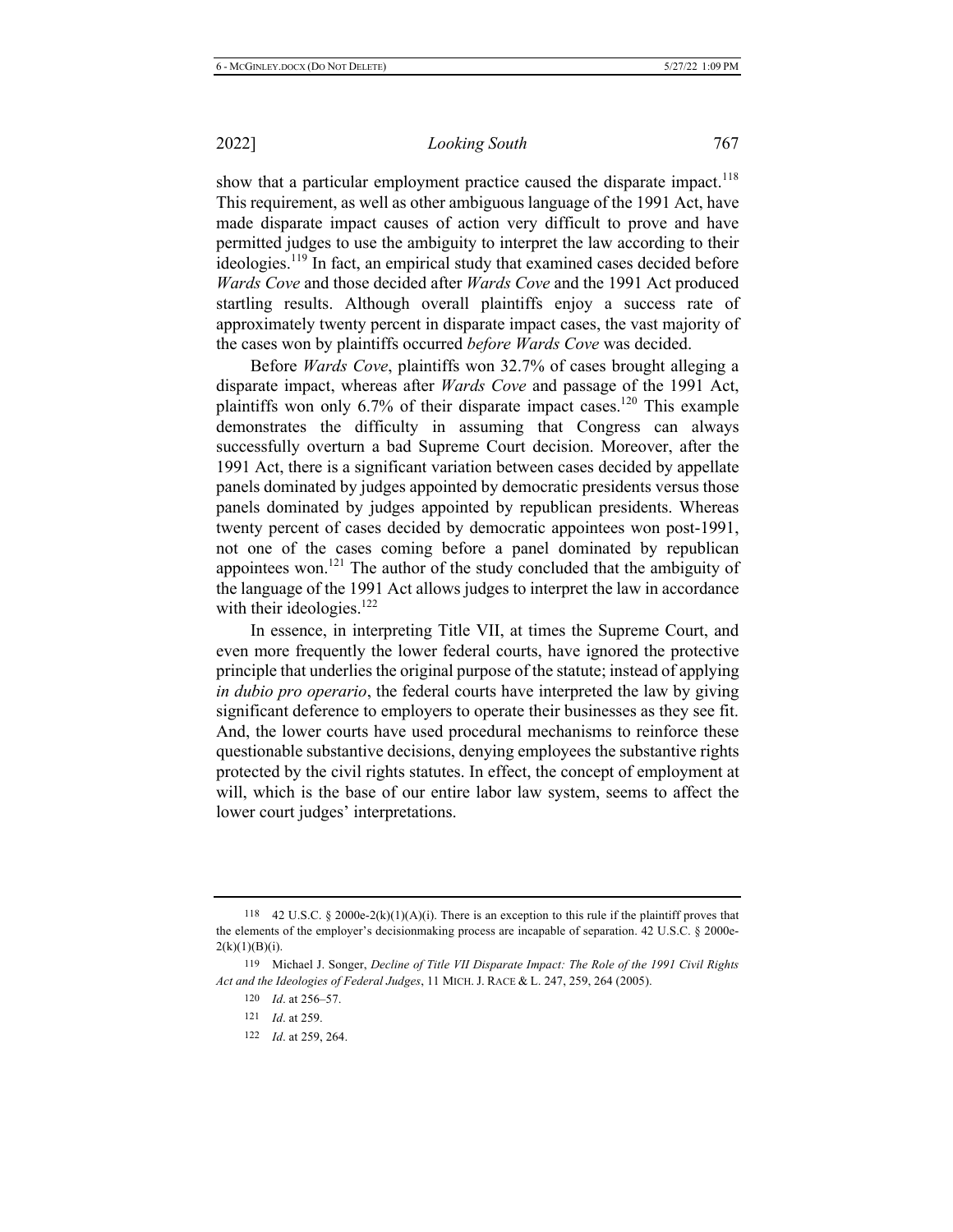### *b. McDonnell Douglas Construct*

Although the Supreme Court refused to apply *Griggs* to an individual case where the job applicant had broken the law to oppose the employer's practices, the Court refused to approve dismissal of the case based on the former employee's illegal act and instead created the McDonnell Douglas construct, which made it slightly easier for an employee to resist motions to dismiss, for summary judgment, or for a directed verdict. McDonnell *Douglas* created an inference of discrimination based on a showing that the individual was a member of the protected class, was qualified for an open position, and was not hired or promoted, and the job remained open or was given to a person who was not a member of the protected class.

While this proof construct did not shift the burden of persuasion to the defendant, it did shift the burden of production, requiring the employer to produce evidence of a reason for refusing to rehire the employee. This articulated "legitimate non-discriminatory reason" for the adverse employment action notifies the employee of the employer's defense. That defense narrows the possible reasons that the employee has to rebut in order to prove that the employer unlawfully discriminated against him. Once the employer articulates its "legitimate non-discriminatory reason," the employee then has the burden to prove that the employer's articulated reason is a pretext for illegal discrimination. Upon demonstrating that the employer's reason is a pretext for discrimination, the employee may then prevail. That is, the employee has now created in the very least, a question of fact for the factfinder. And, generally, with this proof, summary judgment for the defendant should not be available.<sup>123</sup>

The McDonnell Douglas methodology when first developed by the Supreme Court had the effect of furthering the protective principle by using the *in dubio pro operario*<sup>124</sup> rule as a guide to protect employees who alleged employment discrimination. And, more recently, in an ADEA case, Reeves v. Sanderson Plumbing Products, Inc.,<sup>125</sup> the Supreme Court reversed a Fifth Circuit judgment as a matter of law that overturned a jury verdict in the plaintiff's favor. The Supreme Court decision clarifies that the jury should consider all the evidence to determine whether the defendant discriminated against the plaintiff and that proof that the defendant's avowed reason for the adverse employment decision is pretextual is usually sufficient for a jury

<sup>123</sup> Reeves v. Sanderson Plumbing Prods., Inc., 530 U.S. 133 (2000) (ADEA case whose holding also applies to Title VII and ADA cases).

<sup>124</sup> GAMONAL & ROSADO, *supra* note 8, at 33.

<sup>125</sup> Reeves, 530 U.S. at 154.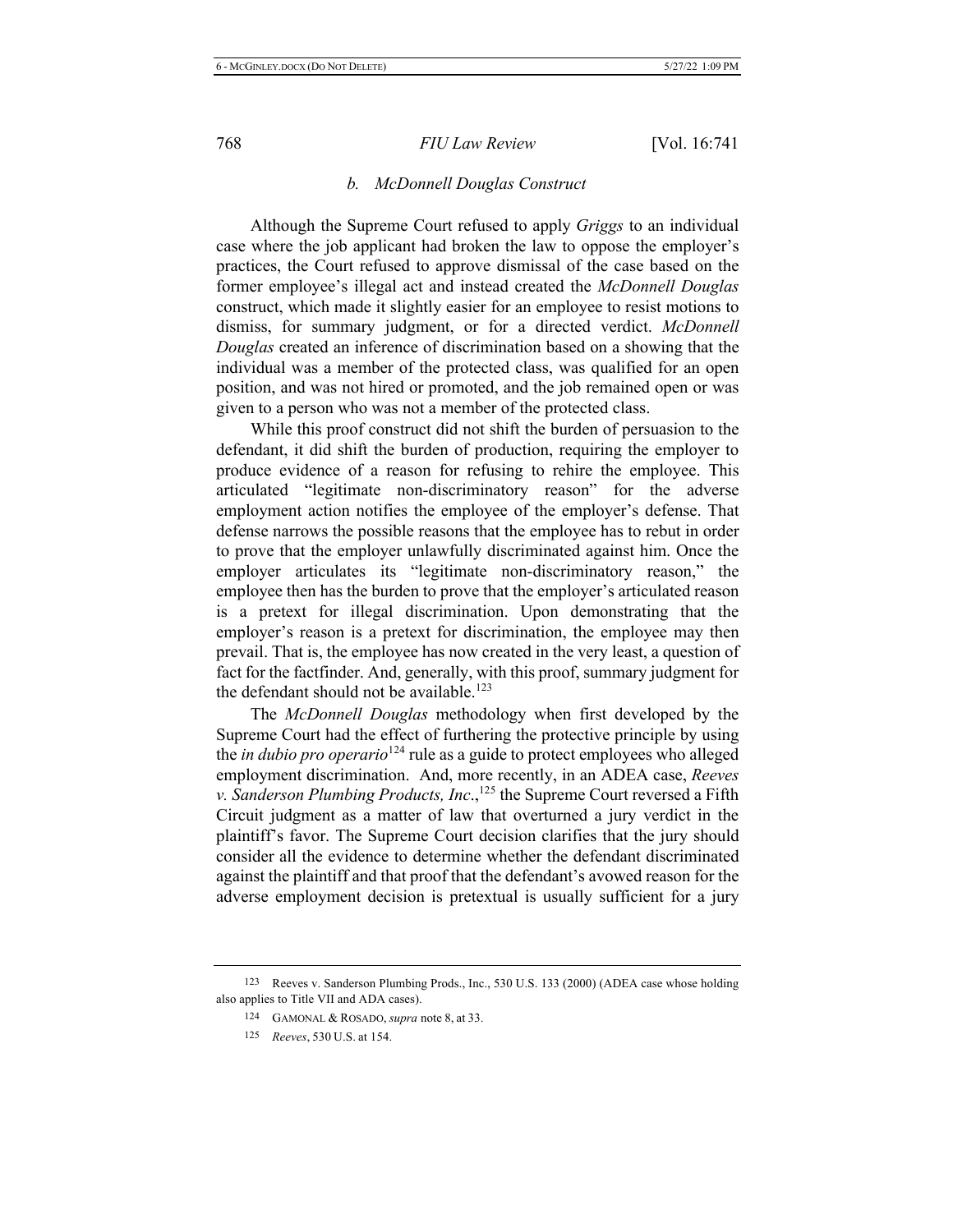reasonably to conclude that the defendant discriminated against the plaintiff.<sup>126</sup>

Even so, the McDonnell Douglas construct, as interpreted in Reeves, has been undermined by the lower courts' more recent interpretations. Many courts have approached this proof mechanism in a formalistic way that makes it more difficult for plaintiffs to prevail; lower courts have used the construct or a plaintiff's failure to prove a case using the construct as an excuse to dismiss the case. This questionable methodology, when combined with a number of ancillary doctrines that create inferences in favor of the defendant, is, as noted by Professor Sandra Sperino, inconsistent with deciding cases on motions for summary judgment, a procedure that requires judges to draw all reasonable inferences in favor of the non-moving party—the plaintiff in most cases.<sup>127</sup> While the *McDonnell Douglas* construct was originally generally protective of individual employees alleging illegal discrimination, scholars have recently demonstrated that the construct is being misused by lower courts, resulting in the denial of protection to the plaintiffs.<sup>128</sup>

#### c. Same Actor Inference

The same actor inference has not reached the Supreme Court, but a number of lower courts have held that if the individual who hired the plaintiff in a civil rights action is the same person who discharged or failed to promote the individual, an inference arises that illegal discrimination did not cause the adverse employment action.<sup>129</sup> This inference, which is accepted by a number of the courts of appeals and whose effect differs depending on the court, appears to contradict social science research on human behavior.<sup>130</sup> Moreover, in some courts, the inference makes it more likely that a defendant's motion for summary judgment will be granted, a totally anomalous result at this procedural stage.<sup>131</sup>

<sup>126</sup> *Id.* at 146–49.

<sup>127</sup> SANDRA SPERINO, MCDONNELL DOUGLAS: THE MOST IMPORTANT CASE IN EMPLOYMENT DISCRIMINATION LAW 227 (2018).

<sup>128</sup> *See id.* at 317–27.

<sup>129</sup> For an excellent description of the same actor defense, the different courts' holdings concerning the defense and the social science demonstrating that the same actor inference is "deeply" flawed," see CHARLES A. SULLIVAN & MICHAEL J. ZIMMER, CASES AND MATERIALS ON EMPLOYMENT DISCRIMINATION 87-89 (9th ed. 2017).

<sup>130</sup> *Id.* at 88.

<sup>131</sup> *Id.*; see also Natasha T. Martin, Pretext in Peril, 75 MO. L. REV. 313, 357 (2010) (arguing that "despite the superficial plausibility of the doctrine's underlying assumption . . . the same-actor doctrine  $\ldots$  allows the judge to usurp the role of the jury, contravenes substantive and procedural law, and damages notions of acceptability and inclusion in the American workplace."). See also SPERINO, supra note 127, at 225–26.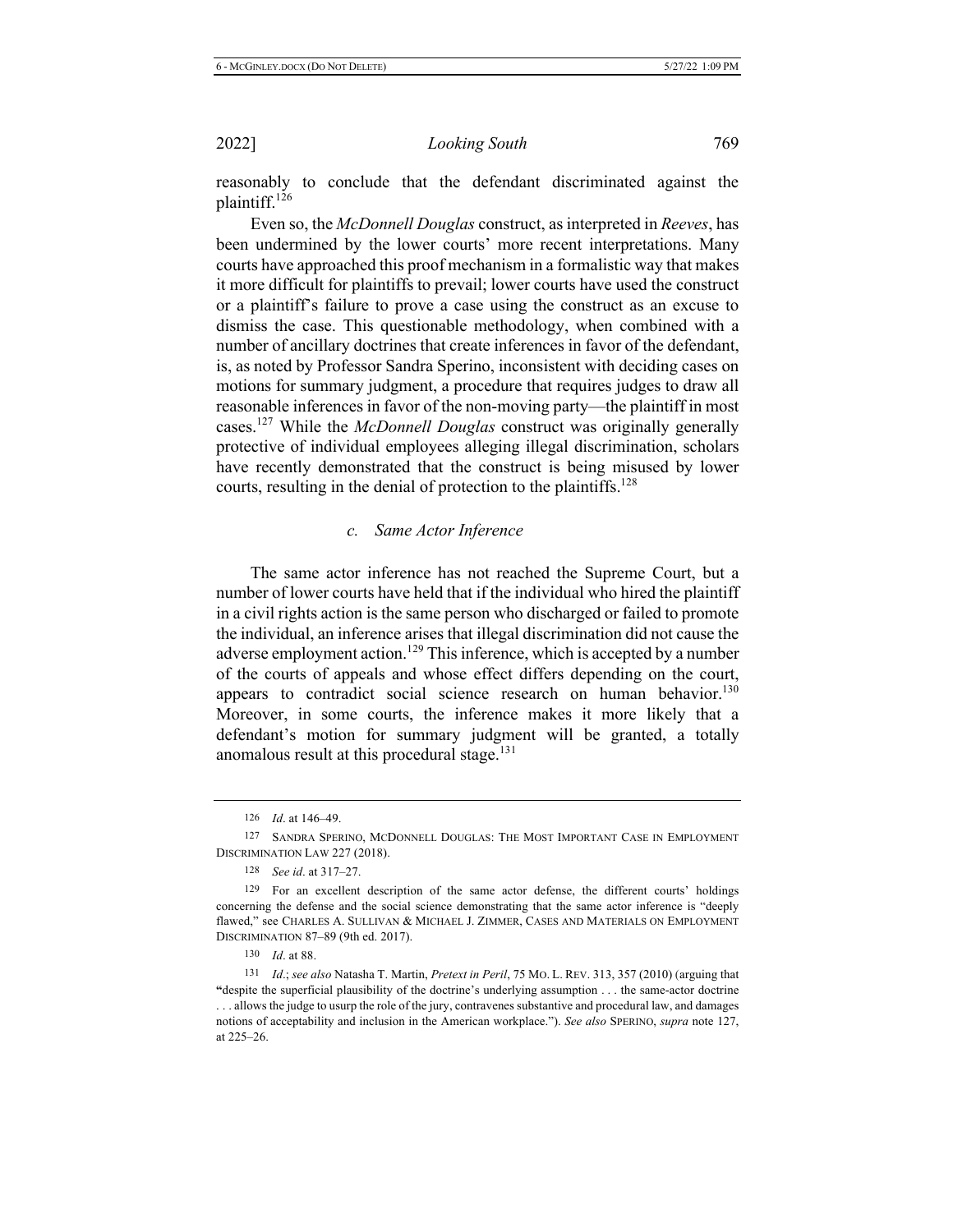This inference, which is not supported by the research according to social scientists, fails to honor the protective principle and achieves the opposite of using the *in dubio pro operario* rule, which would resolve ambiguous legal and factual issues in favor of the employee. In essence, the same actor inference is a legal doctrine that resolves ambiguous factual issues against the employee and in favor of the employer, often without allowing the case to go to the jury.

### *d.* "Piecemeal" Approaches: "Slicing and Dicing," *<sup><i>2</sup> Stray Comments, "* and *"Disbelief Doctrines"*</sup>

A number of scholars have explained that the federal courts have invented legal doctrines and have responded to motions for summary judgment by favoring employers and depriving employees of their jury trial rights. Using a "piecemeal" approach rather than looking at the evidence as a whole, the courts "slice and dice" the evidence and exclude evidence that they characterize as "stray comments" from their consideration of the evidence.<sup>132</sup> They also have created doctrines that Professor Sandra Sperino calls "disbelief doctrines" that favor the employer's side of the tale and draw inferences in favor of the employer."<sup>133</sup> This approach, which has remained remarkably consistent for the past twenty-five years, has meant that courts have improvidently granted summary judgment to defendants in numerous cases, tightening the noose around the plaintiff to produce only the most probative and direct evidence instead of accepting all evidence, considering it as a whole, piece by piece, mosaic by mosaic, to gain a complete

<sup>132</sup> See e.g., Ann C. McGinley, Credulous Courts and the Tortured Trilogy: The Improper Use of Summary Judgment in Title VII and ADEA Cases, 34. B.C. L. REV. 203, 233-36 (1993) (explaining that the courts use a "piecemeal" approach, which results in depriving circumstantial evidence of its power when viewed in combination); Michael J. Zimmer, Slicing & Dicing of Individual Disparate Treatment Law, 61 LA. L. REV. 577, 592–601 (2001) (explaining that the Supreme Court in Reeves v. Sanderson Plumbing Prods., Inc., 530 U.S. 133 (2000), demonstrated that all circumstantial evidence should be treated as a whole, but that lower courts subsequently improperly continued to "slice and dice" the evidence, eliminating some of the circumstantial evidence, and thus depriving cases of their evidentiary power after Reeves); Kerri Lynn Stone, Taking in Strays: A Critique of the Stray Comment Doctrine in Employment Discrimination Law, 77 MO. L. REV. 149, 150–51 (2012) (arguing that the doctrine was taken from a remark by Justice O'Connor, but it was misshapen and distorted by the lower courts to exclude as evidence what they called "stray remarks" even though Justice O'Connor may not have intended to attack the probative value or admissibility into evidence of stray remarks).

<sup>133</sup> Sandra F. Sperino, *Disbelief Doctrines*, 39 BERKELEY J. EMP. & LAB. L. 231, 231-34 (2018) (explaining that disbelief doctrines, which include "stray comments," protection of employers who take an adverse employment action because of an honest but mistaken belief, the "same actor" defense, among others, operate to encourage summary judgment against plaintiffs and allow the courts to believe the employers over employees even though doing so violates the Federal Rules of Civil Procedure; also arguing that these disbelief doctrines have no basis in the statutory text and that judges do not have the power to decide cases using these doctrines).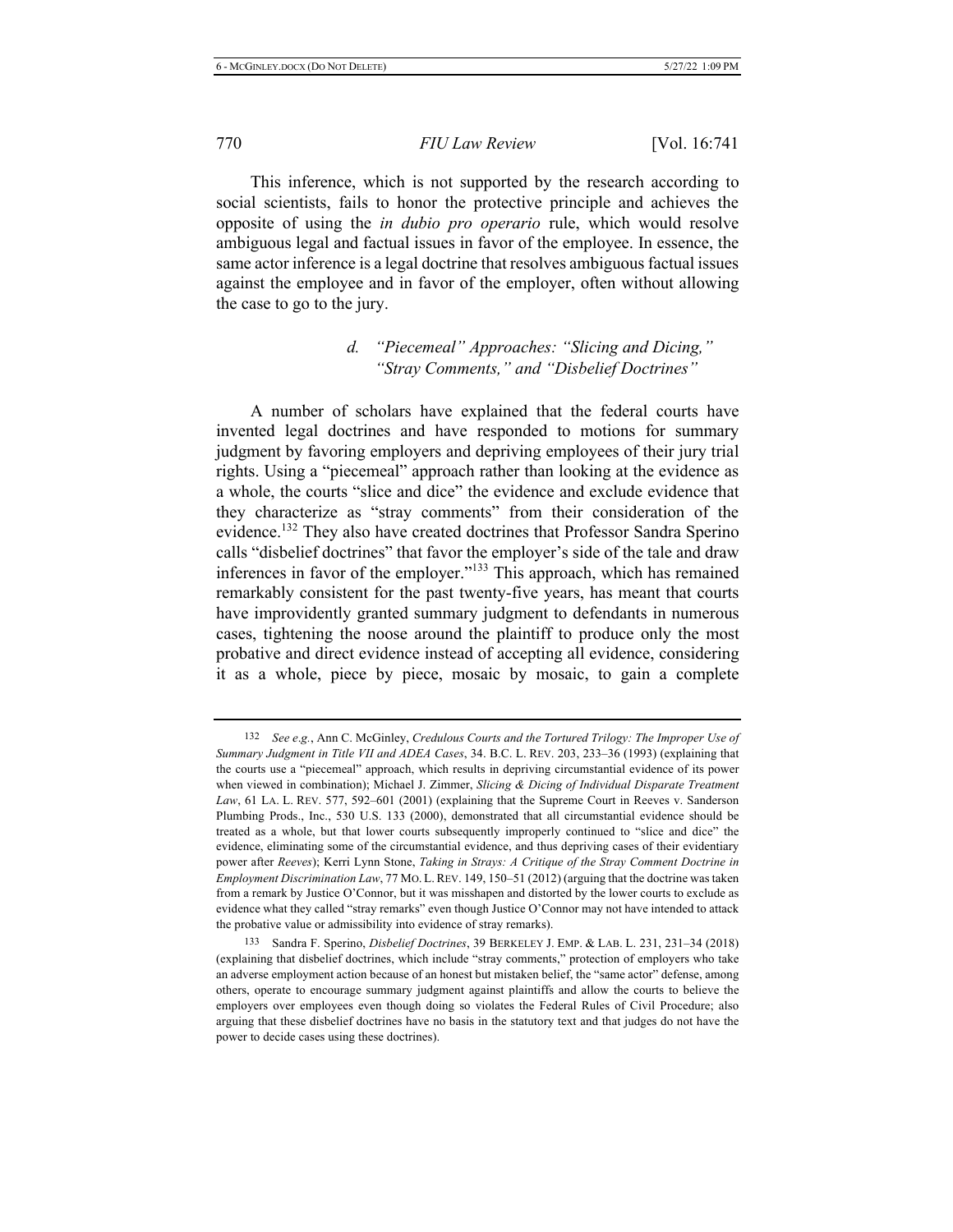understanding of whether there is sufficient evidence to survive the defendant's motion and to present the evidence to the jury. These doctrines and methodologies clearly favor employers, often deny plaintiffs their jury trial rights, and definitely do not operate to protect employees.

Summary judgment law in theory requires that all reasonable inferences be drawn in favor of the non-moving party and that the motion be denied unless there is insufficient evidence to support a conclusion that the defendant intentionally discriminated against the plaintiff because of her membership in the protected class.<sup>134</sup> While this is the law, the lower courts have created substantive and procedural doctrines out of whole cloth in an effort to dismiss the cases. In fact, the situation is so problematic that a Sixth Circuit judge has published a law review article encouraging only one simple change in the approach to employment discrimination cases: the drawing of all reasonable inferences in favor of the plaintiff, the non-moving party, in deciding a defense motion for summary judgment.<sup>135</sup> This is a shocking development given that Judge Donald finds it necessary to advocate merely that judges follow the law.

Another good example of how the lower courts use procedure in a way that is not only inconsistent with the rules of procedure but also restrictive of employees' substantive rights occurs in cases alleging hostile work environments based on sex. One requirement in proving that an illegal hostile work environment occurred is that the behavior be severe or pervasive.<sup>136</sup> Lower courts regularly grant summary judgment in cases where a jury could find the behavior not only unacceptable at work but also sufficiently severe or pervasive to alter the terms or conditions of the plaintiff's work.<sup>137</sup> Neither highly sexualized comments by a supervisor nor forcibly trapping a coworker and touching her stomach and her breast under her bra were sufficient to create a jury question about severity or pervasiveness.<sup>138</sup> Recently, a group of female academics criticized the courts' approach to the severity or

<sup>134</sup> Reeves v. Sanderson Plumbing Prods., Inc., 530 U.S. 133, 150-52 (2000).

<sup>135</sup> See Bernice B. Donald & J. Eric Pardue, *Bringing Back Reasonable Inferences: A Short*, Simple Suggestion for Addressing Some Problems at the Intersection of Employment Discrimination and Summary Judgment, 57 N.Y.L. SCH. L. REV. 749, 763 (2012-2013).

<sup>136</sup> Harris v. Forklift Sys., Inc., 510 U.S. 17 (1993).

<sup>137</sup> *See, e.g.*, Chesier v. On Q Finan. Inc., 382 F. Supp. 3d 918 (D. Az. 2019) (granting summary judgment to defendant because one night of supervisor's sending highly sexualized instant messages to his subordinate over a three-hour period including comments about her body parts and what he wanted to do with her was insufficient as a matter of law to be severe or pervasive); Brooks v. City of San Mateo, 229 F.3d 917, 921 (9th Cir. 2000) (holding that a male employee's behavior was not sufficiently severe or pervasive to create a hostile work environment based on her sex where he "placed his hand on her stomach and commented on its softness and sexiness." After she forcefully pushed him away, he boxed her "in against the communications console.... He forced his hand underneath her sweater and bra to fondle her bare breast.").

<sup>138</sup> See cases cited *supra* note 137.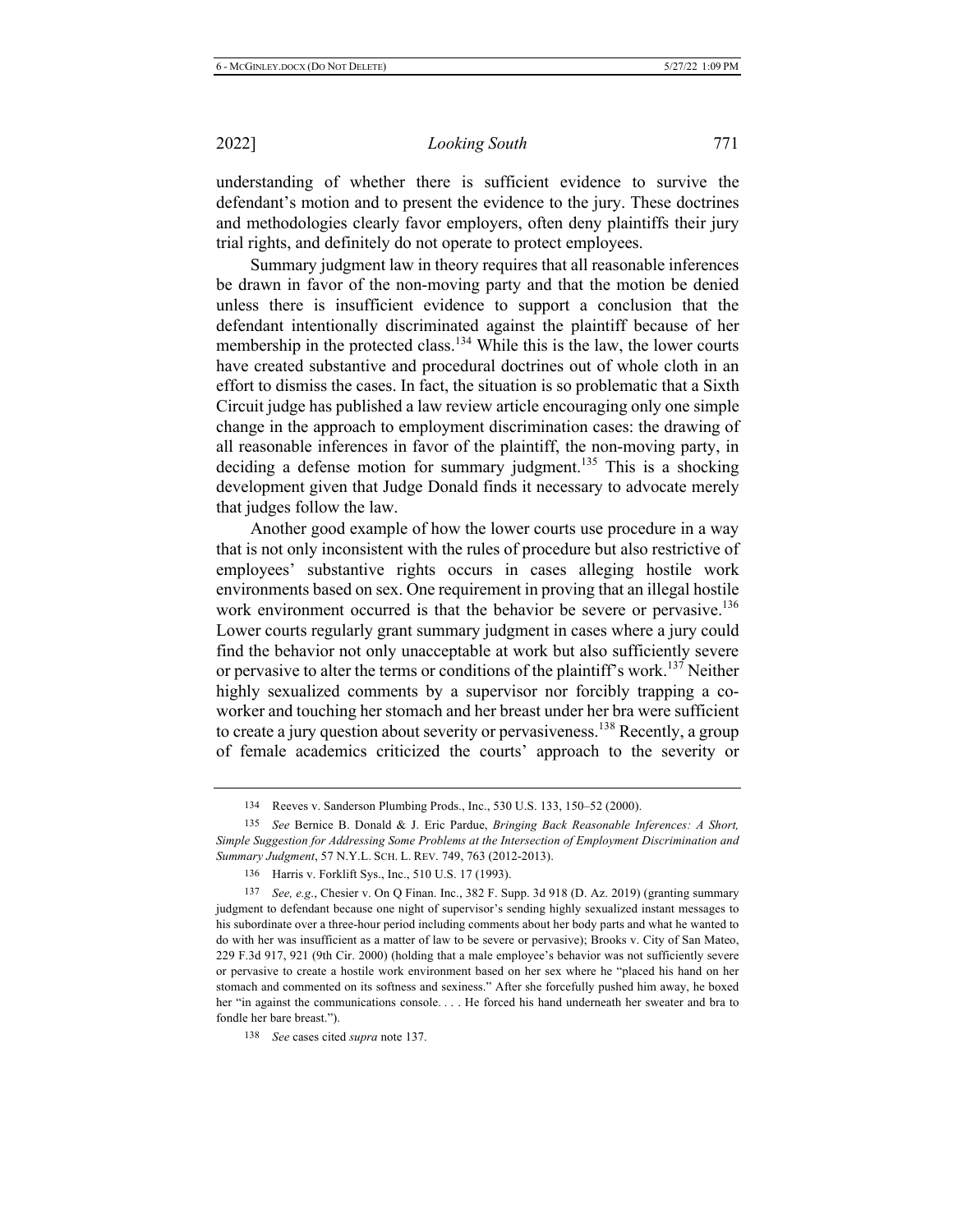pervasiveness requirement, arguing that courts should take into account changing attitudes toward sexually harassing behaviors when deciding whether a jury question exists.  $^{139}$ 

A second issue that may be even more egregious is the courts' treatment of employer liability in harassment cases. The Supreme Court in *Faragher v*. City of Boca Raton,<sup>140</sup> and its companion case, Burlington Industries, Inc. v. *Ellerth*,<sup>141</sup> held that employers are subject to vicarious liability to an employee for an actionable hostile work environment created by a supervisor. If there is no tangible employment action, the Court held, an employer has an affirmative defense if it proves: (a) that the employer "exercised reasonable care to prevent and correct promptly any sexually harassing behavior, and (b) that the plaintiff employee unreasonably failed to take advantage of any preventive or corrective opportunities provided by the employer or to avoid harm otherwise."<sup>142</sup>

Even though the defendant has the burden of proof on the issue of whether the plaintiff acted unreasonably—which in most cases should create a jury question-by granting summary judgment to employers on the affirmative defense, courts frequently *sub silentio* eliminate the "reasonableness" requirement and refuse to send the issue to the jury.<sup>143</sup> In essence, given the procedural posture of the cases, it should be a heavy lift for employers to make this proof, but in many situations in which women fail to report the harassment, the courts conclude as a matter of law that the employers carried their burden of proving the unreasonableness of the women's failure to report.

Many courts conclude as a matter of law that plaintiffs who testify that they were afraid of reporting the events for fear of retaliation did not act reasonably when they failed to report.<sup>144</sup> This is true despite social science

- 141 Burlington Indus. v. Ellerth, 524 U.S. 742 (1998).
- 142 *Id.* at 765.

143 *See, e.g.*, Walton v. Johnson & Johnson Servs., Inc., 347 F.3d 1272, 1288–90 (11th Cir. 2003) (affirming summary judgment and concluding that employee was unreasonable for her failure to report the harassment for over two months); Helm v. Kansas,  $656$  F.3d  $1277$ ,  $1290-91$  (10th Cir. 2011) (even though judicial assistant told the Chief Judge that her judge made inappropriate advances toward her, the Chief Judge violated the policy by failing to report the harassment, the Court held that the Chief Judge acted reasonably and the assistant acted unreasonably, and affirmed the grant of the defense motion for summary judgment).

144 See Joan T.A. Gabel & Nancy R. Mansfield, Sexual Harassment in the Eye of the Beholder: On the Dissolution of Predictability in the Ellerth/Faragher Matrix Created by Suders for Cases Involving Employee Perception, 12 DUKE J. GENDER L. & POL'Y 81, 98–99, 102 (2005) (describing cases where the courts concluded that a plaintiff's fear of retaliation and subsequent failure to report were unreasonable even though retaliation for reporting is common).

<sup>139</sup> Joan C. Williams et al., What's Reasonable Now? Sexual Harassment Law After the Norm Cascade, 2019 MICH. ST. L. REV. 139, 145 (2019).

<sup>140</sup> Faragher v. City of Boca Raton, 524 U.S. 775 (1998).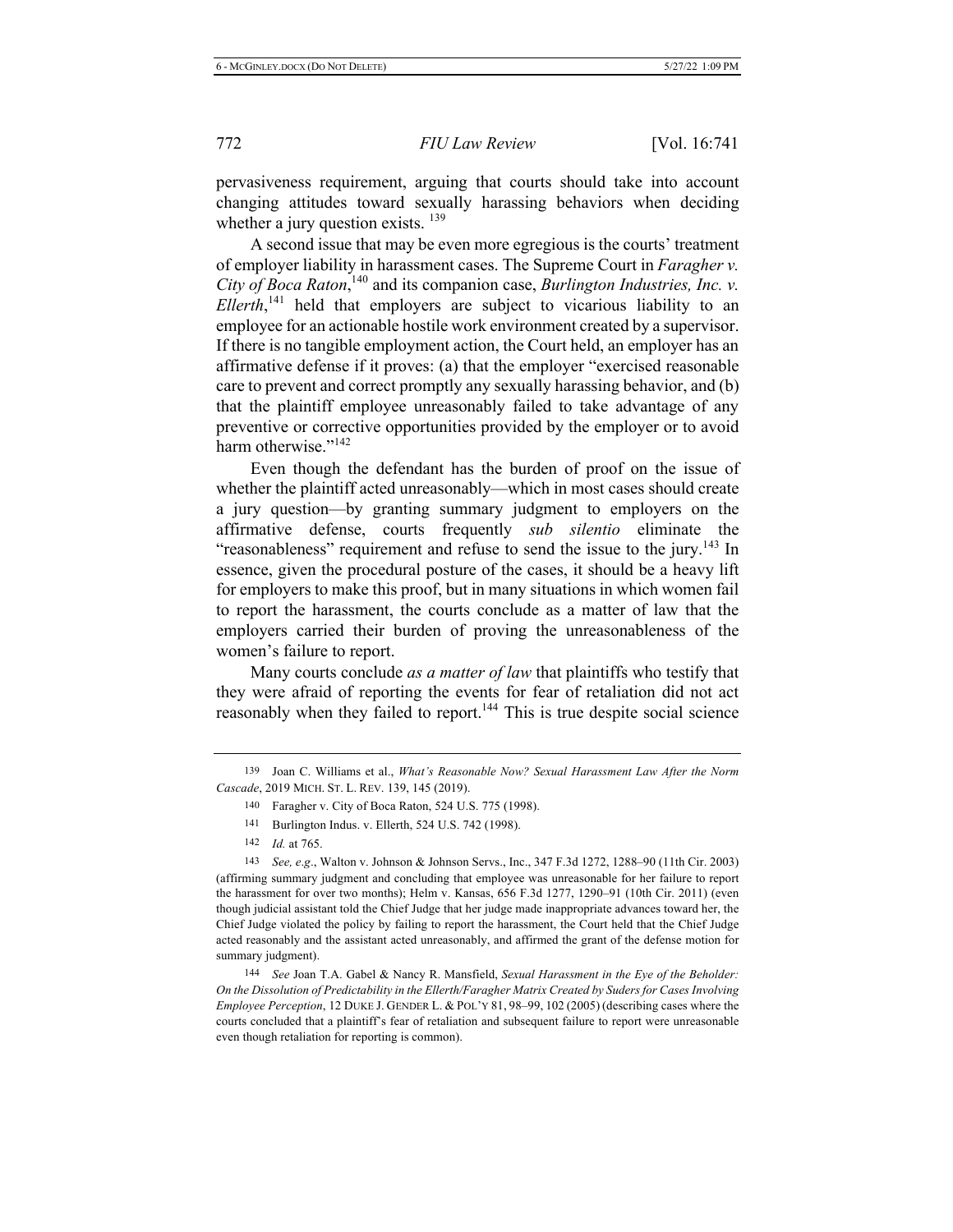*Looking South* 773

evidence that demonstrates that between sixty-five percent and seventy-five percent of women who report and/or file a charge with the EEOC suffer retaliation.<sup>145</sup> It is contrary to both procedural law and civil rights law to not afford these plaintiffs their rights to a jury trial on this issue. Based on these statistics of how common retaliation is, in most cases it is not unreasonable for a plaintiff to fail to report the harassment. Moreover, in this situation the *employer has the burden of persuasion and is the movant on a motion for summary judgment*. If the courts applied the law correctly, it would be extremely rare for an employer to prevail on this issue on summary judgment. The facts should matter. Instead, the courts hold, in formalistic fashion, that there was a policy and the plaintiff signed a sheet saying she knew about it, so therefore it was unreasonable not to report.<sup>146</sup>

#### *C. Non-waiver Principle*

The non-waiver principle of labor rights under the anti-discrimination law in the U.S. is well-established when it comes to *substantive* rights. That is, an individual cannot agree to a contract with the employer (or prospective employer) that the worker will not bring a claim for discrimination. Unfortunately, as Professors Gamonal and Rosado explain, the non-waiver principle is not at all ensconced in U.S. federal law when it comes to *procedural* rights. That is, an employer may not require a prospective employee to waive rights to not be discriminated against based on race, gender, disability, etc. because these are considered substantive rights, but the Court has held that a pre-dispute arbitration clause is enforceable because it is merely a waiver of procedural rights to a trial.

The research shows, however, that the waiver of the procedural rights to a jury trial can seriously undermine substantive rights.<sup>147</sup> In most commercial

147 For discussions of the problems with mandatory pre-dispute arbitration for employees trying to vindicate their civil rights, see Jean R. Sternlight, *Mandatory Arbitration Stymies Progress Towards* 

<sup>&</sup>lt;sup>145</sup> See Carly McCann & Donald T. Tomaskovic-Dewey, *Nearly All Sexual Harassment at Work* Goes Unreported - and Those Who Do Report Often See Zero Benefit, THE CONVERSATION (Dec. 14, 2018, 6:45 AM), https://theconversation.com/nearly-all-sexual-harassment-at-work-goes-unreportedand-those-who-do-report-often-see-zero-benefit-108378; Tara Golshan, Study Finds 75 Percent of *Workplace Harassment Victims Experienced Retaliation When They Spoke Up, VOX (Oct. 15, 2017, 9:00* AM), https://www.vox.com/identities/2017/10/15/16438750/weinstein-sexual-harassment-facts; see also Agata Boxe, Women Still Face Retaliation for Reporting Sexual Harassment at Work, SCI. AM. (Aug. 1, 2019), https://www.scientificamerican.com/article/women-still-face-retaliation-for-reporting-sexualharassment-at-work/<u>.</u>

<sup>146</sup> To be fair to the lower federal courts, the U.S. Supreme Court in *Ellerth* appeared to countenance the grant of summary judgment in these cases based on the employers' affirmative defense. See Burlington Indus., 524 U.S. at 765 (stating "[W]hile proof that an employee failed to fulfill the corresponding obligation of reasonable care to avoid harm is not limited to showing any unreasonable failure to use any complaint procedure provided by the employer, a demonstration of such failure will normally suffice to satisfy the employer's burden under the second element of the defense.").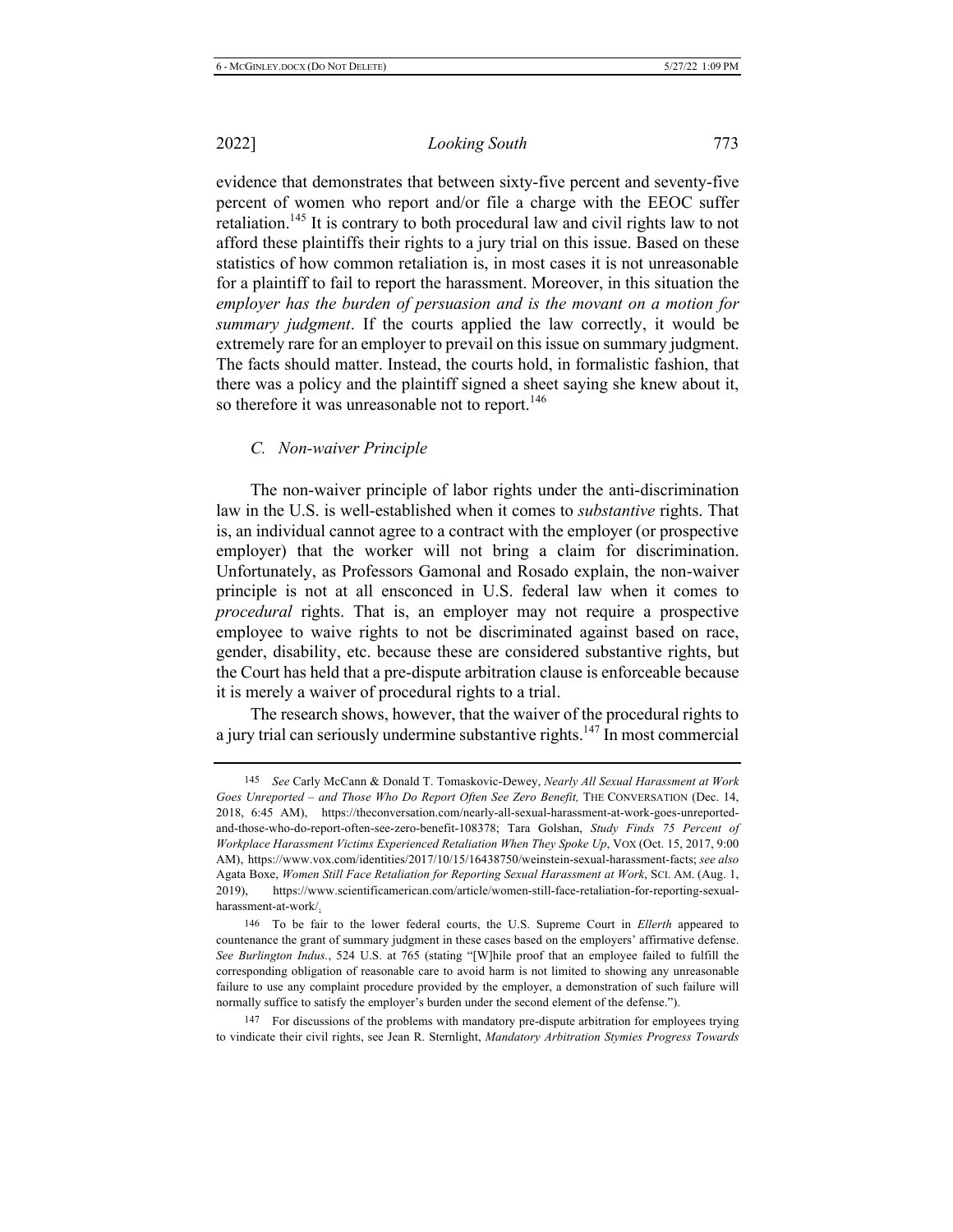arbitrations dealing with the alleged violation of an employee's civil rights, employees have limited rights to discovery (even though the employer has open access to its own documentation), have no right to a jury of their peers, have no right to bring a class action, and will have no right to appeal the arbitrators' decision, even in cases when the arbitrators get the law wrong.<sup>148</sup>

Although the waived rights may be procedural, their waiver (often unknowing) will be as damaging to the plaintiff as would be a waiver of substantive rights. One distinction that is important to make with reference to arbitration of an employee's civil rights claim is whether the rights' waiver takes place before the dispute occurs (pre-dispute) or after the dispute occurs (post-dispute). Most lawyers who oppose pre-dispute arbitration clauses in employment contracts do so because the waiver is not knowing or voluntary in most cases. In the case of post-dispute arbitration, in contrast, an employee, after a dispute with the employer arises, can see a lawyer for advice concerning whether to sign a waiver of his rights to a jury trial. This waiver, then, is knowing and voluntary.

There is nothing inherently unequal about arbitration if an employee decides, after the dispute arises, and upon advice of counsel, to agree to arbitrate the dispute with the employer. In that situation, presumably, counsel for both sides can negotiate the terms of the agreement and the process to be used to select arbitrators. But mandatory, pre-dispute arbitration requires employees and applicants as a condition of employment to waive their procedural rights even before any dispute arises and often without knowing that they are doing so.

Unfortunately, the U.S. Supreme Court has allowed employers to require employees to condition employment on a waiver of their procedural rights before a dispute with an employer arises based on a dubious interpretation of the Federal Arbitration Act ("FAA"),<sup>149</sup> whose purpose is to encourage arbitration of commercial disputes, not arbitration of civil rights actions. In fact, as many scholars have pointed out, Section 1 of the FAA appears to exclude employment disputes from the coverage of the Act.<sup>150</sup>

149 9 U.S.C.  $\S\S 1-14$ .

150 See, e.g., Jeffrey W. Stempel, Reconsidering the Employment Contract Exclusion in Section 1 of the Federal Arbitration Act: Correcting the Judiciary's Failure of Statutory Vision, 1991 J. DISP. RESOL. 259, 263-79.

Justice in Employment Law: Where to, #MeToo?, 54 HARV. C.R.-C.L. L. REV. 155, 170–83 (2019); Jean R. Sternlight, Creeping Mandatory Arbitration: Is It Just?, 57 STAN. L. REV. 1631, 1648-53 (2005) (detailing the problems of mandatory arbitration).

<sup>148</sup> Michael S. Oberman, 'The Other Shoe': Are Agreements Narrowing Judicial Review Enforceable?, 31 ALTS. TO HIGH COST LITIG. 65 (2013); Jeffrey W. Stempel, Asymmetric Dynamism and Acceptable Judicial Review of Arbitration Awards, 5 Y.B. ON ARB. & MEDIATION 1, 6 (2013) (explaining that the statute severely limits judicial review in arbitration to extreme situations such as bias and corruption of the arbitrator); see 9 U.S.C. § 10 (2006) (governing vacating of arbitration awards); 9 U.S.C. § 11 (2006) (governing confirmation of arbitration awards).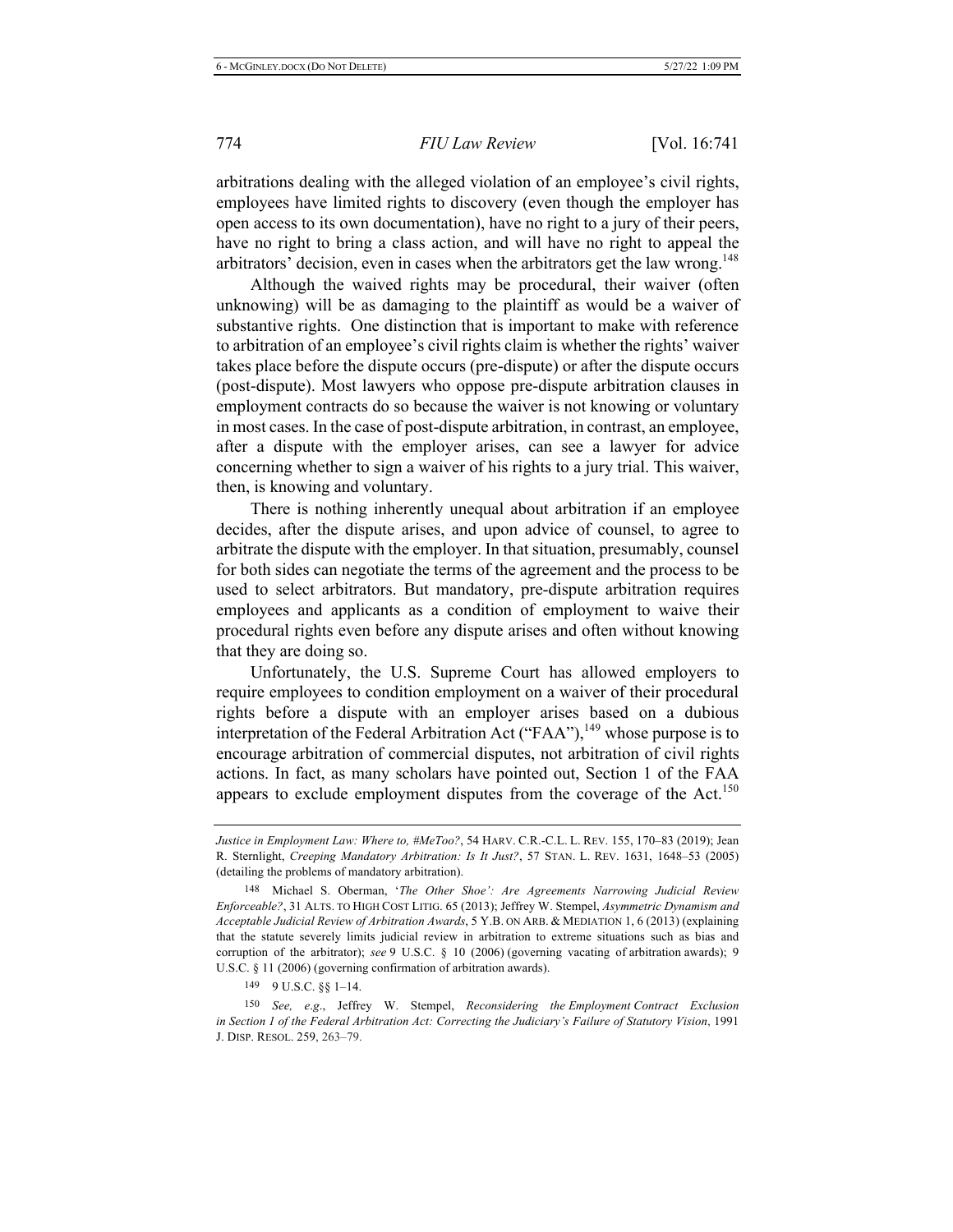Moreover, when state legislatures passed employee-friendly rules to regulate arbitrations, in a number of circumstances, the U.S. Supreme Court struck down those laws as violative of the  $FAA$ <sup>151</sup>

The Supreme Court's interpretation of the FAA, which due to the Supremacy Clause, also severely limits states from banning or limiting predispute mandatory employment arbitration clauses, not only violates the nonwaiver principle but also violates the protective principle. As is commonly understood, mandatory commercial arbitration of employment disputes heavily favors employers and operates to limit both procedural and substantive civil rights of employees. Once again, the Supreme Court has interpreted the law in a way that operates directly in opposition to the *in dubio pro operario* rule. In essence, the U.S. Supreme Court has repeatedly interpreted the Federal Arbitration Act in a manner that benefits employers over employees and has resolved ambiguous language in the statute to favor employers.

### *D.* Continuity Principle

Professors Gamonal and Rosado explain clearly how the U.S. stands alone with its employment-at-will doctrine, which clearly violates the principle of continuity. Their position is that the employment-at-will doctrine is not even a labor law and should be jettisoned. Anti-discrimination laws in the U.S. are a limited exception to the employment-at-will doctrine. If the plaintiff can prove that the employer fired, demoted, or otherwise discriminated against the employee because of the employee's membership in a protected class, the plaintiff will prevail. Unfortunately, because of the strength of the employment-at-will doctrine, courts deciding employment discrimination claims frequently limit the rights protected by the antidiscrimination claims by requiring a showing that the employer consciously intended to discriminate based on the individual's age, race, gender, disability, etc.

The intent requirement seriously limits plaintiffs' cases given that employers have gotten very savvy about not making any comments about their racial, misogynist, etc. views. In most individual cases, even if the effect is discriminatory, that is not sufficient. The actor making the decision must have intended to discriminate based on the illegal reason.<sup>152</sup> Moreover, courts

<sup>151</sup> See, e.g., AT&T Mobility LLC v. Concepcion, 563 U.S. 333, 341-42 (2011) (holding California's unconscionability exception to enforceability of arbitration clause is preempted by the Federal Arbitration Act).

<sup>152</sup> See Ann C. McGinley, *¡Viva la Evolución!: Recognizing Unconscious Motive in Title VII*, 9 CORNELL J. L. & PUB. POL'Y 415, 416–17 (2000) (arguing that the Court's definition of intent varies from the social science's view of the way our minds work).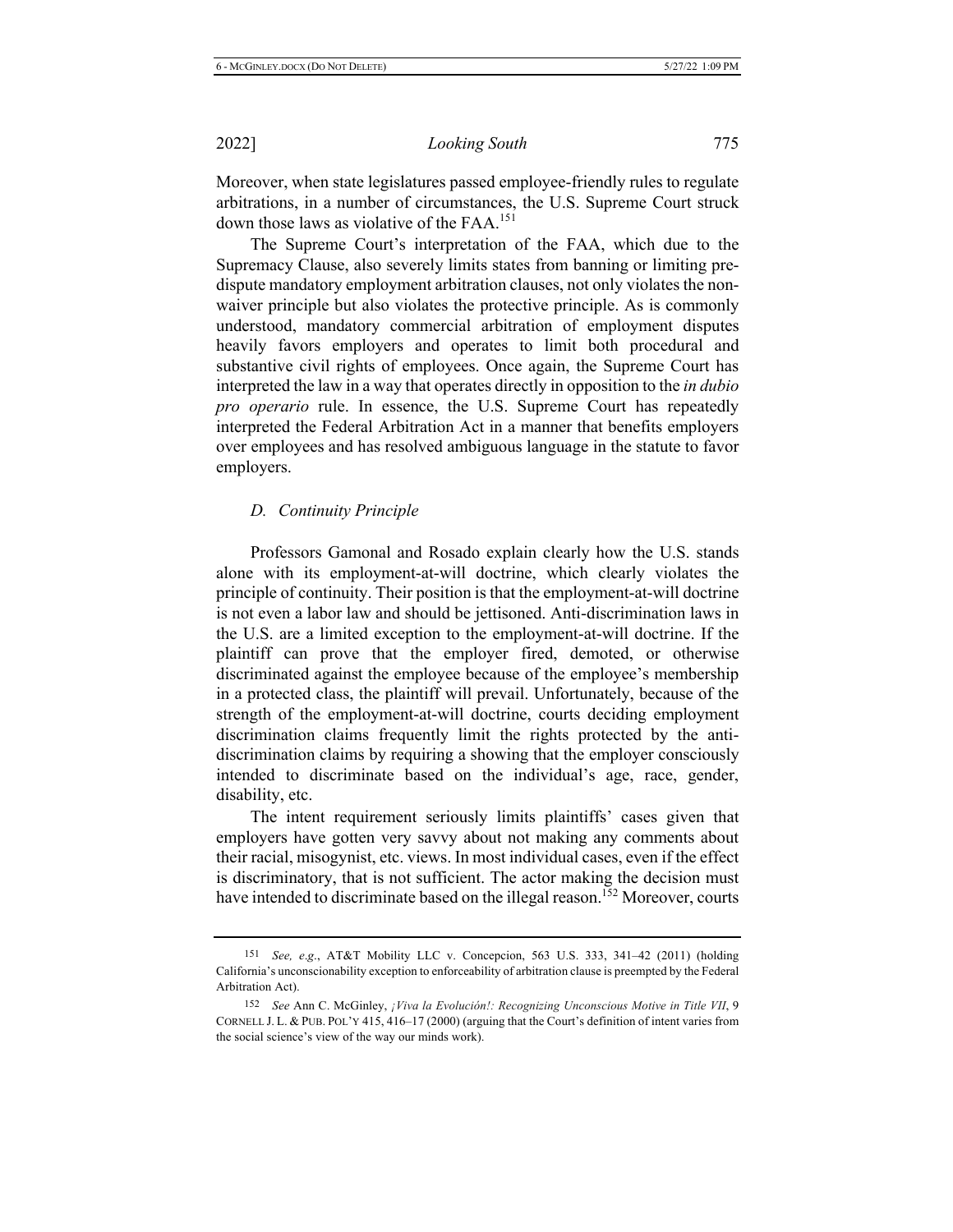often distinguish between illegal harassment and discrimination and bullying or incivility, claiming that the federal courts should not act as "super personnel departments."<sup>153</sup>

But it is important to remember that on the more positive side, the antidiscrimination laws have placed pressure on employers to assure that they are not perceived to be acting in an illegal way. That is, at least large employers and many small ones (employers of 15 or more employees are covered) tend to devote substantial human resources to policies and procedures to assure that they do not discriminate. And, often before deciding to fire an employee, large corporations discuss with their lawyers whether doing so would be permissible. American businesses are very concerned about the possibility of lawsuits and of losing suits and often act cautiously in their employment relations in order to avoid a suit.

Even though few Title VII cases are successful in the U.S. courts,  $154$ employers seem to be influenced by the small potential of a very large jury verdict against the employer, combined with the reputational damage the employer faces if such a jury verdict occurs. This may be different from what happens in Latin American countries where the possible damages are quite low relatively. Nonetheless, employers in U.S. anti-discrimination suits frequently win the cases, often because of the courts' deference to employers—both in interpreting the substantive law and in making procedural decisions.

#### **IV. PROPOSED SOLUTIONS**

In Professors Gamonal and Rosado's recommendation to create the continuity principle in the US, they sagely recognize that federal law will likely not be the best location to encourage the abolition of the employmentat-will doctrine. Unless that doctrine is destroyed as the basis for all of U.S. labor law, chances are good that none of the other principles will be strong enough to change the application of U.S. law. They recommend that the states (like Montana, Puerto Rico, and the Virgin Islands have already done) abolish the employment-at-will doctrine by statute and adopt the continuity principle that is recognized in Latin America.

<sup>153</sup> See Ann C. McGinley, Creating Masculine Identities: Bullying and Harassment "Because of Sex," 79 U. COLO. L. REV. 1151 (2008) (arguing that much behavior categorized as "bullying" and "incivility" occurs because of sex and if severe or pervasive and unwelcome, it constitutes illegal sexbased harassment under U.S. law); see SPERINO, supra note 127.

<sup>154</sup> See Ann C. McGinley, Cognitive Illiberalism, Summary Judgment, and Title VII: An Examination of Ricci v. DeStefano, 57 N.Y.L. SCH. L. REV. 865, 866–68 (2012-2013) (explaining that empirical studies demonstrate that plaintiffs in anti-discrimination suits are at a disadvantage in both the federal district courts and the federal courts of appeals when compared to defendants and when compared to plaintiffs in other types of cases).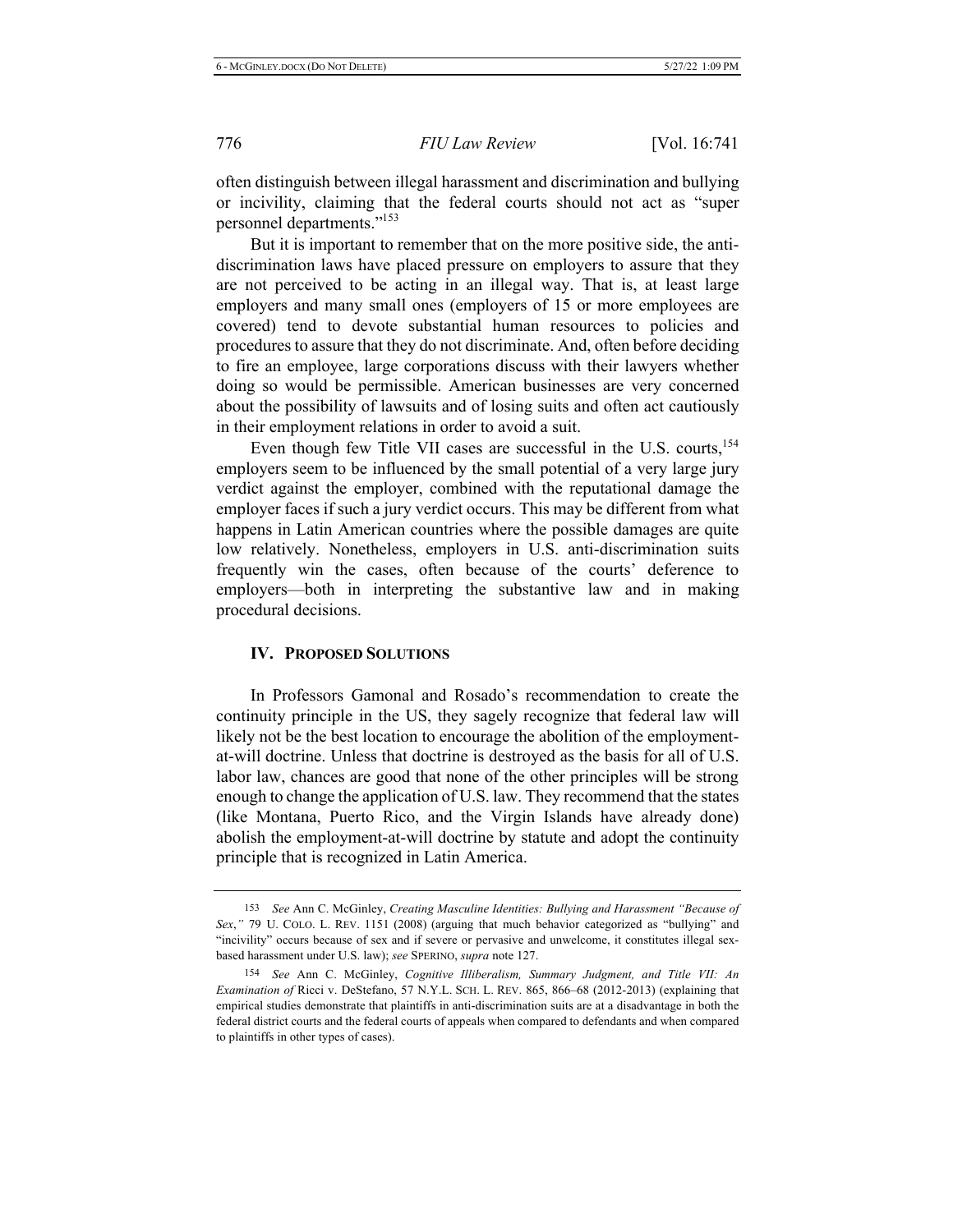In Rethinking Civil Rights and Employment at Will: Toward a Coherent *National Discharge Policy*,<sup>155</sup> I made a similar argument, but I directed it at federal law. I argued that a federal statute should be enacted that would abrogate the employment-at-will doctrine throughout the country. That was in different times. Now, it would be nearly impossible to enact such a federal statute, and even if it were enacted, the Act would likely be deradicalized by the federal courts. Former President Trump's effort to stack the federal courts with conservative appointees who will decide cases based on pro-business principles has likely prejudiced the federal district, appellate, and Supreme Courts for the next generation of labor cases. Even if very progressive federal legislation is passed, it is extremely likely that these courts will deradicalize the legislation through conservative, pro-business interpretations. It is because of this situation that it is crucial that we work with progressive state legislatures to promulgate state laws that grant rights to workers that go beyond those in federal law.

I agree with Professors Gamonal and Rosado that if state legislatures were to abolish the employment-at-will doctrine and adopt a just cause requirement for discharging employees, that would likely improve the lot of workers. But I would like to see some empirical proof comparing how our anti-discrimination model works indirectly to assure just cause decisions (although they are not required) with the European and Latin American model. I would also like to see an analysis (including empirical studies) of how Montana's, Puerto Rico's, and the Virgin Islands' abolition of the employment-at-will doctrine has changed behaviors on the ground, if it has done so.

My sense is that these jurisdictions may not interpret their law as favorably to employees as do the Latin American countries, perhaps because of the pro-business ethic in the rest of the country. For one, I suspect that they have not interpreted successor liability and responsibility in the same way as the Latin American courts have done. I also wonder whether the abolition of the employment-at-will doctrine in those jurisdictions has given way to courts to rewrite contracts to be more favorable to employees as the Latin American courts have done.

Moreover, I wonder whether employers in Montana act differently than those in other states where the employment-at-will doctrine continues to be the law. Most large employers seem to believe that they have to prove a just cause (if not as a legal matter, as a practical one). Would the abolition of the employment-at-will doctrine across the states make a difference? I would

<sup>155</sup> See Ann C. McGinley, Rethinking Civil Rights and Employment at Will: Toward a Coherent *National Discharge Policy, 57 OHIO ST. L.J. 1443 (1996).*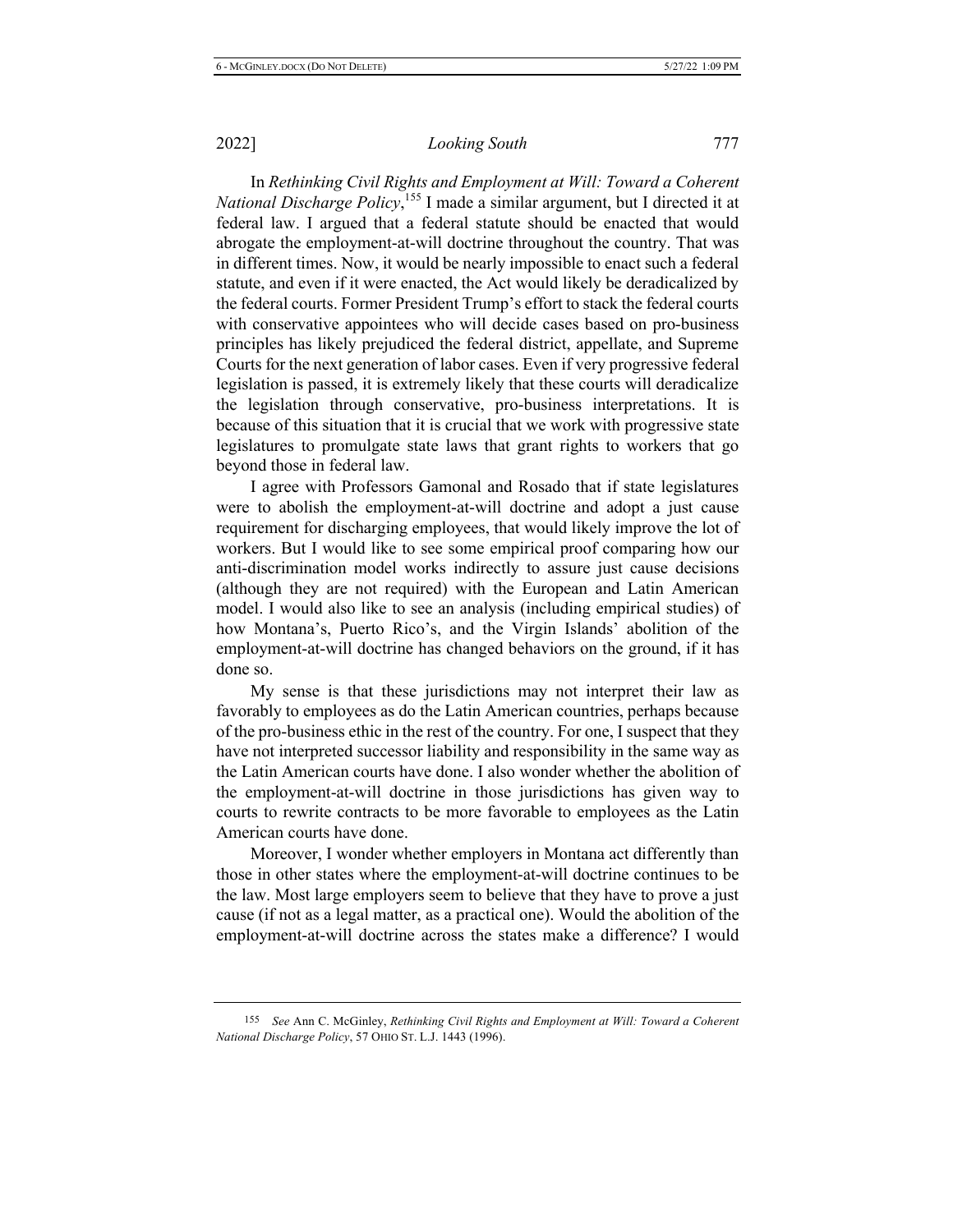also like to see whether it affects the hiring practices of employers in these jurisdictions. Empirical work in this area would be fascinating.

But when it comes to anti-discrimination law, which is in essence an exception to the employment-at-will doctrine, what can be done to give it its full power—to interpret it in light of its guiding principles? I would suggest that generally we do not want to bring employment discrimination claims in federal court. The federal courts have been hostile to these claims over the past 30 years or so, and the addition of Trump judges with lifetime appointments will only make the interpretation of the laws worse. For this reason, I believe we should focus on enacting laws in the states that have progressive legislatures, governors, and state court judges.

The goal would be that lawyers representing anti-discrimination plaintiffs would bring their claims exclusively in state court and would avoid bringing federal claims that would subject their cases to removal to federal court. This means that there must be robust state anti-discrimination laws as well as procedures that permit clients to get fairly quick justice and to get a fair hearing. If there is a state human rights or equal employment opportunity agency, employees should have a right to remove their claims fairly quickly from the jurisdiction of the agency and to bring their suits in state court for adequate compensation.

Examples from my home state of Nevada may be illustrative. Nevada has been a red,<sup>156</sup> then purple,<sup>157</sup> and, just recently, a blue<sup>158</sup> state over the past twenty years. Literally, it is the first state legislature with a majority of female legislators. And, for the first time in years, there are democratic majorities in the state assembly and the state senate and a democratic governor. The state court judges are elected, and therefore responsible to the public. The state, which is more conservative in rural areas and the northern part of the state, has voted increasingly for federal officials who are members of the democratic party. Of the four members of the U.S. house of representatives from Nevada, three are democrats and one is a republican. Both U.S. senators are women and democrats. The Nevada Attorney General is a democrat. This

<sup>156</sup> A "red state" is a state in the U.S. where the citizens vote republican in presidential elections. A "blue state" is a state where the citizens vote democratic in presidential elections. See Why Do We Have "Red States" and "Blue States"?, DICTIONARY.COM (Aug. 27, 2020), https://www.dictionary.com/e/redstates-blue-states-democrat-republican/.

<sup>157</sup> A "purple state" is a state in the U.S. where Democrats and Republicans have similar amount of support: a swing state. See Purple State, LEXICO, https://www.lexico.com/en/definition/purple state (last visited Feb. 7, 2022).

<sup>158</sup> 8 See Susan Milligan, *The Battleground States: Nevada*, U.S. NEWS (Oct. 1, 2020, 4:51 PM), https://www.usnews.com/news/elections/articles/the-2020-swing-states-nevada-who-votes-past-resultsand-why-it-matters (explaining that Nevada was once a conservative Western Republican state, but has consistently been moving to the left as it grows in population and noting that the legislative leaders are mostly democrats with an African American, a Latina, and a White woman in charge).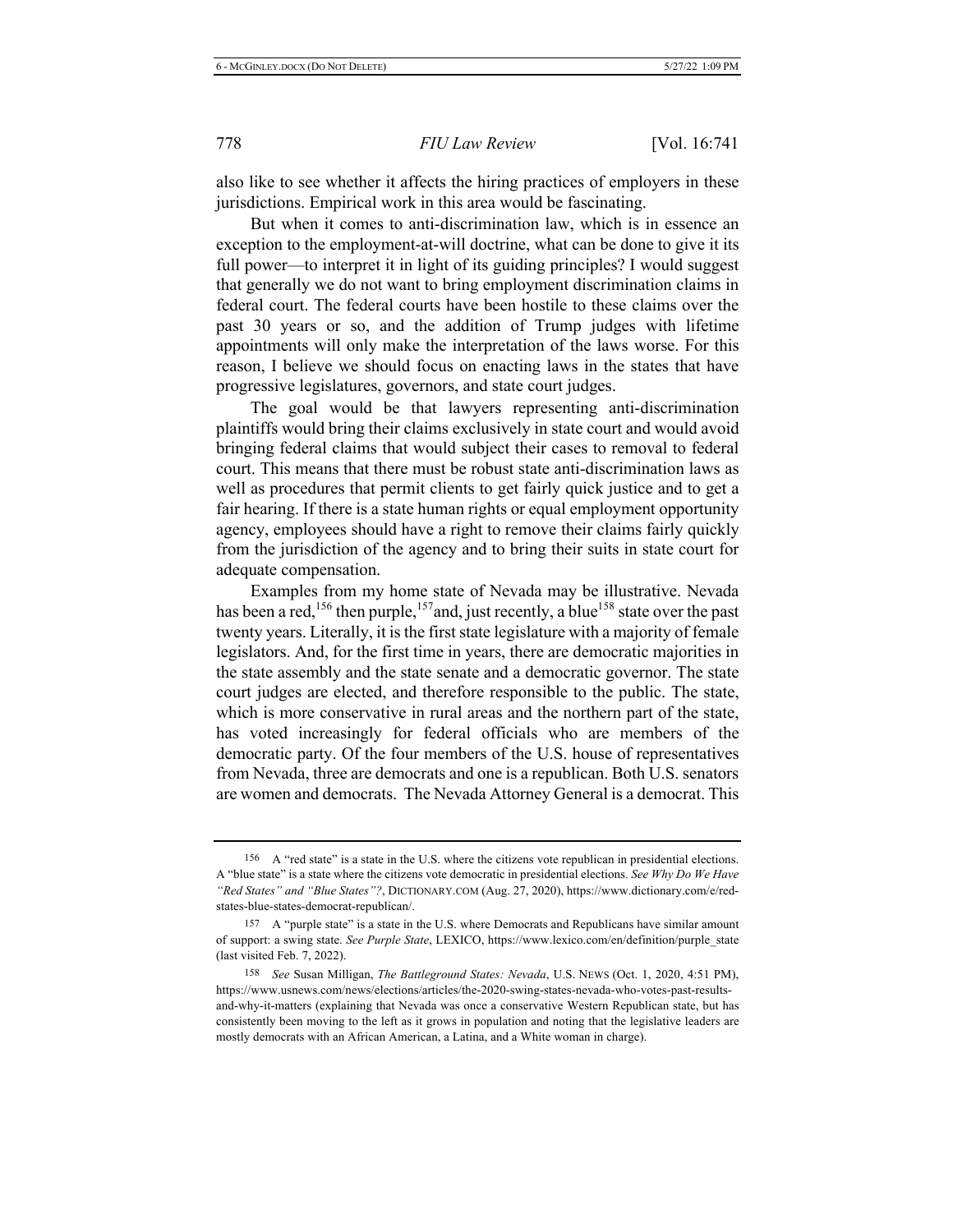is a perfect situation for passing protective labor legislation in the state that is not pre-empted by federal law.<sup>159</sup> In the anti-discrimination context, there is no concern with preemption (except when it comes to bans on pre-dispute arbitration clauses which are preempted, according to the Supreme Court, by the Federal Arbitration Act).<sup>160</sup>

One concern, of course, is that state judges who have had little or no experience deciding discrimination cases will look to federal cases decided by federal judges for guidance in how to interpret the substantive provisions of Title VII and also when to grant motions to dismiss and for summary judgment. While there is nothing wrong with looking at federal court opinions for guidance, state court judges should be educated to assure that they do not do so in an unthinking manner. California, for example, has enacted progressive, pro-worker legislation, and its courts have taken an independent eye to that legislation, recognizing that it grants greater rights than the federal law.

#### **-.** CONCLUSION

Professors Gamonal and Rosado have written a powerful book that explains the pro-employee principles that Latin American courts apply when deciding cases before them. They have argued that these principles should also apply to employment and labor law in the U.S. These principles are particularly applicable to U.S. anti-discrimination laws because of the clear underlying purposes of these laws to protect employees. Today, given not only the history of the rising inequality in the U.S. between workers and the wealthy, but also the more immediate stark and real differences of how the pandemic has affected Americans of different races, classes, and ages, it is more important now than it has ever been to pay attention to vulnerable workers and to assure that our laws protect them. Returning to the original purpose of these laws, judges should consider using the principles that our southern neighbors apply to labor and employment law and should assure

<sup>159</sup> See Political Values and Democratic Candidate Support, PEW RSCH. CTR. (Jan. 30, 2020), https://www.pewresearch.org/politics/2020/01/30/political-values-and-democratic-candidate-support/ (finding that  $80\%$  of democrats and far fewer republicans (between  $24\%$  and  $34\%$ ) see government regulation as necessary to solve problems and protect the public).

<sup>160</sup> Recently, Congress passed the The Ending Forced Arbitration of Sexual Assault and Sexual Harassment Act on a bipartisan basis. See Deirdre Walsh, Congress Approves Bill to End Forced *Arbitration* in *Sexual Assault Cases*, NPR (Feb.  $10, 2022, 12:16 \text{ PM}$ , https://www.npr.org/2022/02/10/1079843645/congress-approves-bill-to-end-forced-arbitration-insexual-assault-cases. The Act prohibits mandatory pre-dispute arbitration in sexual assault and sexual harassment cases. This Act is crucial to the rights of victims of sexual assault and harassment, but in the future Congress should pass a broader bill that applies to all types of employment discrimination cases.